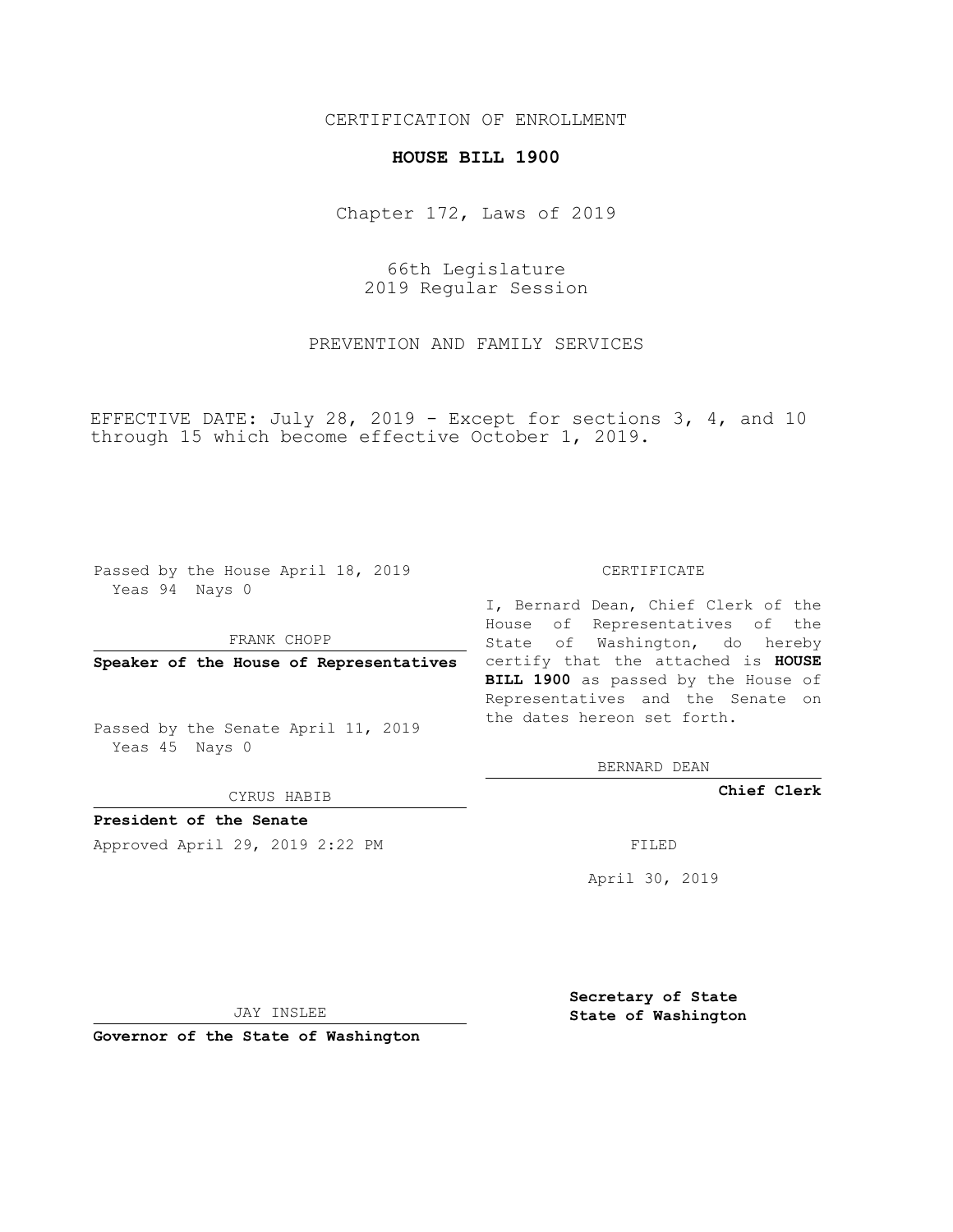#### **HOUSE BILL 1900**

#### AS AMENDED BY THE SENATE

Passed Legislature - 2019 Regular Session

## **State of Washington 66th Legislature 2019 Regular Session**

**By** Representatives Callan, Dent, Senn, Appleton, Doglio, Davis, Pollet, Frame, and Jinkins; by request of Department of Children, Youth, and Families

Read first time 02/05/19. Referred to Committee on Human Services & Early Learning.

 AN ACT Relating to implementing the family first prevention services act, P.L. 115-123, regarding expansion of services to children and families; amending RCW 13.34.025, 26.44.030, 74.14C.020, 74.15.020, 13.34.065, 13.34.130, 13.34.138, and 13.34.145; reenacting and amending RCW 13.34.030, 26.44.020, 74.13.020, and 74.13.031; adding new sections to chapter 13.34 RCW; adding a new section to chapter 26.44 RCW; adding a new section to chapter 74.13 RCW; and 8 providing an effective date.

9 BE IT ENACTED BY THE LEGISLATURE OF THE STATE OF WASHINGTON:

10 **Sec. 1.** RCW 13.34.025 and 2018 c 284 s 1 are each amended to 11 read as follows:

 (1) The department and agencies shall develop methods for coordination of services to parents and children in child dependency cases. To the maximum extent possible under current funding levels, 15 the department and agencies must:

 (a) Coordinate and integrate services to children and families, using service plans and activities that address the children's and families' multiple needs, including ensuring that siblings have regular visits with each other, as appropriate. Assessment criteria 20 should screen for multiple needs;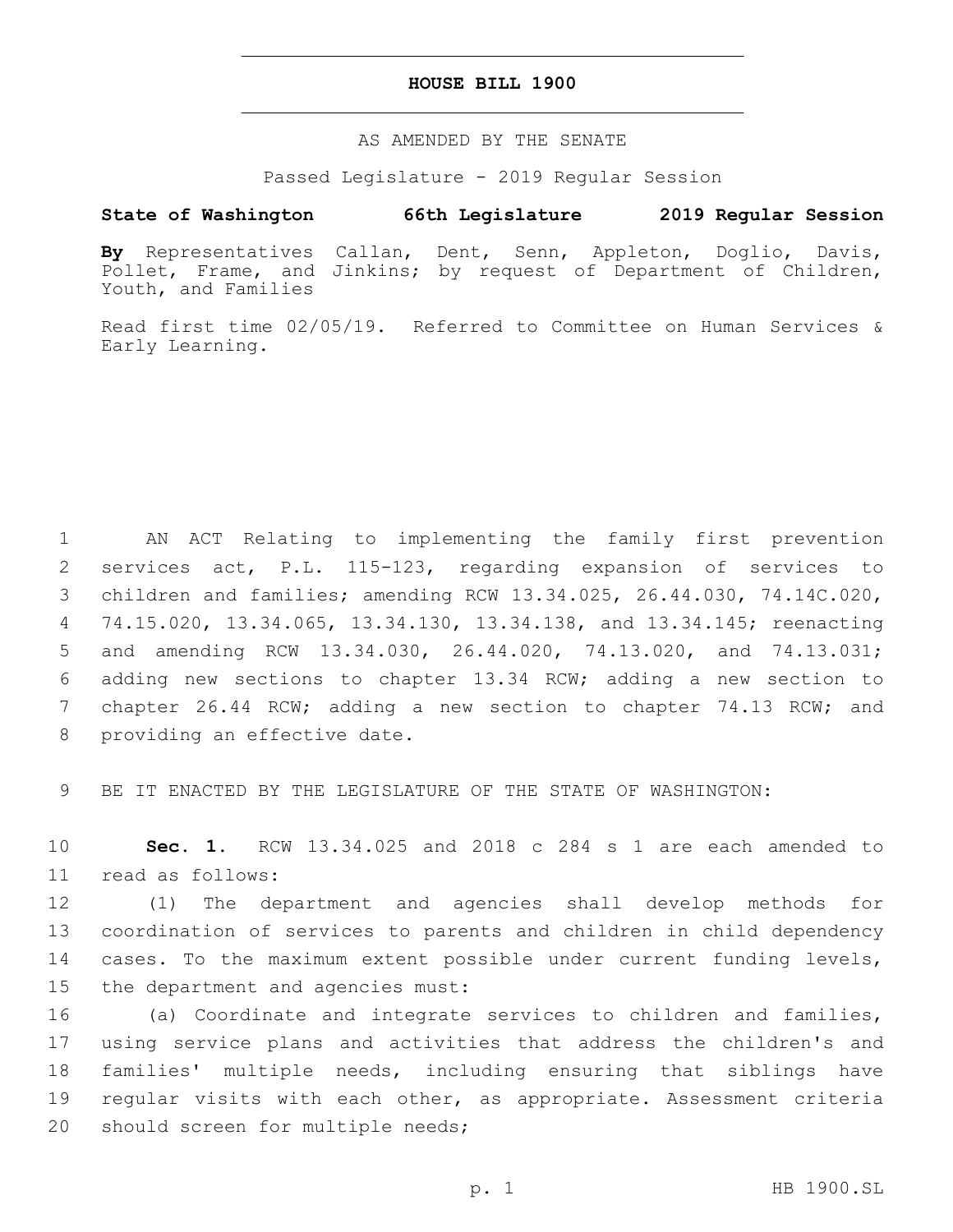(b) Develop treatment plans for the individual needs of the client in a manner that minimizes the number of contacts the client 3 is required to make; and

 (c) Access training for department and agency staff to increase skills across disciplines to assess needs for mental health, substance abuse, developmental disabilities, and other areas.

 (2) The department shall coordinate within the administrations of the department, and with contracted service providers, to ensure that parents in dependency proceedings under this chapter receive priority access to remedial services recommended by the department in its social study or ordered by the court for the purpose of correcting any parental deficiencies identified in the dependency proceeding that are capable of being corrected in the foreseeable future. Services may also be provided to caregivers other than the parents as 15 identified in RCW 13.34.138.

 (a) For purposes of this chapter, remedial services are those services defined in the federal adoption and safe families act as 18 ((time-limited)) family reunification services that facilitate the 19 reunification of the child safely and appropriately within a timely fashion. Remedial services include individual, group, and family counseling; substance abuse treatment services; mental health services; assistance to address domestic violence; services designed to provide temporary child care and therapeutic services for families; and transportation to or from any of the above services and 25 activities.

 (b) The department shall provide funds for remedial services if the parent is unable to pay to the extent funding is appropriated in the operating budget or otherwise available to the department for such specific services. As a condition for receiving funded remedial services, the court may inquire into the parent's ability to pay for all or part of such services or may require that the parent make appropriate applications for funding to alternative funding sources 33 for such services.

 (c) If court-ordered remedial services are unavailable for any reason, including lack of funding, lack of services, or language barriers, the department shall promptly notify the court that the parent is unable to engage in the treatment due to the inability to 38 access such services.

 (d) This section does not create an entitlement to services and does not create judicial authority to order the provision of services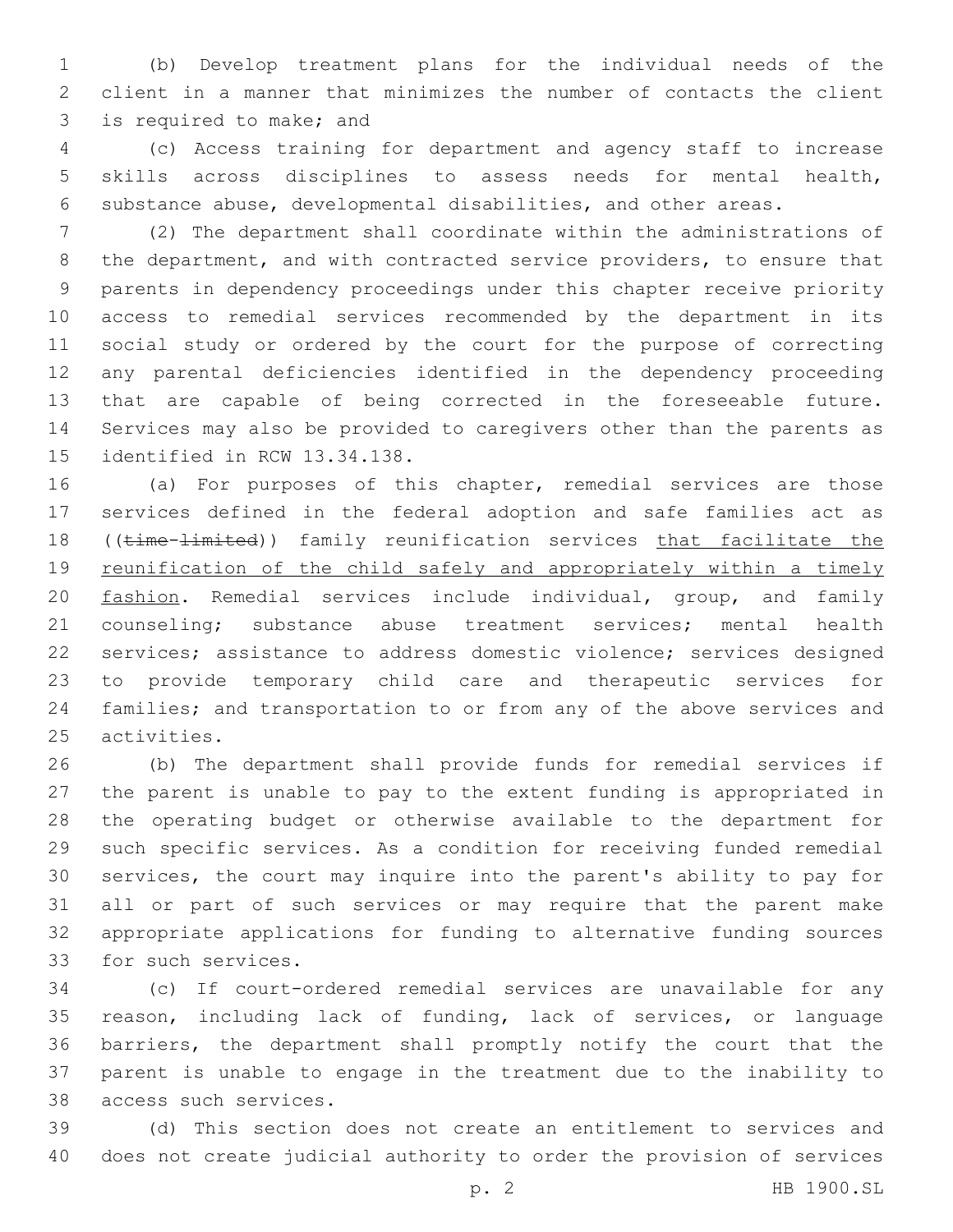except for the specific purpose of making reasonable efforts to remedy parental deficiencies identified in a dependency proceeding 3 under this chapter.

 **Sec. 2.** RCW 13.34.030 and 2018 c 284 s 3 and 2018 c 58 s 54 are 5 each reenacted and amended to read as follows:

 The definitions in this section apply throughout this chapter 7 unless the context clearly requires otherwise.

 (1) "Abandoned" means when the child's parent, guardian, or other custodian has expressed, either by statement or conduct, an intent to forego, for an extended period, parental rights or responsibilities despite an ability to exercise such rights and responsibilities. If the court finds that the petitioner has exercised due diligence in attempting to locate the parent, no contact between the child and the child's parent, guardian, or other custodian for a period of three months creates a rebuttable presumption of abandonment, even if there 16 is no expressed intent to abandon.

17 (2) "Child," "juvenile," and "youth" mean:

(a) Any individual under the age of eighteen years; or

 (b) Any individual age eighteen to twenty-one years who is eligible to receive and who elects to receive the extended foster care services authorized under RCW 74.13.031. A youth who remains dependent and who receives extended foster care services under RCW 74.13.031 shall not be considered a "child" under any other statute 24 or for any other purpose.

 (3) "Current placement episode" means the period of time that begins with the most recent date that the child was removed from the home of the parent, guardian, or legal custodian for purposes of placement in out-of-home care and continues until: (a) The child returns home; (b) an adoption decree, a permanent custody order, or guardianship order is entered; or (c) the dependency is dismissed, 31 whichever occurs first.

 (4) "Department" means the department of children, youth, and 33 families.

 (5) "Dependency guardian" means the person, nonprofit corporation, or Indian tribe appointed by the court pursuant to this chapter for the limited purpose of assisting the court in the 37 supervision of the dependency.

(6) "Dependent child" means any child who:38

39 (a) Has been abandoned;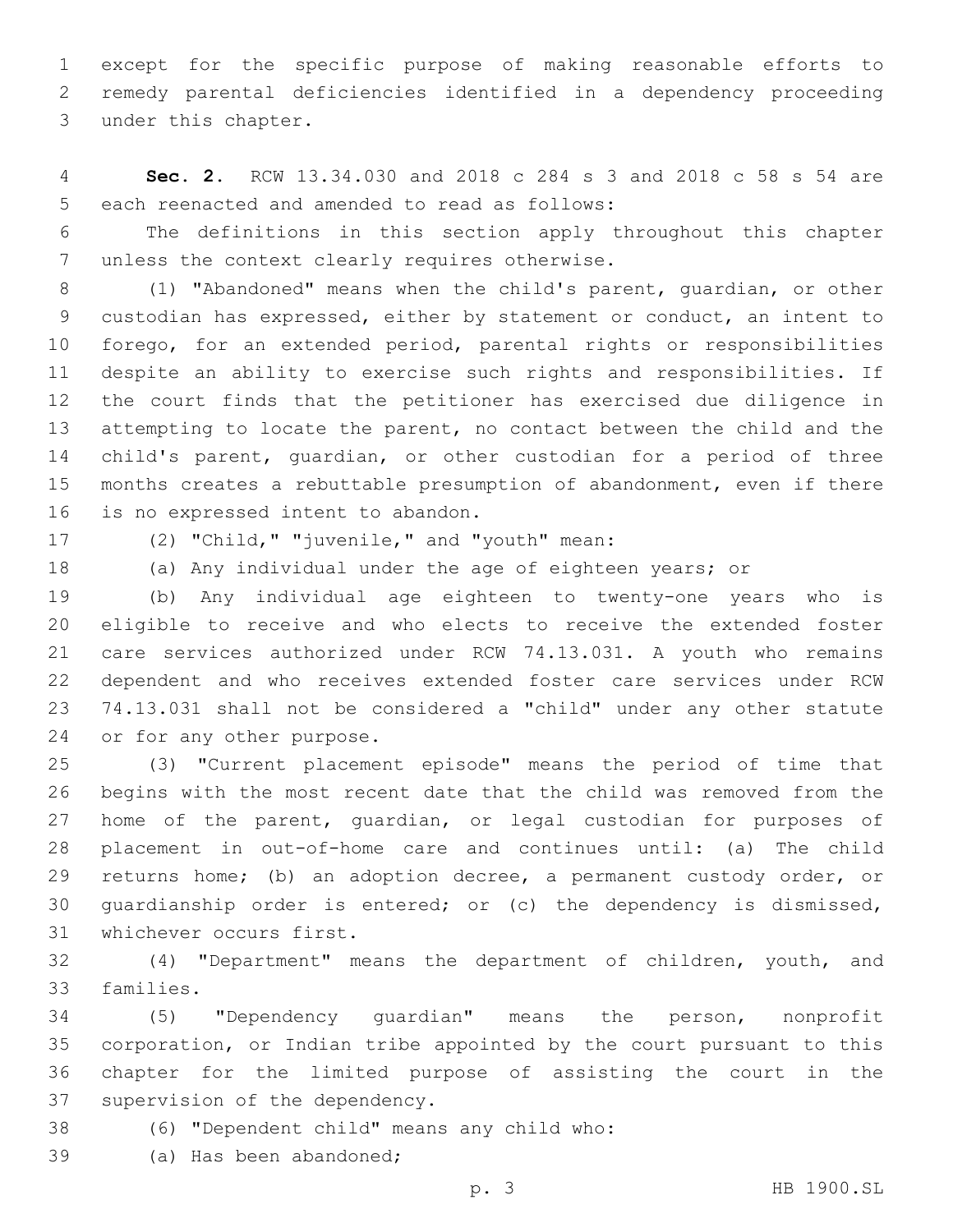(b) Is abused or neglected as defined in chapter 26.44 RCW by a person legally responsible for the care of the child;

 (c) Has no parent, guardian, or custodian capable of adequately caring for the child, such that the child is in circumstances which constitute a danger of substantial damage to the child's psychological or physical development; or6

 (d) Is receiving extended foster care services, as authorized by 8 RCW 74.13.031.

 (7) "Developmental disability" means a disability attributable to intellectual disability, cerebral palsy, epilepsy, autism, or another neurological or other condition of an individual found by the secretary of the department of social and health services to be closely related to an intellectual disability or to require treatment similar to that required for individuals with intellectual disabilities, which disability originates before the individual attains age eighteen, which has continued or can be expected to continue indefinitely, and which constitutes a substantial limitation 18 to the individual.

 (8) "Educational liaison" means a person who has been appointed by the court to fulfill responsibilities outlined in RCW 13.34.046.

 (9) "Extended foster care services" means residential and other support services the department is authorized to provide under RCW 74.13.031. These services may include placement in licensed, relative, or otherwise approved care, or supervised independent living settings; assistance in meeting basic needs; independent 26 living services; medical assistance; and counseling or treatment.

 (10) "Guardian" means the person or agency that: (a) Has been appointed as the guardian of a child in a legal proceeding, including a guardian appointed pursuant to chapter 13.36 RCW; and (b) has the legal right to custody of the child pursuant to such appointment. The term "guardian" does not include a "dependency guardian" appointed 32 pursuant to a proceeding under this chapter.

 (11) "Guardian ad litem" means a person, appointed by the court to represent the best interests of a child in a proceeding under this chapter, or in any matter which may be consolidated with a proceeding under this chapter. A "court-appointed special advocate" appointed by the court to be the guardian ad litem for the child, or to perform substantially the same duties and functions as a guardian ad litem, shall be deemed to be guardian ad litem for all purposes and uses of 40 this chapter.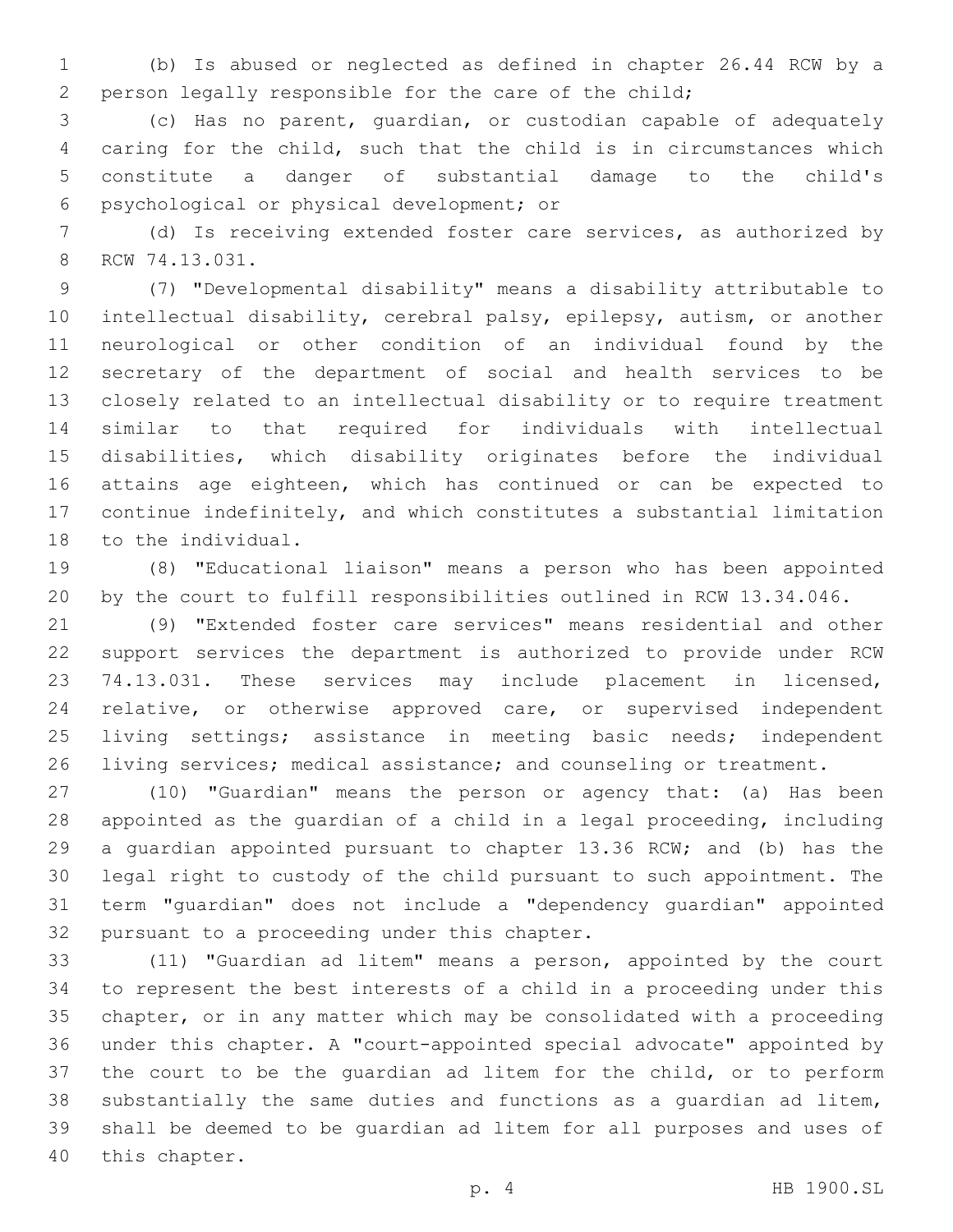(12) "Guardian ad litem program" means a court-authorized volunteer program, which is or may be established by the superior court of the county in which such proceeding is filed, to manage all aspects of volunteer guardian ad litem representation for children alleged or found to be dependent. Such management shall include but is not limited to: Recruitment, screening, training, supervision, 7 assignment, and discharge of volunteers.

 (13) "Housing assistance" means appropriate referrals by the department or other agencies to federal, state, local, or private agencies or organizations, assistance with forms, applications, or financial subsidies or other monetary assistance for housing. For purposes of this chapter, "housing assistance" is not a remedial 13 service or ((time-limited)) family reunification service as described 14 in RCW 13.34.025(2).

 (14) "Indigent" means a person who, at any stage of a court 16 proceeding, is:

 (a) Receiving one of the following types of public assistance: Temporary assistance for needy families, aged, blind, or disabled assistance benefits, medical care services under RCW 74.09.035, pregnant women assistance benefits, poverty-related veterans' benefits, food stamps or food stamp benefits transferred electronically, refugee resettlement benefits, medicaid, or 23 supplemental security income; or

 (b) Involuntarily committed to a public mental health facility; 25 or

 (c) Receiving an annual income, after taxes, of one hundred twenty-five percent or less of the federally established poverty 28 level; or

 (d) Unable to pay the anticipated cost of counsel for the matter before the court because his or her available funds are insufficient 31 to pay any amount for the retention of counsel.

 (15) "Nonminor dependent" means any individual age eighteen to twenty-one years who is participating in extended foster care 34 services authorized under RCW 74.13.031.

 (16) "Out-of-home care" means placement in a foster family home or group care facility licensed pursuant to chapter 74.15 RCW or placement in a home, other than that of the child's parent, guardian, or legal custodian, not required to be licensed pursuant to chapter 39 74.15 RCW.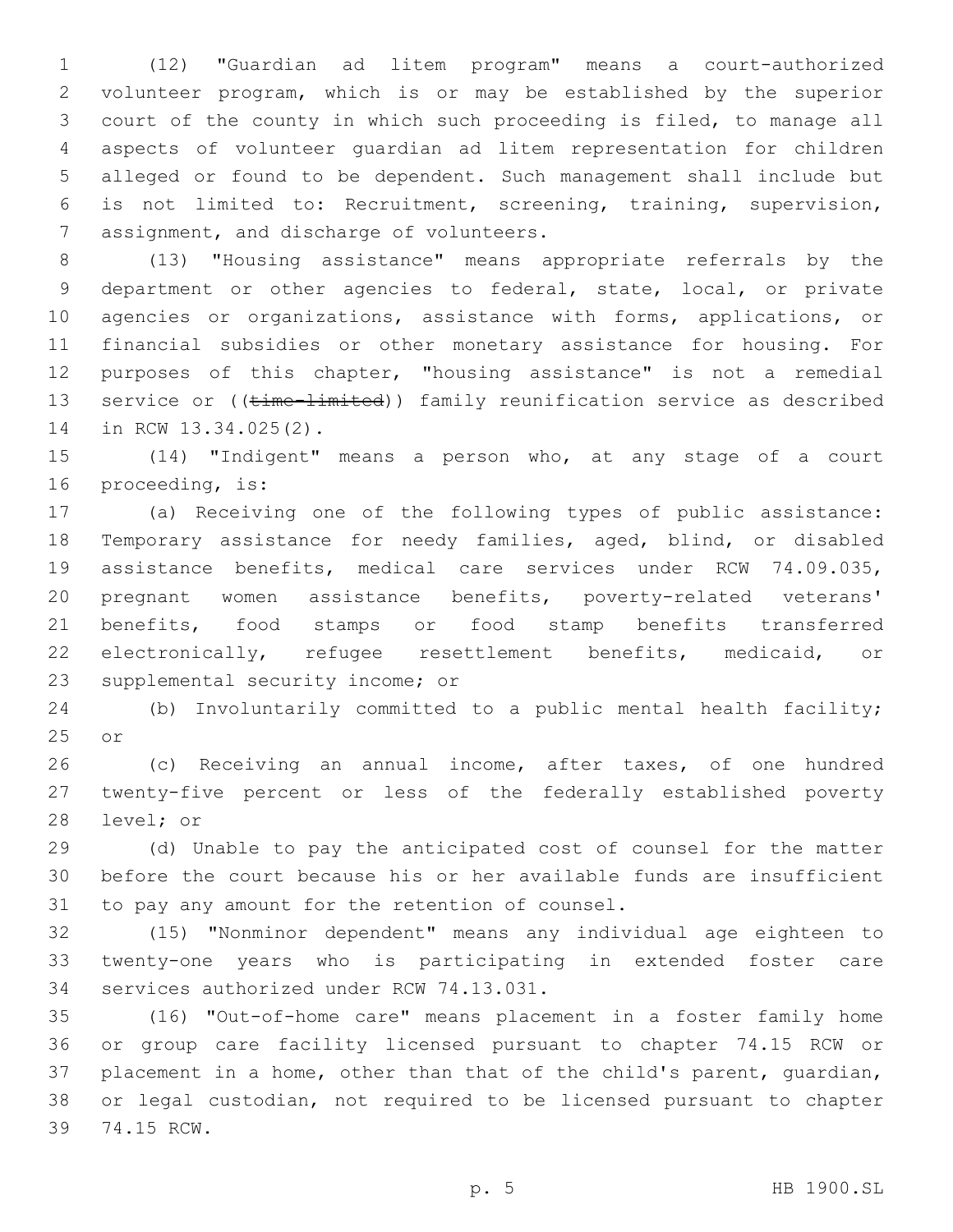(17) "Parent" means the biological or adoptive parents of a child, or an individual who has established a parent-child 3 relationship under RCW ((26.26.101)) 26.26A.100, unless the legal rights of that person have been terminated by a judicial proceeding pursuant to this chapter, chapter 26.33 RCW, or the equivalent laws of another state or a federally recognized Indian tribe.

 (18) "Prevention and family services and programs" means specific mental health prevention and treatment services, substance abuse 9 prevention and treatment services, and in-home parent skill-based programs that qualify for federal funding under the federal family 11 first prevention services act, P.L. 115-123. For purposes of this chapter, prevention and family services and programs are not remedial services or family reunification services as described in RCW 13.34.025(2).

15 (19) "((Preventive)) Prevention services" means preservation 16 services, as defined in chapter 74.14C RCW, and other reasonably available services, including housing assistance, capable of preventing the need for out-of-home placement while protecting the 19 child. Prevention services include, but are not limited to, prevention and family services and programs as defined in this section.

 (20) "Qualified residential treatment program" means a program 23 licensed as a group care facility under chapter 74.15 RCW that also qualifies for funding under the federal family first prevention 25 services act under 42 U.S.C. Sec. 672(k) and meets the requirements provided in section 3 of this act.

27 (21) "Relative" includes persons related to a child in the following ways:

 (a) Any blood relative, including those of half-blood, and 30 including first cousins, second cousins, nephews or nieces, and 31 persons of preceding generations as denoted by prefixes of grand, 32 great, or great-great;

(b) Stepfather, stepmother, stepbrother, and stepsister;

 (c) A person who legally adopts a child or the child's parent as well as the natural and other legally adopted children of such persons, and other relatives of the adoptive parents in accordance with state law;

 (d) Spouses of any persons named in (a), (b), or (c) of this 39 subsection, even after the marriage is terminated;

p. 6 HB 1900.SL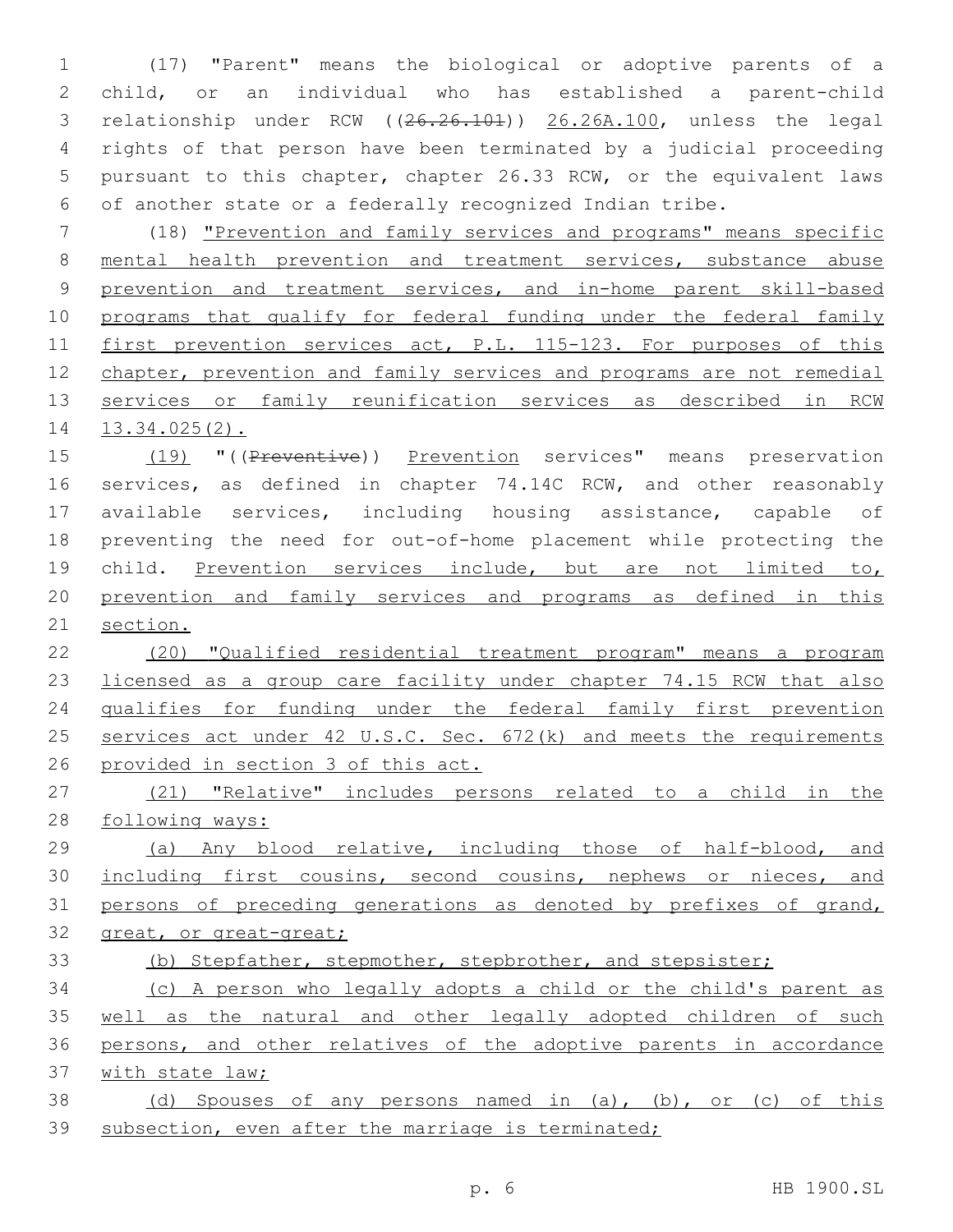1 (e) Relatives, as named in (a), (b), (c), or (d) of this 2 subsection, of any half sibling of the child; or

 (f) Extended family members, as defined by the law or custom of 4 the Indian child's tribe or, in the absence of such law or custom, a person who has reached the age of eighteen and who is the Indian child's grandparent, aunt or uncle, brother or sister, brother-in-law or sister-in-law, niece or nephew, first or second cousin, or stepparent who provides care in the family abode on a twenty-four 9 hour basis to an Indian child as defined in 25 U.S.C. Sec. 1903(4);

10 (((19))) (22) "Shelter care" means temporary physical care in a 11 facility licensed pursuant to RCW 74.15.030 or in a home not required 12 to be licensed pursuant to RCW 74.15.030.

13 (( $(20)$ )) (23) "Sibling" means a child's birth brother, birth sister, adoptive brother, adoptive sister, half-brother, or half- sister, or as defined by the law or custom of the Indian child's tribe for an Indian child as defined in RCW 13.38.040.

17  $((21))$   $(24)$  "Social study" means a written evaluation of 18 matters relevant to the disposition of the case ((and shall contain 19 the following information:

20  $(a)$  A statement of the specific harm or harms to the child that 21 intervention is designed to alleviate;

22 (b) A description of the specific services and activities, for 23 both the parents and child, that are needed in order to prevent 24 serious harm to the child; the reasons why such services and 25 activities are likely to be useful; the availability of any proposed 26 services; and the agency's overall plan for ensuring that the 27 services will be delivered. The description shall identify the 28 services chosen and approved by the parent;

29 (c) If removal is recommended, a full description of the reasons 30 why the child cannot be protected adequately in the home, including a 31 description of any previous efforts to work with the parents and the 32 child in the home; the in-home treatment programs that have been 33 considered and rejected; the preventive services, including housing 34 assistance, that have been offered or provided and have failed to 35 prevent the need for out-of-home placement, unless the health, 36 safety, and welfare of the child cannot be protected adequately in 37 the home; and the parents' attitude toward placement of the child;

38 (d) A statement of the likely harms the child will suffer as a 39 result of removal;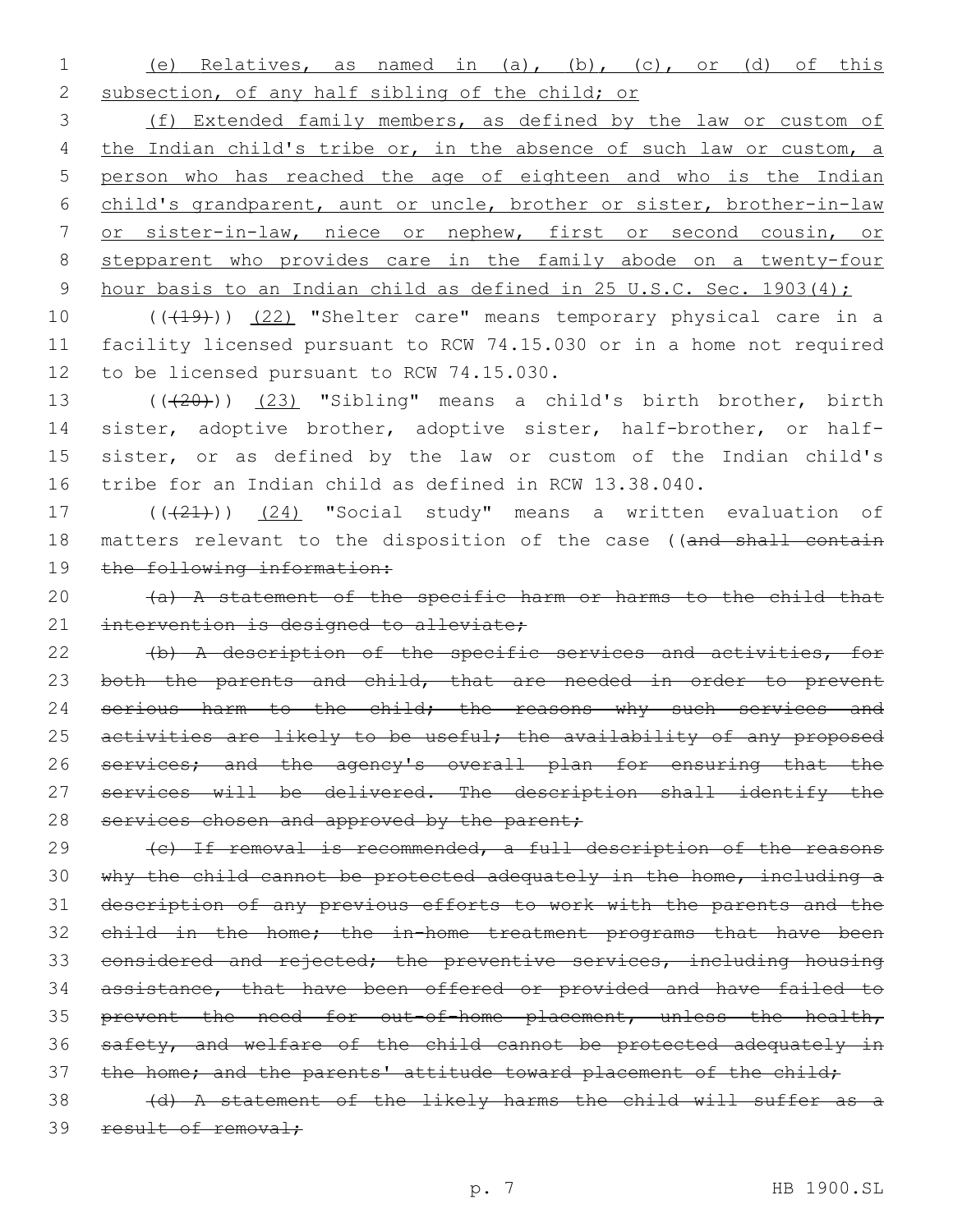(e) A description of the steps that will be taken to minimize the harm to the child that may result if separation occurs including an assessment of the child's relationship and emotional bond with any siblings, and the agency's plan to provide ongoing contact between 5 the child and the child's siblings if appropriate; and

 (f) Behavior that will be expected before determination that 7 supervision of the family or placement is no longer necessary)) that 8 contains the information required by section 4 of this act.

9 (( $(22)$ )) (25) "Supervised independent living" includes, but is not limited to, apartment living, room and board arrangements, 11 college or university dormitories, and shared roommate settings. Supervised independent living settings must be approved by the 13 department or the court.

14 (((23))) (26) "Voluntary placement agreement" means, for the 15 purposes of extended foster care services, a written voluntary agreement between a nonminor dependent who agrees to submit to the care and authority of the department for the purposes of participating in the extended foster care program.

 NEW SECTION. **Sec. 3.** A new section is added to chapter 13.34 20 RCW to read as follows:

 A qualified residential treatment program as defined in this 22 chapter must meet the following requirements:

 (1) Use a trauma-informed treatment model that is designed to address the needs, including clinical needs as appropriate, of children with serious emotional or behavioral disorders or 26 disturbances; and

 (2) Be able to implement treatment for the child that is 28 identified in an assessment that:

 (a) Is completed by a trained professional or licensed clinician who is a "qualified individual" as that term is defined under the 31 federal family first prevention services act;

(b) Assesses the strengths and needs of the child; and

 (c) Determines whether the child's needs can be met with family members or through placement in a foster family home or, if not, which available placement setting would provide the most effective and appropriate level of care for the child in the least restrictive environment and be consistent with the child's permanency plan.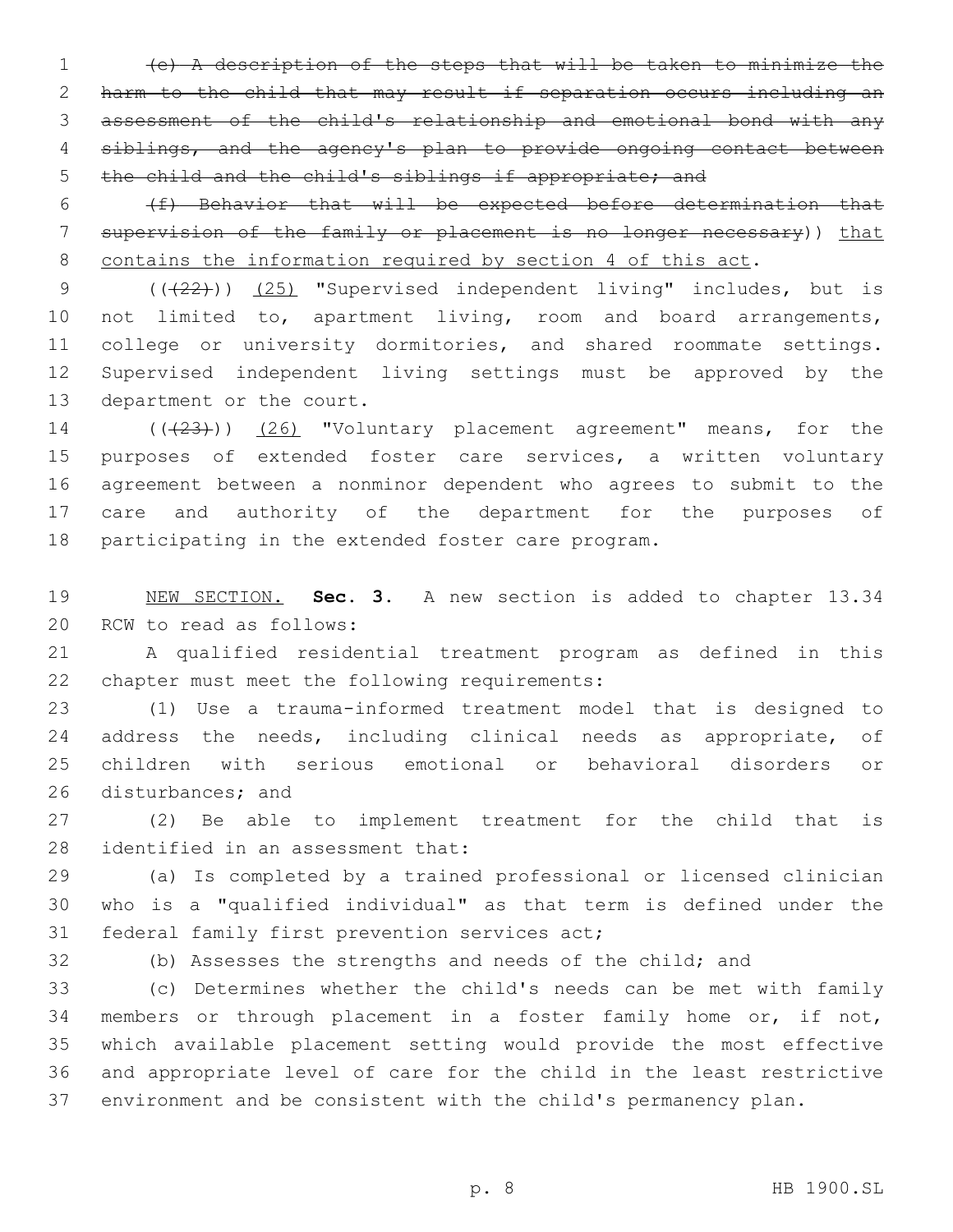NEW SECTION. **Sec. 4.** A new section is added to chapter 13.34 2 RCW to read as follows:

 A social study as defined in this chapter must contain the 4 following information:

 (1) A statement of the specific harm or harms to the child that intervention is designed to alleviate;6

 (2) A description of the specific services and activities, for both the parents and child, that are needed in order to prevent serious harm to the child; the reasons why such services and activities are likely to be useful; the availability of any proposed services; and the agency's overall plan for ensuring that the services will be delivered. The description shall identify the 13 services chosen and approved by the parent;

 (3) If removal is recommended, a full description of the reasons why the child cannot be protected adequately in the home, including a description of any previous efforts to work with the parents and the child in the home; the in-home treatment programs that have been considered and rejected; the prevention services, including housing assistance, that have been offered or provided and have failed to prevent the need for out-of-home placement, unless the health, safety, and welfare of the child cannot be protected adequately in 22 the home; and the parents' attitude toward placement of the child;

 (4)(a) If the child is placed, for at least thirty days, in a qualified residential treatment program as defined in this chapter, a copy of the assessment described in section 3 of this act.

 (b) As long as the child remains placed in a qualified residential treatment program and the department anticipates that the child will remain in this placement for at least sixty days, or if the child has already been in this placement for at least sixty days, the social study must also include the following information sufficient for the juvenile court to determine at each status hearing 32 concerning the child:

 (i) Whether ongoing assessment of the child's strengths and needs continues to support the determination that the child's needs cannot 35 be met through placement in a foster family home;

 (ii) Whether the child's placement provides the most effective 37 and appropriate level of care in the least restrictive environment;

 (iii) Whether the placement is consistent with the child's 39 permanency plan;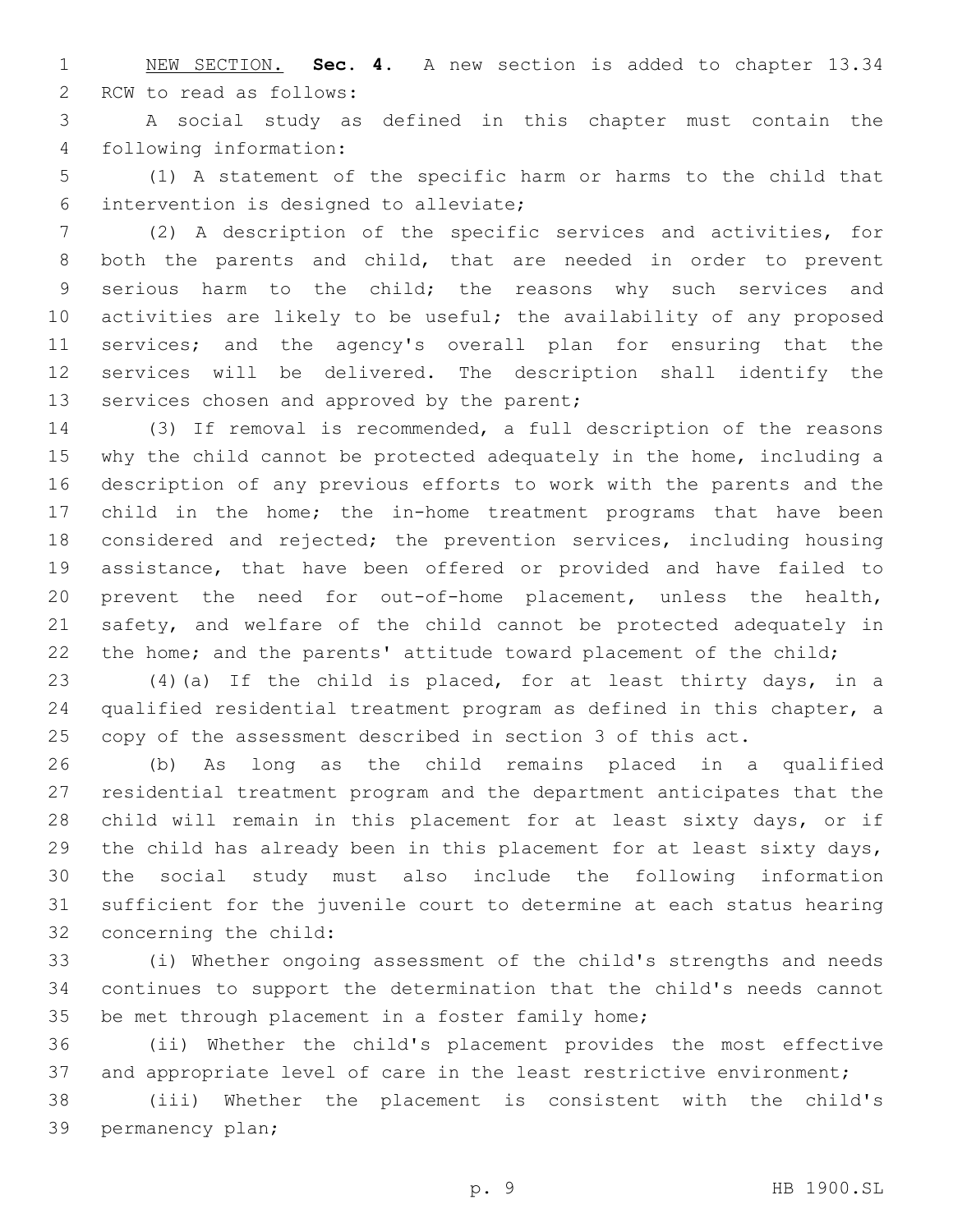(iv) What specific treatment or service needs will be met in the placement, and how long the child is expected to need the treatment 3 or services; and

 (v) What efforts the department has made to prepare the child to return home or be placed with a fit and willing relative as defined in RCW 13.34.030, a Title 13 RCW legal guardian, an adoptive parent, 7 or in a foster family home;

 (5) A statement of the likely harms the child will suffer as a 9 result of removal;

 (6) A description of the steps that will be taken to minimize the harm to the child that may result if separation occurs including an assessment of the child's relationship and emotional bond with any siblings, and the agency's plan to provide ongoing contact between the child and the child's siblings if appropriate; and

 (7) Behavior that will be expected before determination that supervision of the family or placement is no longer necessary.

 **Sec. 5.** RCW 26.44.020 and 2018 c 284 s 33 and 2018 c 171 s 3 are 18 each reenacted and amended to read as follows:

 The definitions in this section apply throughout this chapter 20 unless the context clearly requires otherwise.

 (1) "Abuse or neglect" means sexual abuse, sexual exploitation, or injury of a child by any person under circumstances which cause harm to the child's health, welfare, or safety, excluding conduct permitted under RCW 9A.16.100; or the negligent treatment or maltreatment of a child by a person responsible for or providing care to the child. An abused child is a child who has been subjected to child abuse or neglect as defined in this section.

 (2) "Child" or "children" means any person under the age of 29 eighteen years of age.

 (3) "Child forensic interview" means a developmentally sensitive and legally sound method of gathering factual information regarding allegations of child abuse, child neglect, or exposure to violence. This interview is conducted by a competently trained, neutral professional utilizing techniques informed by research and best practice as part of a larger investigative process.

 (4) "Child protective services" means those services provided by the department designed to protect children from child abuse and neglect and safeguard such children from future abuse and neglect, and conduct investigations of child abuse and neglect reports.

p. 10 HB 1900.SL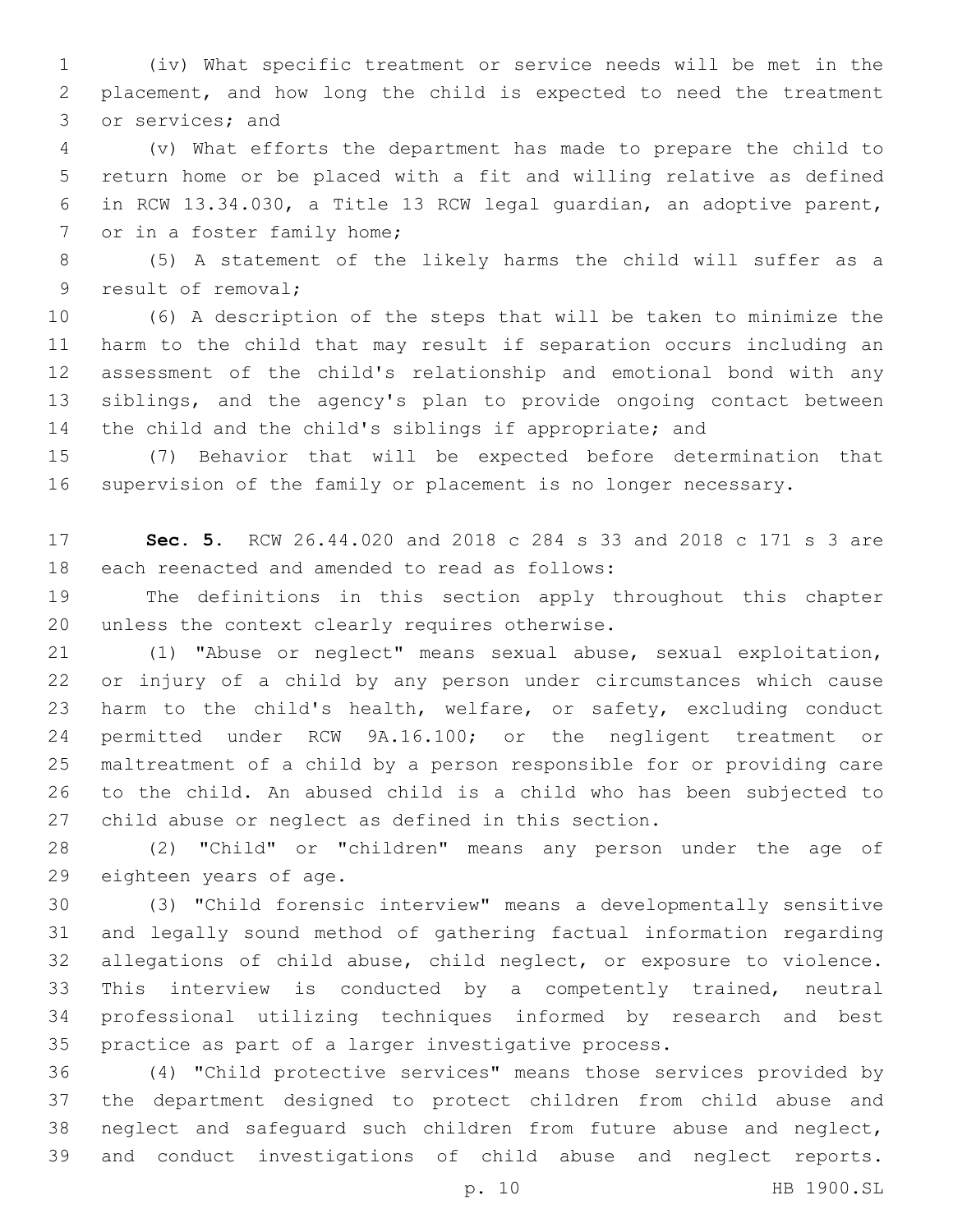Investigations may be conducted regardless of the location of the alleged abuse or neglect. Child protective services includes referral to services to ameliorate conditions that endanger the welfare of children, the coordination of necessary programs and services relevant to the prevention, intervention, and treatment of child abuse and neglect, and services to children to ensure that each child has a permanent home. In determining whether protective services should be provided, the department shall not decline to provide such services solely because of the child's unwillingness or developmental inability to describe the nature and severity of the abuse or 11 neglect.

 (5) "Child protective services section" means the child 13 protective services section of the department.

 (6) "Child who is a candidate for foster care" means a child who the department identifies as being at imminent risk of entering 16 foster care but who can remain safely in the child's home or in a 17 kinship placement as long as services or programs that are necessary 18 to prevent entry of the child into foster care are provided, and 19 includes but is not limited to a child whose adoption or quardianship arrangement is at risk of a disruption or dissolution that would 21 result in a foster care placement. The term includes a child for whom there is reasonable cause to believe that any of the following circumstances exist:

 (a) The child has been abandoned by the parent as defined in RCW 25 13.34.030 and the child's health, safety, and welfare is seriously 26 endangered as a result;

- (b) The child has been abused or neglected as defined in chapter 28 26.44 RCW and the child's health, safety, and welfare is seriously endangered as a result;
- (c) There is no parent capable of meeting the child's needs such that the child is in circumstances that constitute a serious danger 32 to the child's development;
- 

# (d) The child is otherwise at imminent risk of harm.

 (7) "Children's advocacy center" means a child-focused facility in good standing with the state chapter for children's advocacy centers and that coordinates a multidisciplinary process for the investigation, prosecution, and treatment of sexual and other types of child abuse. Children's advocacy centers provide a location for forensic interviews and coordinate access to services such as, but not limited to, medical evaluations, advocacy, therapy, and case

p. 11 HB 1900.SL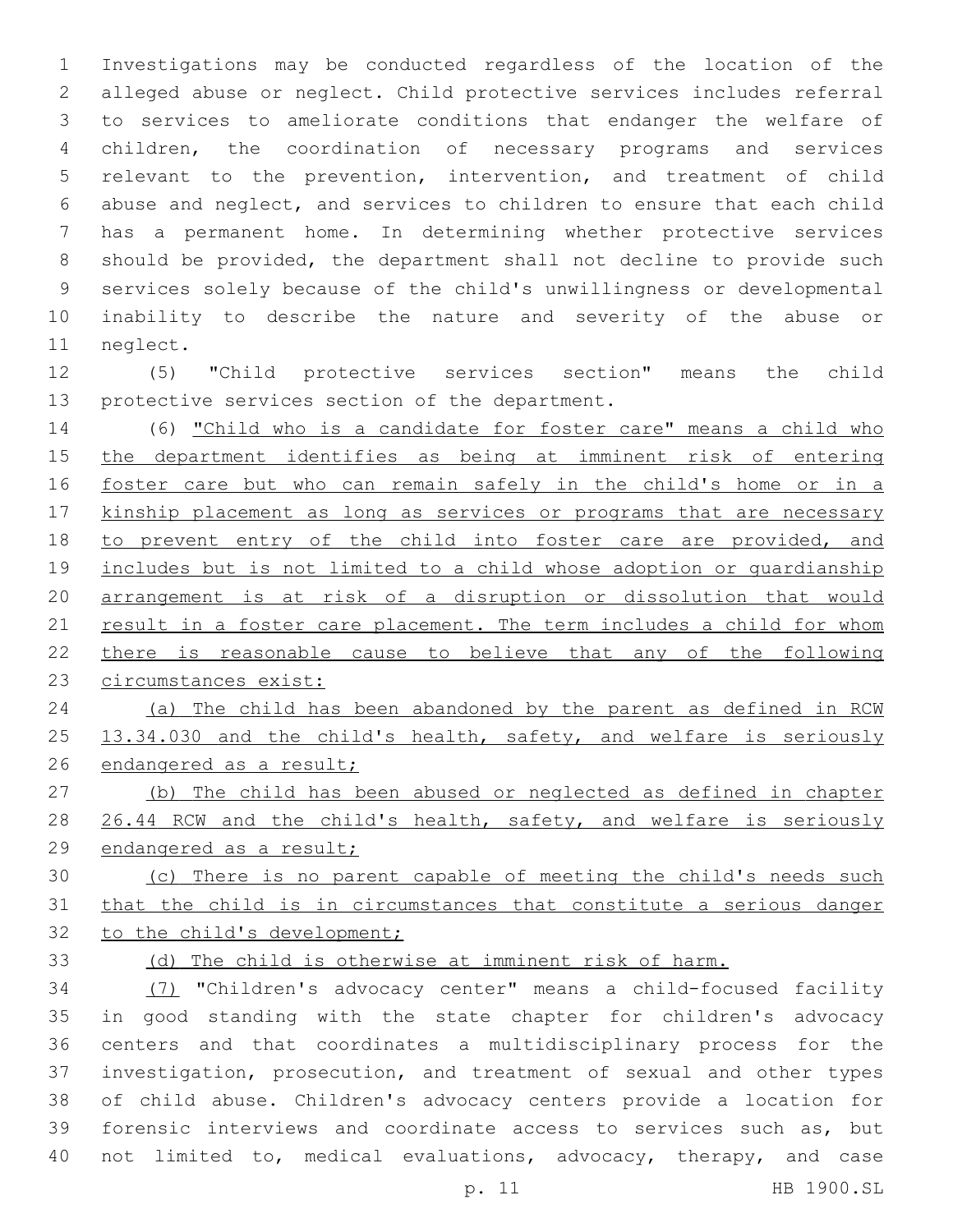review by multidisciplinary teams within the context of county protocols as defined in RCW 26.44.180 and 26.44.185.

3 (((7)) (8) "Clergy" means any regularly licensed or ordained minister, priest, or rabbi of any church or religious denomination, whether acting in an individual capacity or as an employee or agent of any public or private organization or institution.

7 (((8))) (9) "Court" means the superior court of the state of 8 Washington, juvenile department.

9 (((49))) (10) "Department" means the department of children, 10 youth, and families.

11 (((10)) (11) "Family assessment" means a comprehensive assessment of child safety, risk of subsequent child abuse or neglect, and family strengths and needs that is applied to a child abuse or neglect report. Family assessment does not include a determination as to whether child abuse or neglect occurred, but does determine the need for services to address the safety of the child 17 and the risk of subsequent maltreatment.

18 (((11))) (12) "Family assessment response" means a way of responding to certain reports of child abuse or neglect made under this chapter using a differential response approach to child protective services. The family assessment response shall focus on the safety of the child, the integrity and preservation of the family, and shall assess the status of the child and the family in terms of risk of abuse and neglect including the parent's or guardian's or other caretaker's capacity and willingness to protect the child and, if necessary, plan and arrange the provision of services to reduce the risk and otherwise support the family. No one is named as a perpetrator, and no investigative finding is entered in 29 the record as a result of a family assessment.

30 (((12))) (13) "Founded" means the determination following an investigation by the department that, based on available information, it is more likely than not that child abuse or neglect did occur.

33 (((413))) (14) "Inconclusive" means the determination following an investigation by the department of social and health services, prior to October 1, 2008, that based on available information a decision cannot be made that more likely than not, child abuse or neglect did or did not occur.37

38 ((+14))) (15) "Institution" means a private or public hospital or any other facility providing medical diagnosis, treatment, or care.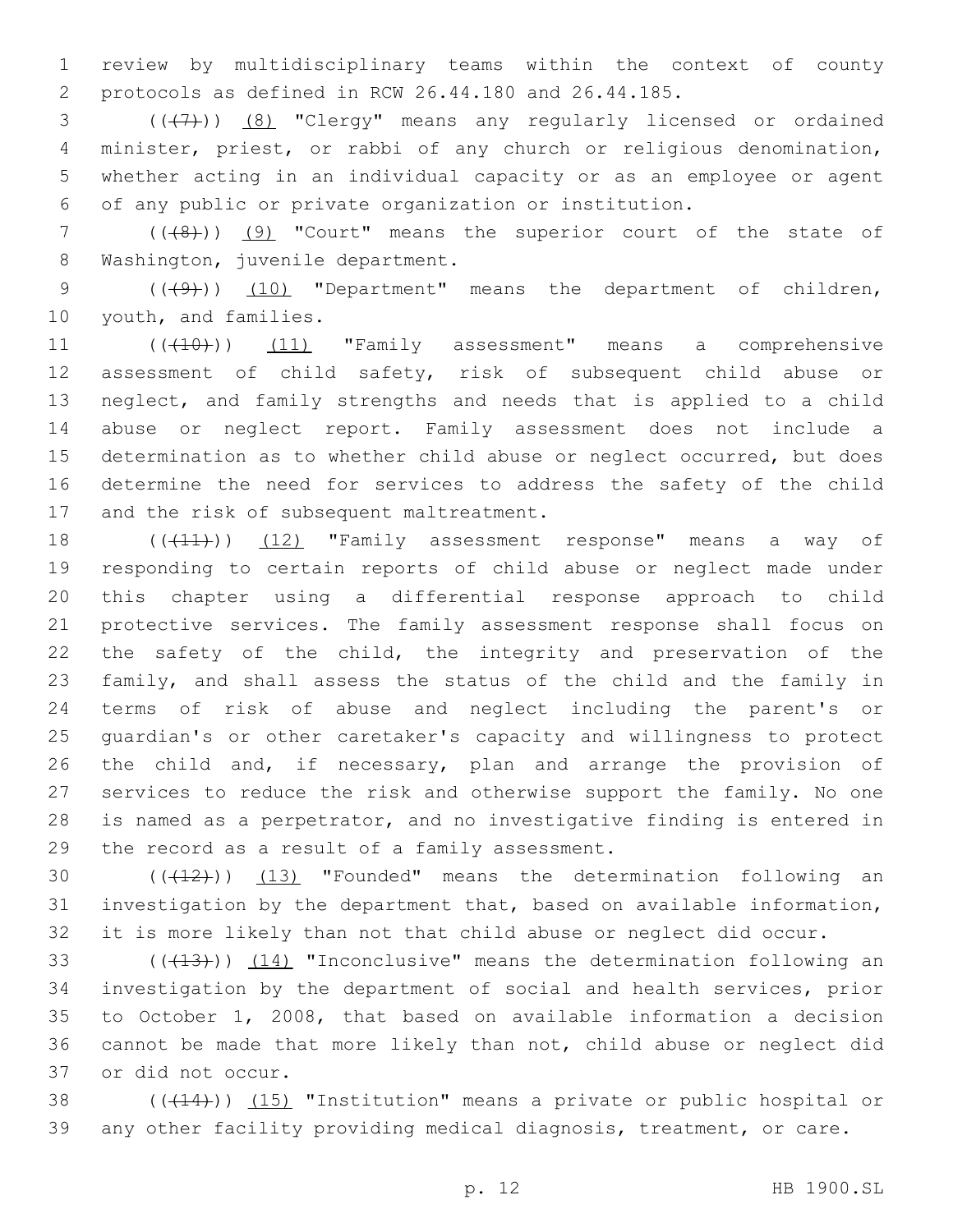1 (( $(15)$ )) (16) "Law enforcement agency" means the police department, the prosecuting attorney, the state patrol, the director 3 of public safety, or the office of the sheriff.

 (((16))) (17) "Malice" or "maliciously" means an intent, wish, or design to intimidate, annoy, or injure another person. Such malice may be inferred from an act done in willful disregard of the rights of another, or an act wrongfully done without just cause or excuse, or an act or omission of duty betraying a willful disregard of social 9 duty.

10 (((17))) (18) "Negligent treatment or maltreatment" means an act or a failure to act, or the cumulative effects of a pattern of conduct, behavior, or inaction, that evidences a serious disregard of consequences of such magnitude as to constitute a clear and present danger to a child's health, welfare, or safety, including but not limited to conduct prohibited under RCW 9A.42.100. When considering whether a clear and present danger exists, evidence of a parent's substance abuse as a contributing factor to negligent treatment or maltreatment shall be given great weight. The fact that siblings share a bedroom is not, in and of itself, negligent treatment or maltreatment. Poverty, homelessness, or exposure to domestic violence as defined in RCW 26.50.010 that is perpetrated against someone other than the child does not constitute negligent treatment or 23 maltreatment in and of itself.

24 (((18)) (19) "Pharmacist" means any registered pharmacist under chapter 18.64 RCW, whether acting in an individual capacity or as an employee or agent of any public or private organization or 27 institution.

28 (( $(19)$ )) (20) "Practitioner of the healing arts" or "practitioner" means a person licensed by this state to practice podiatric medicine and surgery, optometry, chiropractic, nursing, dentistry, osteopathic medicine and surgery, or medicine and surgery or to provide other health services. The term "practitioner" includes a duly accredited Christian Science practitioner. A person who is being furnished Christian Science treatment by a duly accredited Christian Science practitioner will not be considered, for that reason alone, a neglected person for the purposes of this chapter.

37 (( $(20)$ )) (21) "Prevention and family services and programs" means specific mental health prevention and treatment services, substance 39 abuse prevention and treatment services, and in-home parent skill-based programs that qualify for federal funding under the federal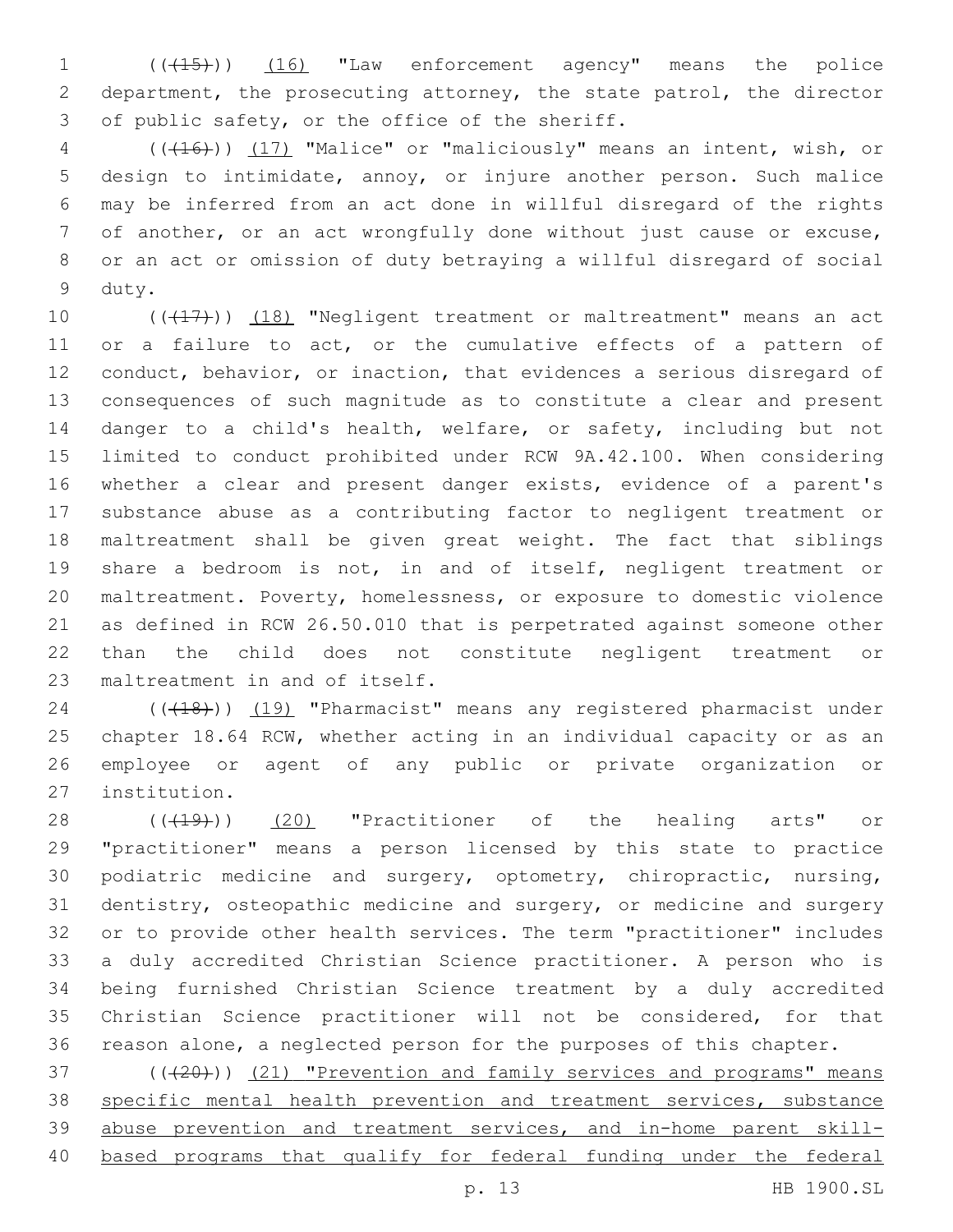family first prevention services act, P.L. 115-123. For purposes of 2 this chapter, prevention and family services and programs are not remedial services or family reunification services as described in RCW 13.34.025(2).4

 (22) "Professional school personnel" include, but are not limited to, teachers, counselors, administrators, child care facility 7 personnel, and school nurses.

8 (( $(21)$ )) (23) "Psychologist" means any person licensed to practice psychology under chapter 18.83 RCW, whether acting in an individual capacity or as an employee or agent of any public or 11 private organization or institution.

12 (( $(22)$ )) (24) "Screened-out report" means a report of alleged child abuse or neglect that the department has determined does not rise to the level of a credible report of abuse or neglect and is not 15 referred for investigation.

16 (( $(23)$ )) (25) "Sexual exploitation" includes: (a) Allowing, permitting, or encouraging a child to engage in prostitution by any person; or (b) allowing, permitting, encouraging, or engaging in the obscene or pornographic photographing, filming, or depicting of a 20 child by any person.

21 (((24))) (26) "Sexually aggressive youth" means a child who is defined in RCW 74.13.075(1)(b) as being a sexually aggressive youth.

23 (((25))) (27) "Social service counselor" means anyone engaged in a professional capacity during the regular course of employment in encouraging or promoting the health, welfare, support, or education of children, or providing social services to adults or families, including mental health, drug and alcohol treatment, and domestic violence programs, whether in an individual capacity, or as an employee or agent of any public or private organization or institution.30

 ( $(\overline{+26})$ )  $(28)$  "Unfounded" means the determination following an investigation by the department that available information indicates that, more likely than not, child abuse or neglect did not occur, or that there is insufficient evidence for the department to determine whether the alleged child abuse did or did not occur.

 **Sec. 6.** RCW 26.44.030 and 2018 c 77 s 1 are each amended to read as follows:37

 (1)(a) When any practitioner, county coroner or medical examiner, law enforcement officer, professional school personnel, registered or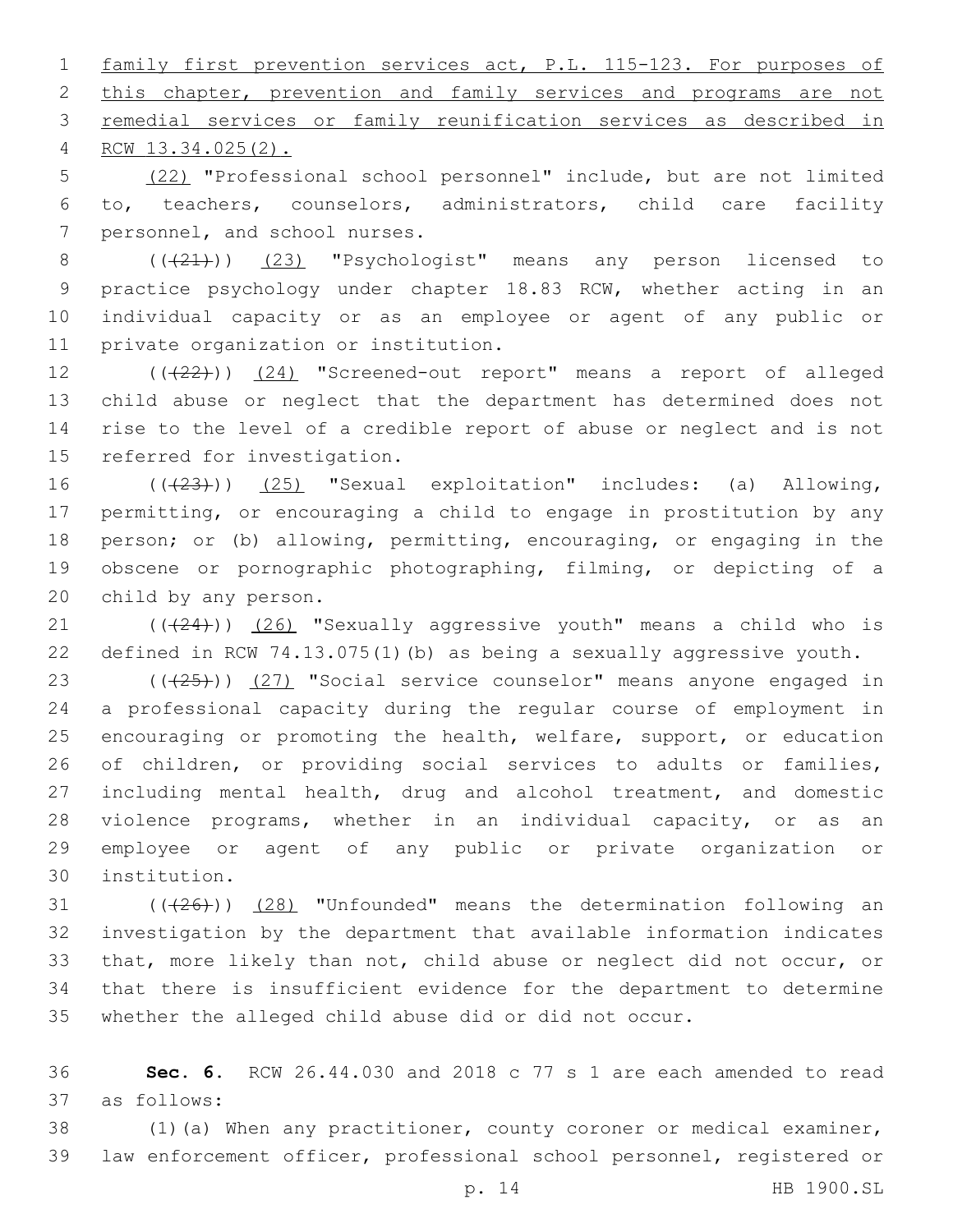licensed nurse, social service counselor, psychologist, pharmacist, employee of the department of children, youth, and families, licensed or certified child care providers or their employees, employee of the department of social and health services, juvenile probation officer, placement and liaison specialist, responsible living skills program staff, HOPE center staff, state family and children's ombuds or any volunteer in the ombuds's office, or host home program has reasonable cause to believe that a child has suffered abuse or neglect, he or she shall report such incident, or cause a report to be made, to the proper law enforcement agency or to the department as provided in RCW 11 26.44.040.

 (b) When any person, in his or her official supervisory capacity with a nonprofit or for-profit organization, has reasonable cause to believe that a child has suffered abuse or neglect caused by a person over whom he or she regularly exercises supervisory authority, he or she shall report such incident, or cause a report to be made, to the proper law enforcement agency, provided that the person alleged to have caused the abuse or neglect is employed by, contracted by, or volunteers with the organization and coaches, trains, educates, or counsels a child or children or regularly has unsupervised access to a child or children as part of the employment, contract, or voluntary service. No one shall be required to report under this section when he or she obtains the information solely as a result of a privileged 24 communication as provided in RCW 5.60.060.

 Nothing in this subsection (1)(b) shall limit a person's duty to 26 report under (a) of this subsection.

 For the purposes of this subsection, the following definitions 28 apply:

 (i) "Official supervisory capacity" means a position, status, or role created, recognized, or designated by any nonprofit or for- profit organization, either for financial gain or without financial gain, whose scope includes, but is not limited to, overseeing, directing, or managing another person who is employed by, contracted by, or volunteers with the nonprofit or for-profit organization.

 (ii) "Organization" includes a sole proprietor, partnership, corporation, limited liability company, trust, association, financial institution, governmental entity, other than the federal government, and any other individual or group engaged in a trade, occupation, enterprise, governmental function, charitable function, or similar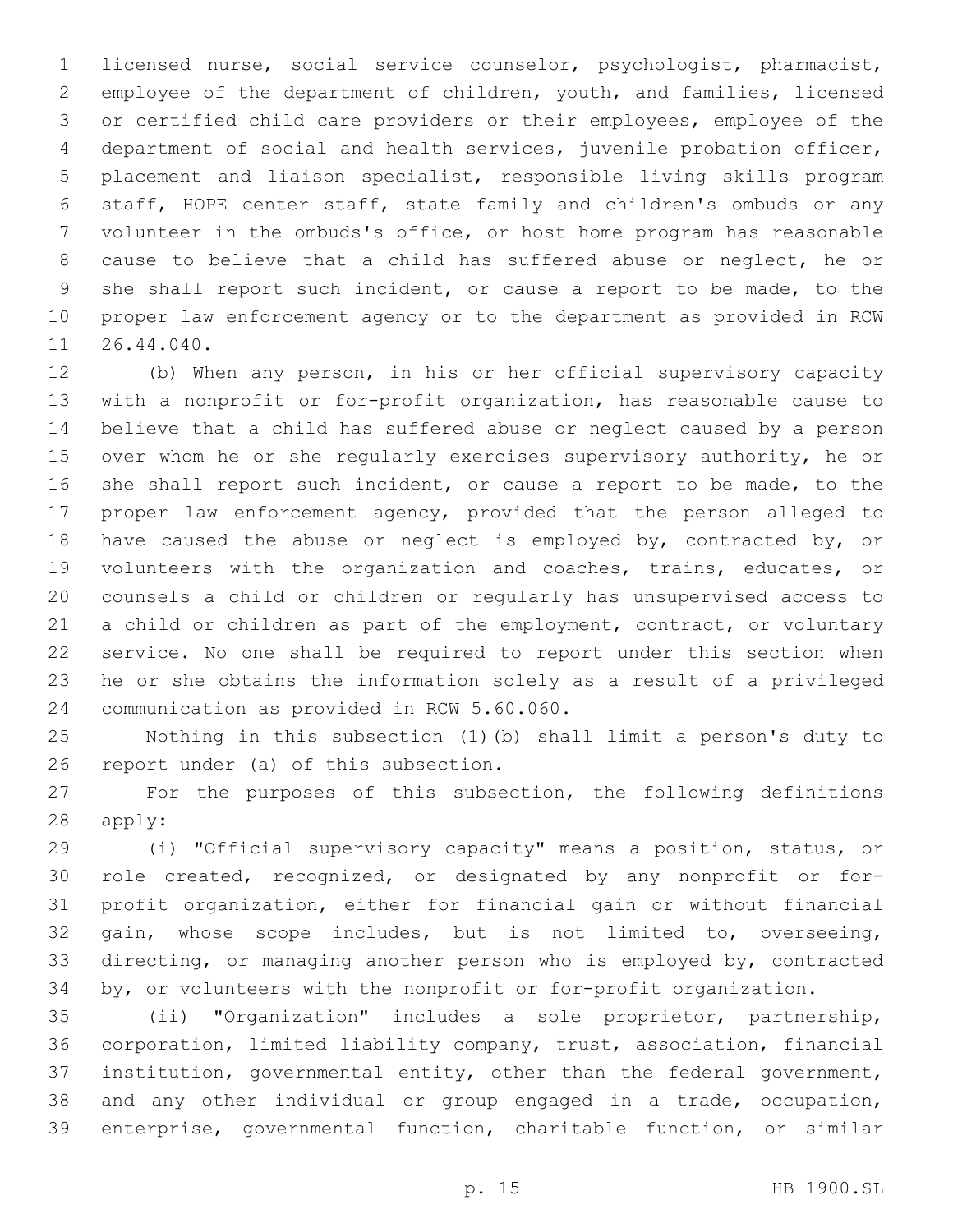activity in this state whether or not the entity is operated as a 2 nonprofit or for-profit entity.

 (iii) "Reasonable cause" means a person witnesses or receives a credible written or oral report alleging abuse, including sexual 5 contact, or neglect of a child.

 (iv) "Regularly exercises supervisory authority" means to act in his or her official supervisory capacity on an ongoing or continuing 8 basis with regards to a particular person.

(v) "Sexual contact" has the same meaning as in RCW 9A.44.010.

 (c) The reporting requirement also applies to department of corrections personnel who, in the course of their employment, observe 12 offenders or the children with whom the offenders are in contact. If, as a result of observations or information received in the course of his or her employment, any department of corrections personnel has reasonable cause to believe that a child has suffered abuse or neglect, he or she shall report the incident, or cause a report to be made, to the proper law enforcement agency or to the department as 18 provided in RCW 26.44.040.

 (d) The reporting requirement shall also apply to any adult who has reasonable cause to believe that a child who resides with them, has suffered severe abuse, and is able or capable of making a report. For the purposes of this subsection, "severe abuse" means any of the following: Any single act of abuse that causes physical trauma of 24 sufficient severity that, if left untreated, could cause death; any 25 single act of sexual abuse that causes significant bleeding, deep bruising, or significant external or internal swelling; or more than one act of physical abuse, each of which causes bleeding, deep bruising, significant external or internal swelling, bone fracture, 29 or unconsciousness.

 (e) The reporting requirement also applies to guardians ad litem, including court-appointed special advocates, appointed under Titles 11 and 13 RCW and this title, who in the course of their representation of children in these actions have reasonable cause to 34 believe a child has been abused or neglected.

 (f) The reporting requirement in (a) of this subsection also applies to administrative and academic or athletic department employees, including student employees, of institutions of higher education, as defined in RCW 28B.10.016, and of private institutions 39 of higher education.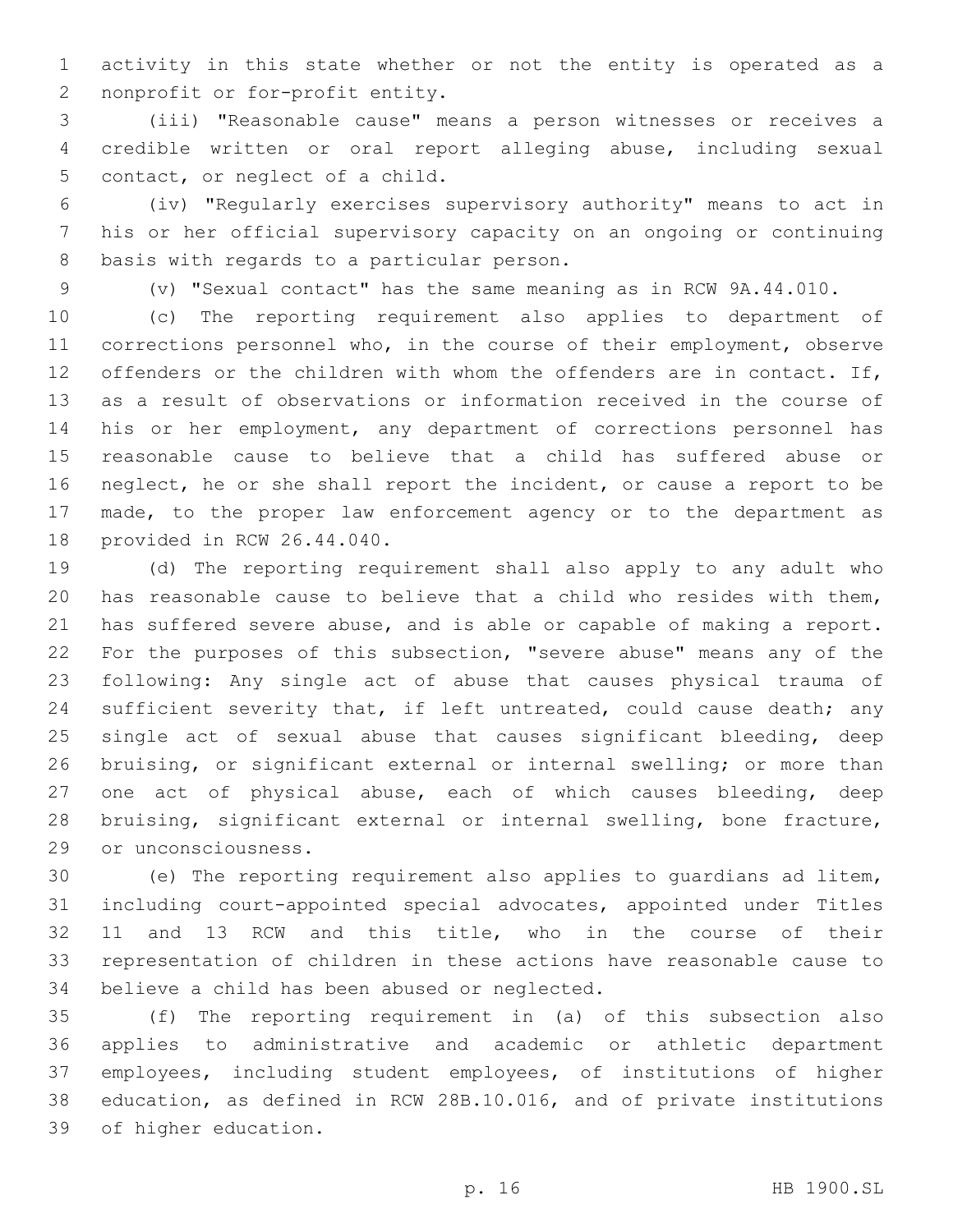(g) The report must be made at the first opportunity, but in no case longer than forty-eight hours after there is reasonable cause to believe that the child has suffered abuse or neglect. The report must 4 include the identity of the accused if known.

 (2) The reporting requirement of subsection (1) of this section does not apply to the discovery of abuse or neglect that occurred during childhood if it is discovered after the child has become an adult. However, if there is reasonable cause to believe other children are or may be at risk of abuse or neglect by the accused, the reporting requirement of subsection (1) of this section does 11 apply.

 (3) Any other person who has reasonable cause to believe that a child has suffered abuse or neglect may report such incident to the proper law enforcement agency or to the department as provided in RCW 15 26.44.040.

 (4) The department, upon receiving a report of an incident of alleged abuse or neglect pursuant to this chapter, involving a child who has died or has had physical injury or injuries inflicted upon him or her other than by accidental means or who has been subjected to alleged sexual abuse, shall report such incident to the proper law 21 enforcement agency, including military law enforcement, if appropriate. In emergency cases, where the child's welfare is endangered, the department shall notify the proper law enforcement agency within twenty-four hours after a report is received by the department. In all other cases, the department shall notify the law enforcement agency within seventy-two hours after a report is received by the department. If the department makes an oral report, a written report must also be made to the proper law enforcement agency 29 within five days thereafter.

 (5) Any law enforcement agency receiving a report of an incident of alleged abuse or neglect pursuant to this chapter, involving a child who has died or has had physical injury or injuries inflicted upon him or her other than by accidental means, or who has been subjected to alleged sexual abuse, shall report such incident in writing as provided in RCW 26.44.040 to the proper county prosecutor or city attorney for appropriate action whenever the law enforcement agency's investigation reveals that a crime may have been committed. The law enforcement agency shall also notify the department of all reports received and the law enforcement agency's disposition of them. In emergency cases, where the child's welfare is endangered,

p. 17 HB 1900.SL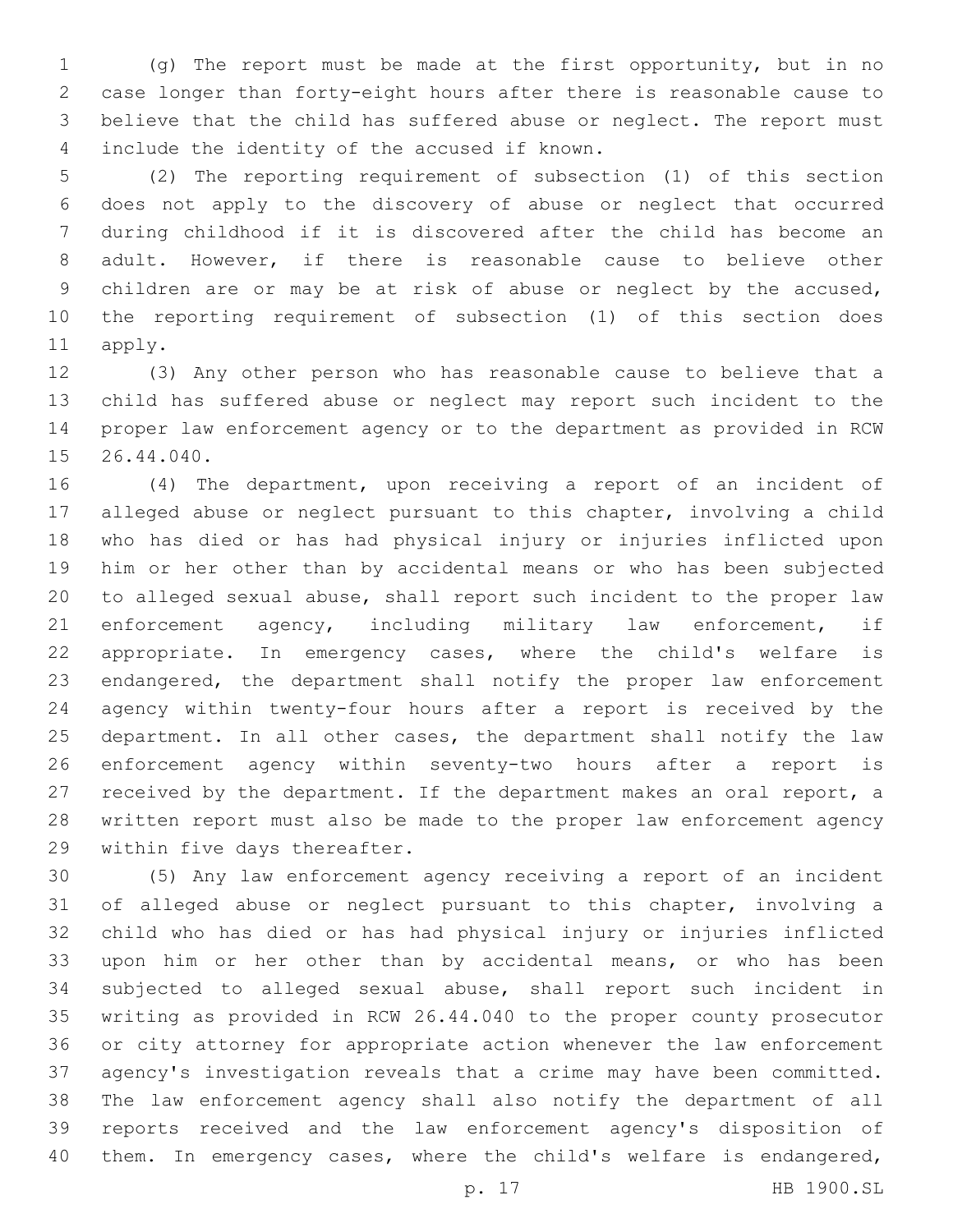the law enforcement agency shall notify the department within twenty- four hours. In all other cases, the law enforcement agency shall notify the department within seventy-two hours after a report is 4 received by the law enforcement agency.

 (6) Any county prosecutor or city attorney receiving a report under subsection (5) of this section shall notify the victim, any persons the victim requests, and the local office of the department, of the decision to charge or decline to charge a crime, within five 9 days of making the decision.

 (7) The department may conduct ongoing case planning and consultation with those persons or agencies required to report under this section, with consultants designated by the department, and with designated representatives of Washington Indian tribes if the client information exchanged is pertinent to cases currently receiving child 15 protective services. Upon request, the department shall conduct such planning and consultation with those persons required to report under this section if the department determines it is in the best interests of the child. Information considered privileged by statute and not directly related to reports required by this section must not be divulged without a valid written waiver of the privilege.

 (8) Any case referred to the department by a physician licensed under chapter 18.57 or 18.71 RCW on the basis of an expert medical opinion that child abuse, neglect, or sexual assault has occurred and that the child's safety will be seriously endangered if returned home, the department shall file a dependency petition unless a second licensed physician of the parents' choice believes that such expert medical opinion is incorrect. If the parents fail to designate a second physician, the department may make the selection. If a physician finds that a child has suffered abuse or neglect but that such abuse or neglect does not constitute imminent danger to the child's health or safety, and the department agrees with the physician's assessment, the child may be left in the parents' home while the department proceeds with reasonable efforts to remedy 34 parenting deficiencies.

 (9) Persons or agencies exchanging information under subsection (7) of this section shall not further disseminate or release the information except as authorized by state or federal statute. 38 Violation of this subsection is a misdemeanor.

 (10) Upon receiving a report that a child is a candidate for foster care as defined in RCW 26.44.020, the department may provide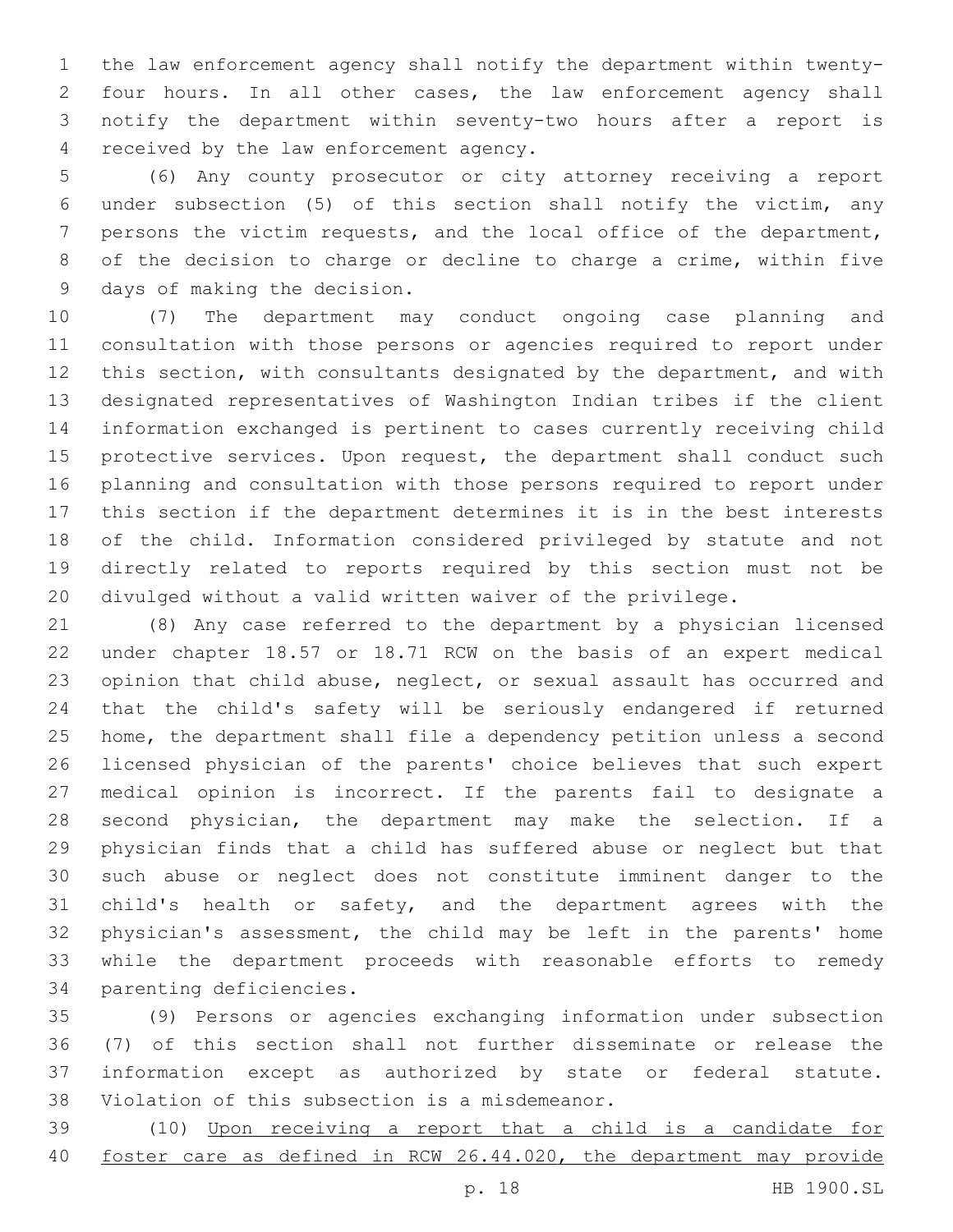prevention and family services and programs to the child's parents, guardian, or caregiver. The department may not be held civilly liable for the decision regarding whether to provide prevention and family services and programs, or for the provision of those services and programs, for a child determined to be a candidate for foster care.

 (11) Upon receiving a report of alleged abuse or neglect, the department shall make reasonable efforts to learn the name, address, and telephone number of each person making a report of abuse or neglect under this section. The department shall provide assurances of appropriate confidentiality of the identification of persons reporting under this section. If the department is unable to learn the information required under this subsection, the department shall 13 only investigate cases in which:

 (a) The department believes there is a serious threat of 15 substantial harm to the child;

 (b) The report indicates conduct involving a criminal offense that has, or is about to occur, in which the child is the victim; or

 (c) The department has a prior founded report of abuse or neglect with regard to a member of the household that is within three years 20 of receipt of the referral.

21 (((41))) (12)(a) Upon receiving a report of alleged abuse or neglect, the department shall use one of the following discrete responses to reports of child abuse or neglect that are screened in 24 and accepted for departmental response:

(i) Investigation; or25

26 (ii) Family assessment.

 (b) In making the response in (a) of this subsection the 28 department shall:

 (i) Use a method by which to assign cases to investigation or family assessment which are based on an array of factors that may include the presence of: Imminent danger, level of risk, number of previous child abuse or neglect reports, or other presenting case characteristics, such as the type of alleged maltreatment and the age of the alleged victim. Age of the alleged victim shall not be used as the sole criterion for determining case assignment;

 (ii) Allow for a change in response assignment based on new 37 information that alters risk or safety level;

 (iii) Allow families assigned to family assessment to choose to receive an investigation rather than a family assessment;

p. 19 HB 1900.SL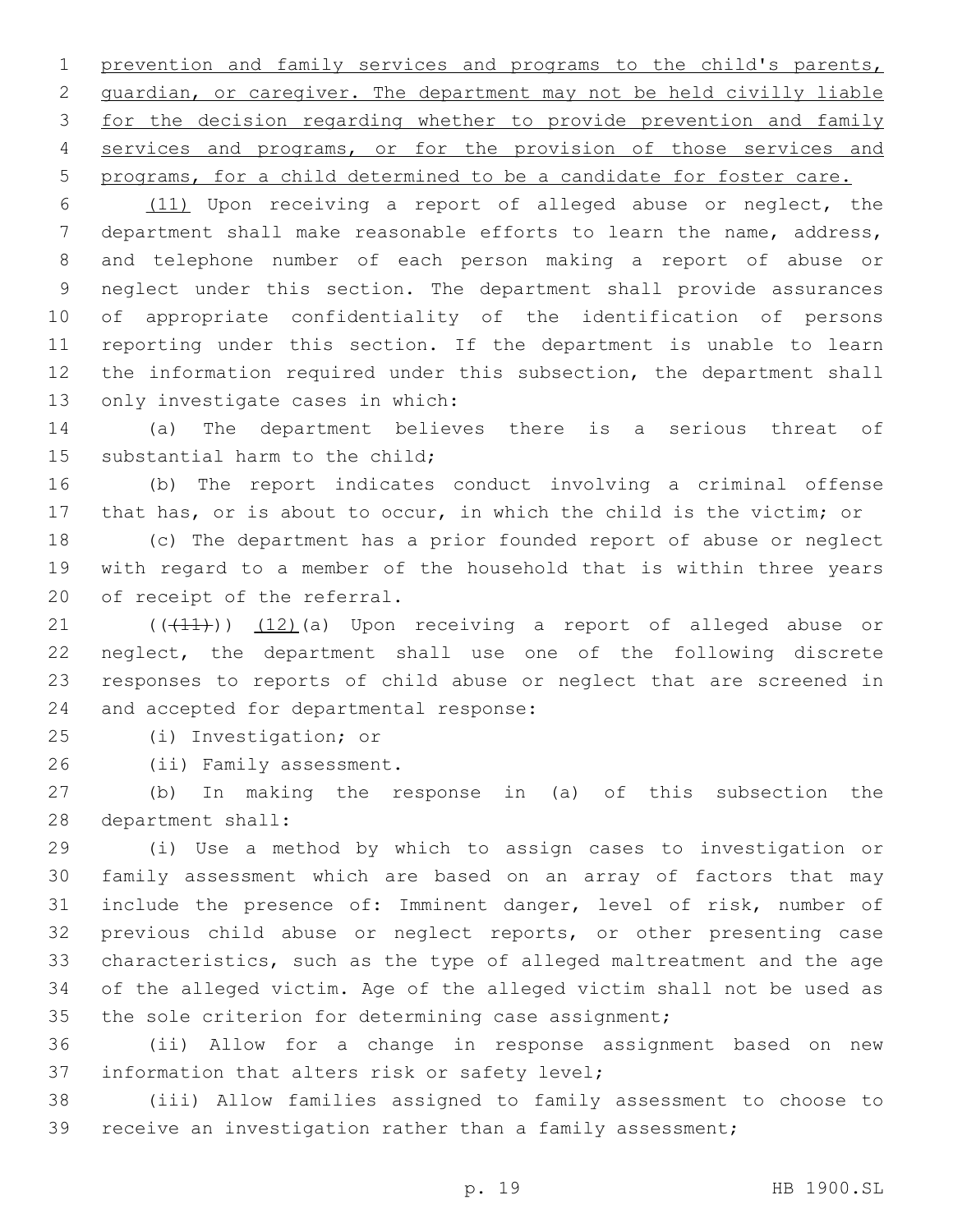(iv) Provide a full investigation if a family refuses the initial 2 family assessment;

 (v) Provide voluntary services to families based on the results of the initial family assessment. If a family refuses voluntary services, and the department cannot identify specific facts related to risk or safety that warrant assignment to investigation under this chapter, and there is not a history of reports of child abuse or neglect related to the family, then the department must close the family assessment response case. However, if at any time the department identifies risk or safety factors that warrant an 11 investigation under this chapter, then the family assessment response 12 case must be reassigned to investigation;

 (vi) Conduct an investigation, and not a family assessment, in response to an allegation that, the department determines based on 15 the intake assessment:

 (A) ((Poses a risk of "imminent harm" consistent with the 17 definition provided in RCW 13.34.050, which includes,)) Indicates a child's health, safety, and welfare will be seriously endangered if 19 not taken into custody for reasons including, but ( $(\pm s)$ ) not limited to, sexual abuse and sexual exploitation of the child as defined in 21 this chapter;

(B) Poses a serious threat of substantial harm to a child;

 (C) Constitutes conduct involving a criminal offense that has, or is about to occur, in which the child is the victim;

(D) The child is an abandoned child as defined in RCW 13.34.030;

 (E) The child is an adjudicated dependent child as defined in RCW 13.34.030, or the child is in a facility that is licensed, operated, or certified for care of children by the department under chapter 29 74.15 RCW.

 (c) In addition, the department may use a family assessment response to assess for and provide prevention and family services and programs, as defined in RCW 26.44.020, for the following children and 33 their families, consistent with requirements under the federal family first prevention services act and this section:

 (i) A child who is a candidate for foster care, as defined in RCW 26.44.020; and

 (ii) A child who is in foster care and who is pregnant, parenting, or both.

 (d) The department may not be held civilly liable for the decision to respond to an allegation of child abuse or neglect by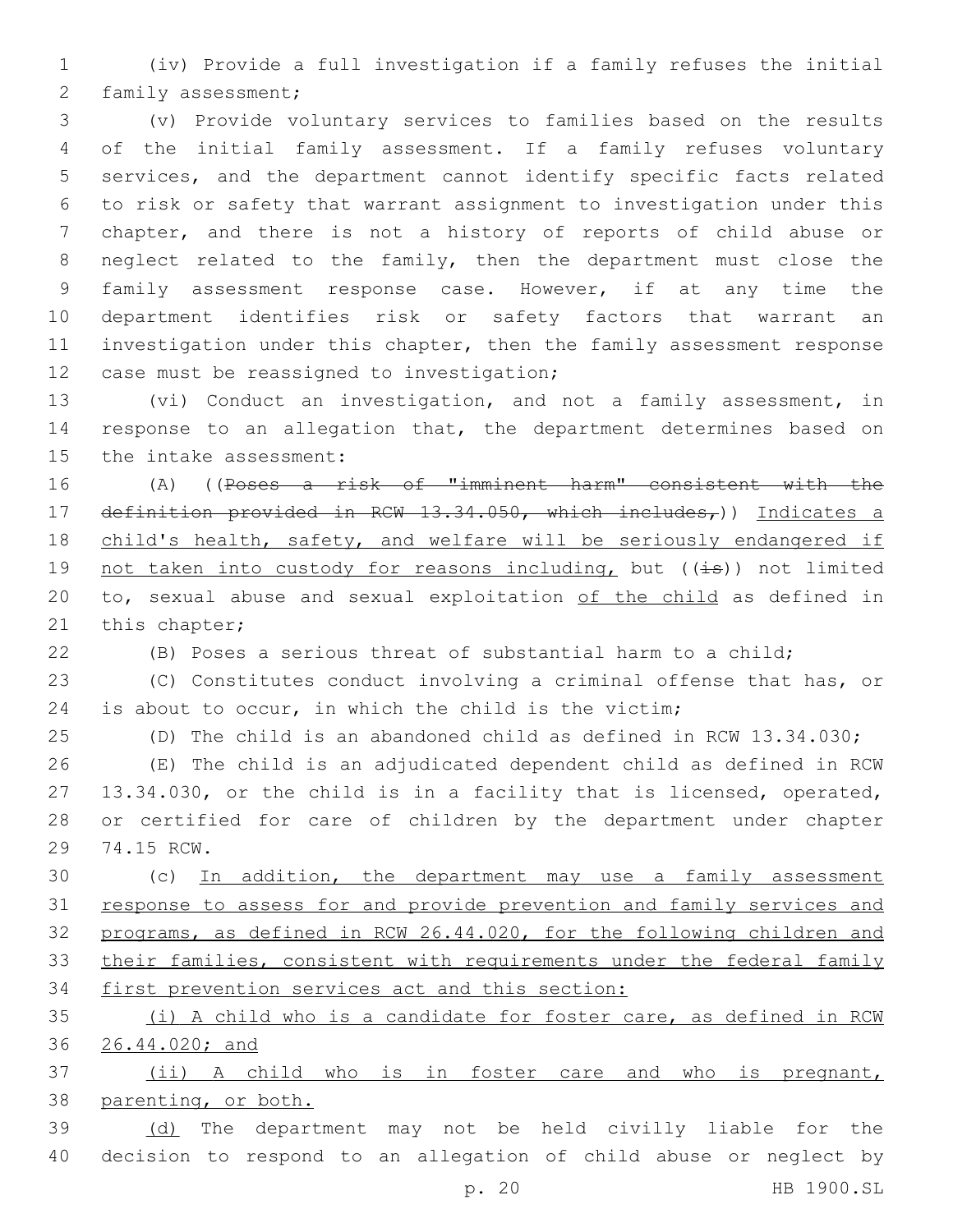using the family assessment response under this section unless the state or its officers, agents, or employees acted with reckless 3 disregard.

 (( $(12)$ )) (13)(a) For reports of alleged abuse or neglect that are accepted for investigation by the department, the investigation shall be conducted within time frames established by the department in rule. In no case shall the investigation extend longer than ninety days from the date the report is received, unless the investigation is being conducted under a written protocol pursuant to RCW 26.44.180 and a law enforcement agency or prosecuting attorney has determined that a longer investigation period is necessary. At the completion of the investigation, the department shall make a finding that the report of child abuse or neglect is founded or unfounded.

 (b) If a court in a civil or criminal proceeding, considering the same facts or circumstances as are contained in the report being investigated by the department, makes a judicial finding by a preponderance of the evidence or higher that the subject of the pending investigation has abused or neglected the child, the department shall adopt the finding in its investigation.

20 (( $(13)$ )) (14) For reports of alleged abuse or neglect that are responded to through family assessment response, the department 22 shall:

 (a) Provide the family with a written explanation of the procedure for assessment of the child and the family and its 25 purposes;

 (b) Collaborate with the family to identify family strengths, resources, and service needs, and develop a service plan with the goal of reducing risk of harm to the child and improving or restoring 29 family well-being;

 (c) Complete the family assessment response within forty-five 31 days of receiving the report  $((\div)$  however,  $)$  except as follows:

32 (I) Upon parental agreement, the family assessment response period may be extended up to one hundred twenty days. The department's extension of the family assessment response period must be operated within the department's appropriations;

 (II) For cases in which the department elects to use a family assessment response as authorized under subsection (12)(c) of this 38 section, and upon agreement of the child's parent, legal guardian, legal custodian, or relative placement, the family assessment 40 response period may be extended up to one year. The department's

p. 21 HB 1900.SL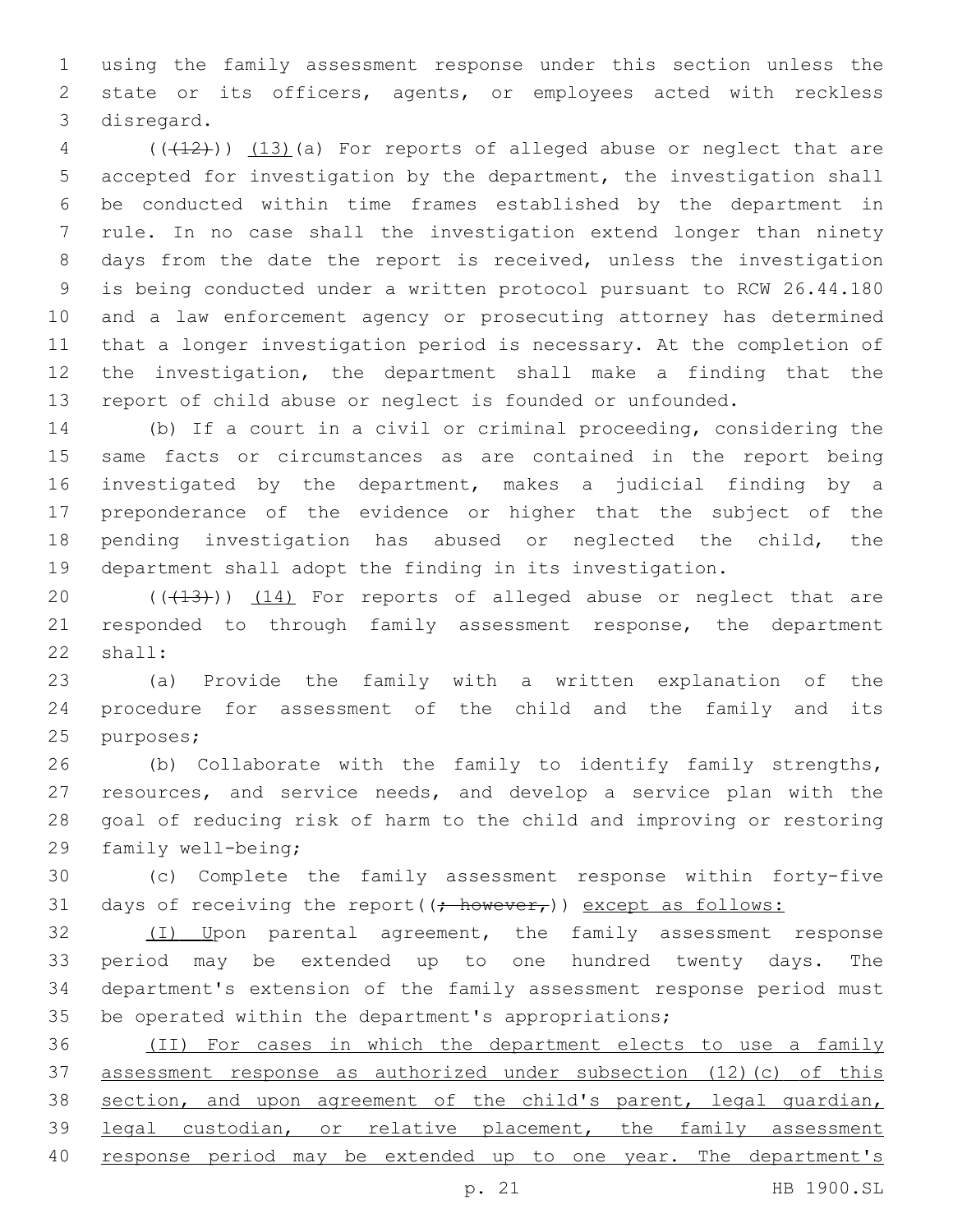extension of the family assessment response must be operated within

2 the department's appropriations.

 (d) Offer services to the family in a manner that makes it clear 4 that acceptance of the services is voluntary;

 (e) Implement the family assessment response in a consistent and 6 cooperative manner;

 (f) Have the parent or guardian agree to participate in services before services are initiated. The department shall inform the parents of their rights under family assessment response, all of their options, and the options the department has if the parents do 11 not agree to participate in services.

12 (( $(414)$ )) (15)(a) In conducting an investigation or family assessment of alleged abuse or neglect, the department or law 14 enforcement agency:

 (i) May interview children. If the department determines that the response to the allegation will be family assessment response, the preferred practice is to request a parent's, guardian's, or custodian's permission to interview the child before conducting the child interview unless doing so would compromise the safety of the child or the integrity of the assessment. The interviews may be conducted on school premises, at day-care facilities, at the child's home, or at other suitable locations outside of the presence of parents. If the allegation is investigated, parental notification of the interview must occur at the earliest possible point in the investigation that will not jeopardize the safety or protection of the child or the course of the investigation. Prior to commencing the interview the department or law enforcement agency shall determine whether the child wishes a third party to be present for the interview and, if so, shall make reasonable efforts to accommodate the child's wishes. Unless the child objects, the department or law enforcement agency shall make reasonable efforts to include a third party in any interview so long as the presence of the third party will not jeopardize the course of the investigation; and

 (ii) Shall have access to all relevant records of the child in the possession of mandated reporters and their employees.

 (b) The Washington state school directors' association shall adopt a model policy addressing protocols when an interview, as authorized by this subsection, is conducted on school premises. In formulating its policy, the association shall consult with the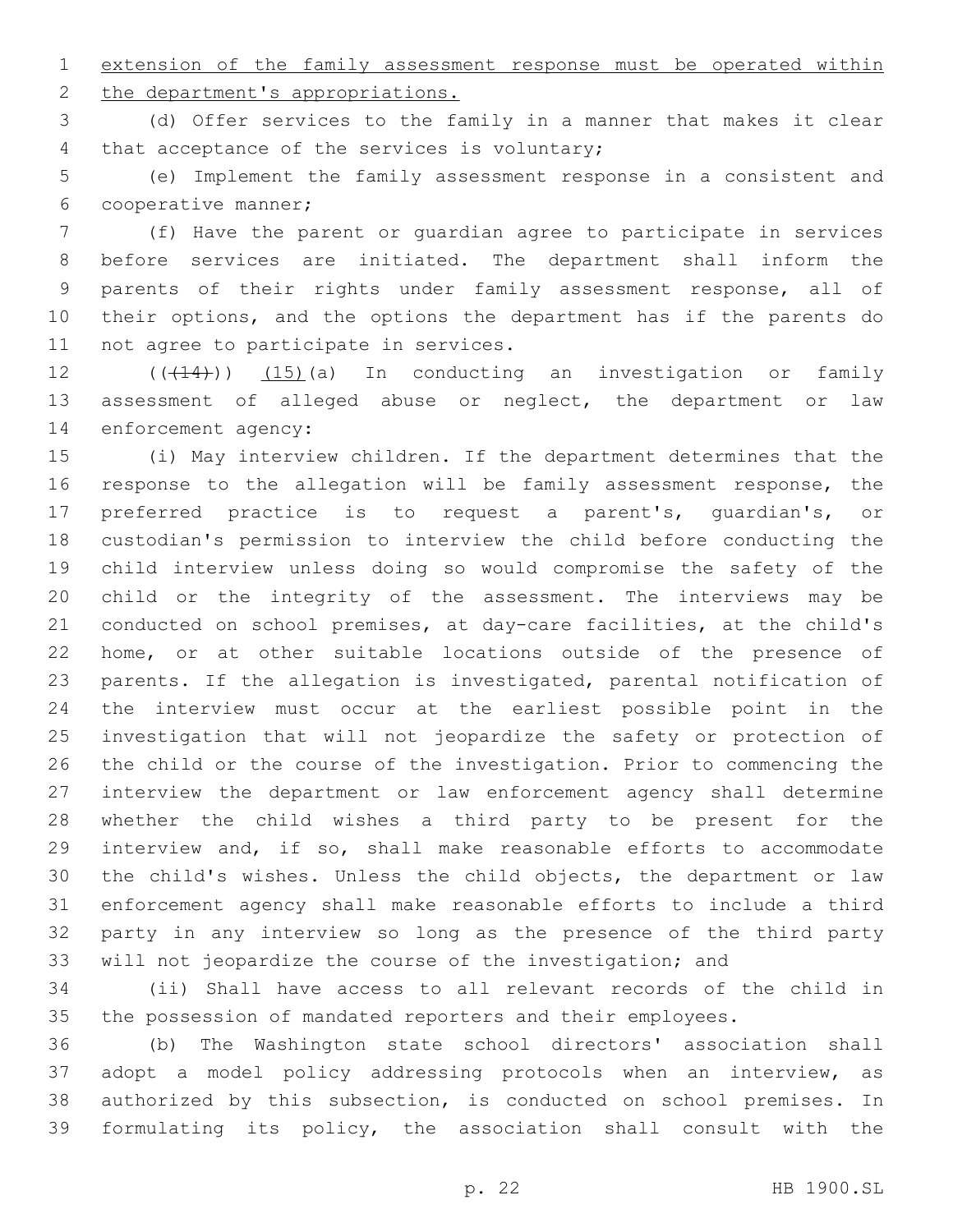department and the Washington association of sheriffs and police 2 chiefs.

3 (( $(15)$ )) (16) If a report of alleged abuse or neglect is founded and constitutes the third founded report received by the department within the last twelve months involving the same child or family, the department shall promptly notify the office of the family and children's ombuds of the contents of the report. The department shall also notify the ombuds of the disposition of the report.

9 (( $(16)$ )) (17) In investigating and responding to allegations of child abuse and neglect, the department may conduct background checks 11 as authorized by state and federal law.

12 (((17))) (18)(a) The department shall maintain investigation records and conduct timely and periodic reviews of all founded cases of abuse and neglect. The department shall maintain a log of 15 screened-out nonabusive cases.

 (b) In the family assessment response, the department shall not make a finding as to whether child abuse or neglect occurred. No one shall be named as a perpetrator and no investigative finding shall be entered in the department's child abuse or neglect database.

 $((+18))$   $(19)$  The department shall use a risk assessment process when investigating alleged child abuse and neglect referrals. The department shall present the risk factors at all hearings in which the placement of a dependent child is an issue. Substance abuse must 24 be a risk factor.

25 (((19))) (20) Upon receipt of a report of alleged abuse or neglect the law enforcement agency may arrange to interview the person making the report and any collateral sources to determine if 28 any malice is involved in the reporting.

 $(420)$  (( $(21)$  Upon receiving a report of alleged abuse or neglect involving a child under the court's jurisdiction under chapter 13.34 RCW, the department shall promptly notify the child's guardian ad litem of the report's contents. The department shall also notify the guardian ad litem of the disposition of the report. For purposes of this subsection, "guardian ad litem" has the meaning provided in RCW 35 13.34.030.

 ( $(\frac{21}{2})$ ) (22) The department shall make efforts as soon as practicable to determine the military status of parents whose children are subject to abuse or neglect allegations. If the department determines that a parent or guardian is in the military, the department shall notify a department of defense family advocacy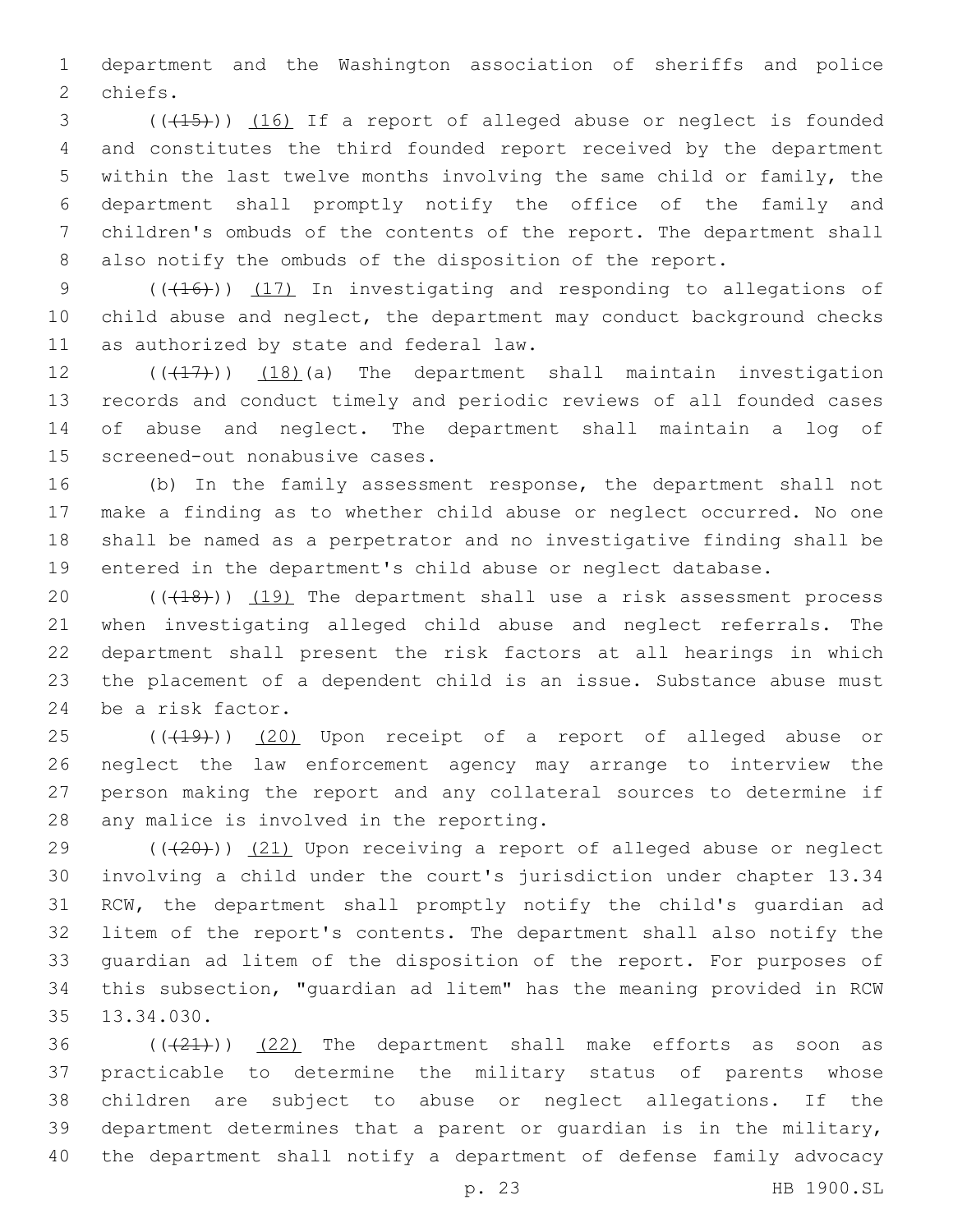program that there is an allegation of abuse and neglect that is screened in and open for investigation that relates to that military 3 parent or quardian.

 (((22))) (23) The department shall make available on its public web site a downloadable and printable poster that includes the reporting requirements included in this section. The poster must be no smaller than eight and one-half by eleven inches with all information on one side. The poster must be made available in both the English and Spanish languages. Organizations that include employees or volunteers subject to the reporting requirements of this section must clearly display this poster in a common area. At a 12 minimum, this poster must include the following:

(a) Who is required to report child abuse and neglect;

(b) The standard of knowledge to justify a report;

15 (c) The definition of reportable crimes;

(d) Where to report suspected child abuse and neglect; and

 (e) What should be included in a report and the appropriate 18 timing.

 **Sec. 7.** RCW 74.13.020 and 2018 c 284 s 36, 2018 c 58 s 51, and 2018 c 34 s 3 are each reenacted and amended to read as follows:

 The definitions in this section apply throughout this chapter 22 unless the context clearly requires otherwise.

 (1) "Case management" means convening family meetings, developing, revising, and monitoring implementation of any case plan or individual service and safety plan, coordinating and monitoring services needed by the child and family, caseworker-child visits, family visits, and the assumption of court-related duties, excluding legal representation, including preparing court reports, attending judicial hearings and permanency hearings, and ensuring that the child is progressing toward permanency within state and federal 31 mandates, including the Indian child welfare act.

32 (2) "Child" means:

(a) A person less than eighteen years of age; or

 (b) A person age eighteen to twenty-one years who is eligible to receive the extended foster care services authorized under RCW 74.13.031.36

 (3) "Child protective services" has the same meaning as in RCW 26.44.020.38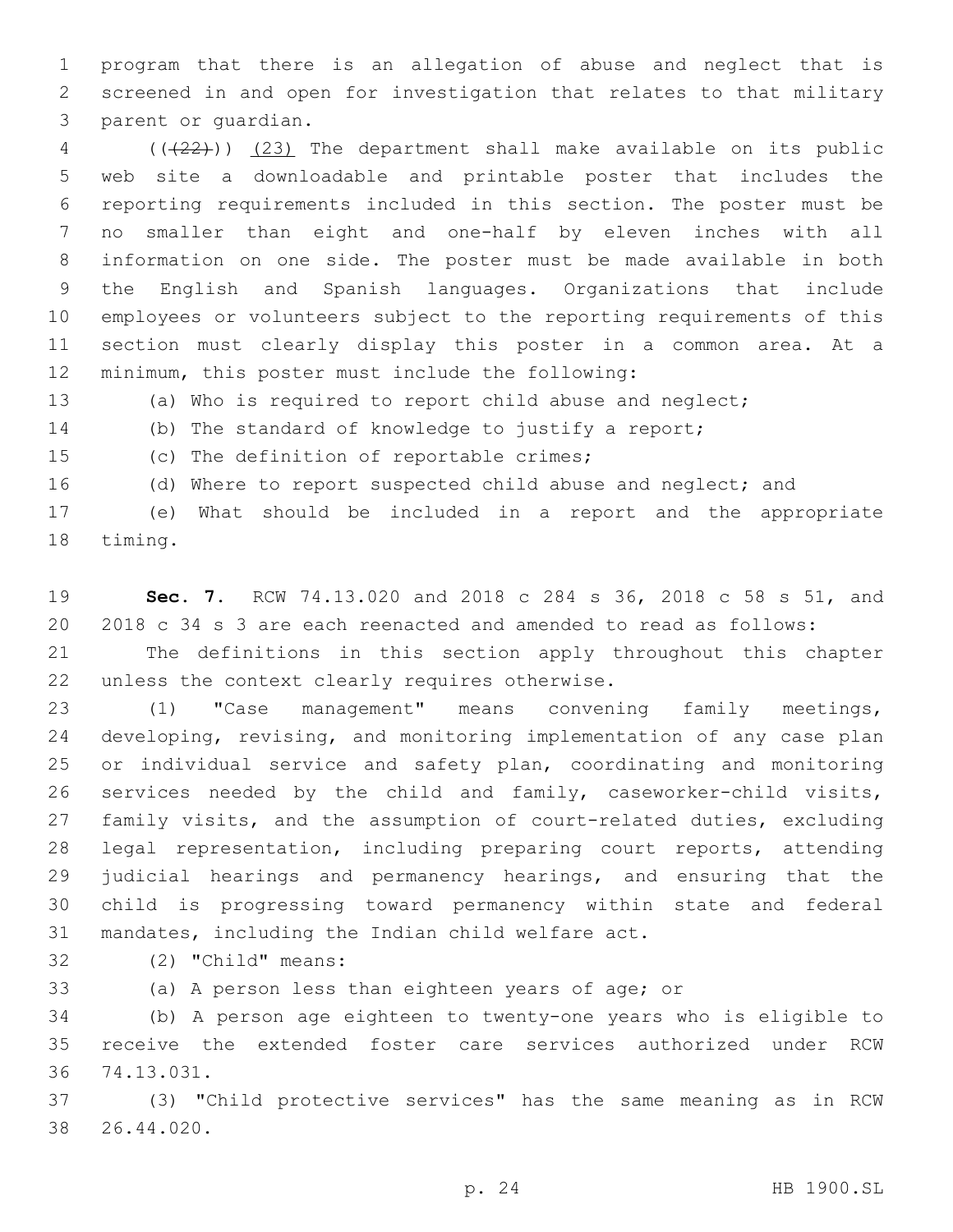(4) "Child welfare services" means social services including voluntary and in-home services, out-of-home care, case management, and adoption services which strengthen, supplement, or substitute for, parental care and supervision for the purpose of:

 (a) Preventing or remedying, or assisting in the solution of problems which may result in families in conflict, or the neglect, abuse, exploitation, or criminal behavior of children;

 (b) Protecting and caring for dependent, abused, or neglected children;9

 (c) Assisting children who are in conflict with their parents, and assisting parents who are in conflict with their children, with 12 services designed to resolve such conflicts;

 (d) Protecting and promoting the welfare of children, including 14 the strengthening of their own homes where possible, or, where 15 needed;

 (e) Providing adequate care of children away from their homes in foster family homes or day care or other child care agencies or 18 facilities.

 "Child welfare services" does not include child protection 20 services.

21 (5) "Child who is a candidate for foster care" means a child who the department identifies as being at imminent risk of entering foster care but who can remain safely in the child's home or in a kinship placement as long as services or programs that are necessary 25 to prevent entry of the child into foster care are provided, and includes but is not limited to a child whose adoption or guardianship arrangement is at risk of a disruption or dissolution that would 28 result in a foster care placement. The term includes a child for whom there is reasonable cause to believe that any of the following circumstances exist:

 (a) The child has been abandoned by the parent as defined in RCW 13.34.030 and the child's health, safety, and welfare is seriously endangered as a result;

 (b) The child has been abused or neglected as defined in chapter 35 26.44 RCW and the child's health, safety, and welfare is seriously endangered as a result;

 (c) There is no parent capable of meeting the child's needs such that the child is in circumstances that constitute a serious danger to the child's development;

(d) The child is otherwise at imminent risk of harm.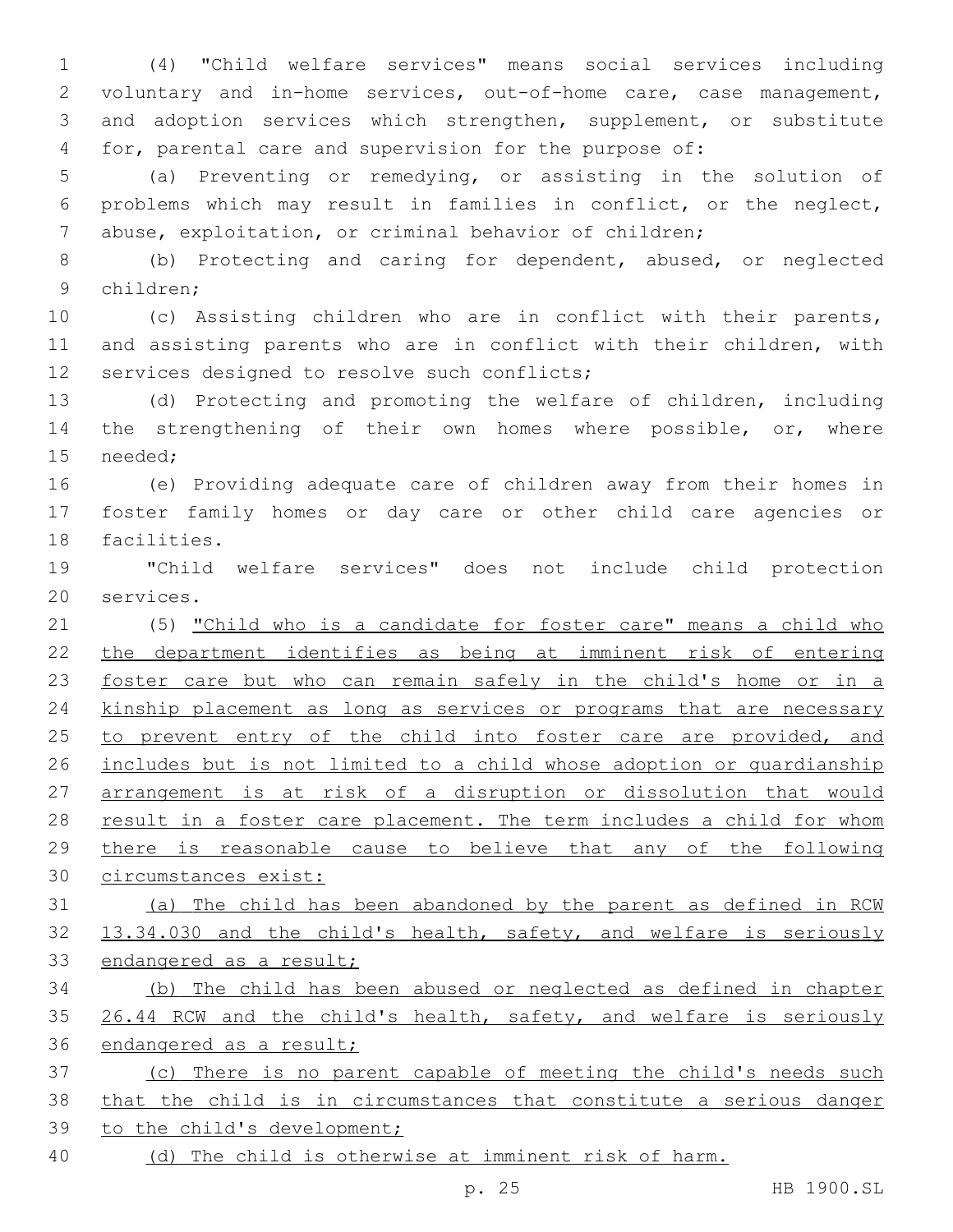(6) "Department" means the department of children, youth, and 2 families.

3 (((6)) (7) "Extended foster care services" means residential and other support services the department is authorized to provide to dependent children. These services include, but are not limited to, placement in licensed, relative, or otherwise approved care, or supervised independent living settings; assistance in meeting basic needs; independent living services; medical assistance; and 9 counseling or treatment.

 $((+7+))$   $(8)$  "Family assessment" means a comprehensive assessment 11 of child safety, risk of subsequent child abuse or neglect, and family strengths and needs that is applied to a child abuse or neglect report. Family assessment does not include a determination as to whether child abuse or neglect occurred, but does determine the need for services to address the safety of the child and the risk of 16 subsequent maltreatment.

17 (((8)) (9) "Medical condition" means, for the purposes of qualifying for extended foster care services, a physical or mental health condition as documented by any licensed health care provider regulated by a disciplining authority under RCW 18.130.040.

21 ((+9)) (10) "Nonminor dependent" means any individual age eighteen to twenty-one years who is participating in extended foster 23 care services authorized under RCW 74.13.031.

24 (((410)) (11) "Out-of-home care services" means services provided after the shelter care hearing to or for children in out-of-home care, as that term is defined in RCW 13.34.030, and their families, including the recruitment, training, and management of foster parents, the recruitment of adoptive families, and the facilitation of the adoption process, family reunification, independent living, emergency shelter, residential group care, and foster care, including 31 relative placement.

32 (( $(11)$ )) (12) "Performance-based contracting" means the structuring of all aspects of the procurement of services around the purpose of the work to be performed and the desired results with the contract requirements set forth in clear, specific, and objective terms with measurable outcomes. Contracts shall also include provisions that link the performance of the contractor to the level 38 and timing of reimbursement.

39 (((412)) (13) "Permanency services" means long-term services provided to secure a child's safety, permanency, and well-being,

p. 26 HB 1900.SL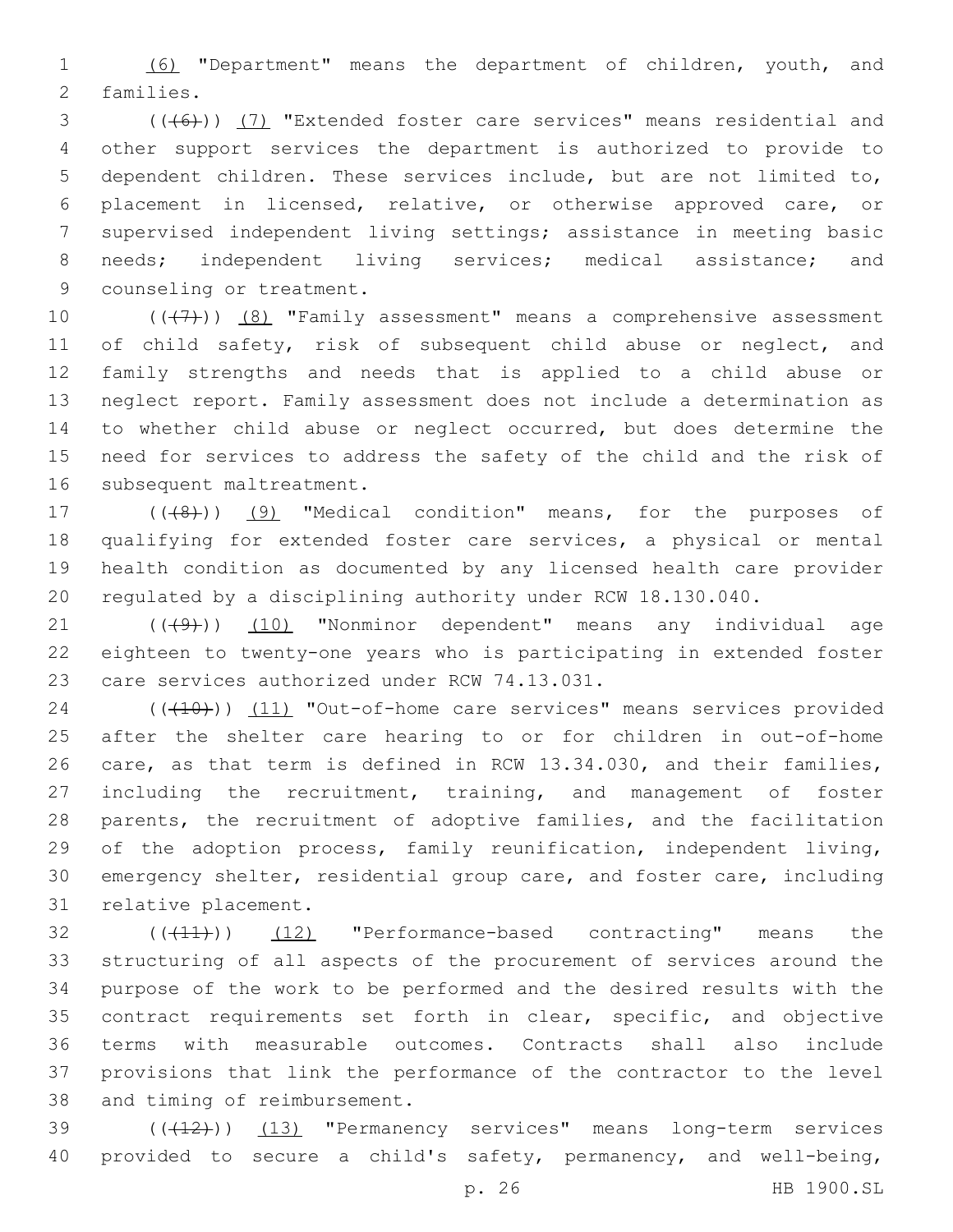including foster care services, family reunification services, adoption services, and preparation for independent living services.

3 (( $(13)$ )) (14) "Prevention and family services and programs" means specific mental health prevention and treatment services, substance abuse prevention and treatment services, and in-home parent skill- based programs that qualify for federal funding under the federal family first prevention services act, P.L. 115-123. For purposes of 8 this chapter, prevention and family services and programs are not remedial services or family reunification services as described in RCW 13.34.025(2).

 (15) "Primary prevention services" means services which are designed and delivered for the primary purpose of enhancing child and family well-being and are shown, by analysis of outcomes, to reduce the risk to the likelihood of the initial need for child welfare 15 services.

16 (( $(14)$ )) (16) "Secretary" means the secretary of the department.

17 (((415))) (17) "Supervised independent living" includes, but is not limited to, apartment living, room and board arrangements, college or university dormitories, and shared roommate settings. Supervised independent living settings must be approved by the 21 department or the court.

22 (( $(416)$ )) (18) "Unsupervised" has the same meaning as in RCW 23 43.43.830.

24 (((17)) (19) "Voluntary placement agreement" means, for the purposes of extended foster care services, a written voluntary agreement between a nonminor dependent who agrees to submit to the care and authority of the department for the purposes of participating in the extended foster care program.

 **Sec. 8.** RCW 74.13.031 and 2018 c 284 s 37, 2018 c 80 s 1, and 2018 c 34 s 5 are each reenacted and amended to read as follows:

 (1) The department shall develop, administer, supervise, and monitor a coordinated and comprehensive plan that establishes, aids, and strengthens services for the protection and care of runaway, 34 dependent, or neglected children.

 (2) Within available resources, the department shall recruit an adequate number of prospective adoptive and foster homes, both regular and specialized, i.e. homes for children of ethnic minority, including Indian homes for Indian children, sibling groups, handicapped and emotionally disturbed, teens, pregnant and parenting

p. 27 HB 1900.SL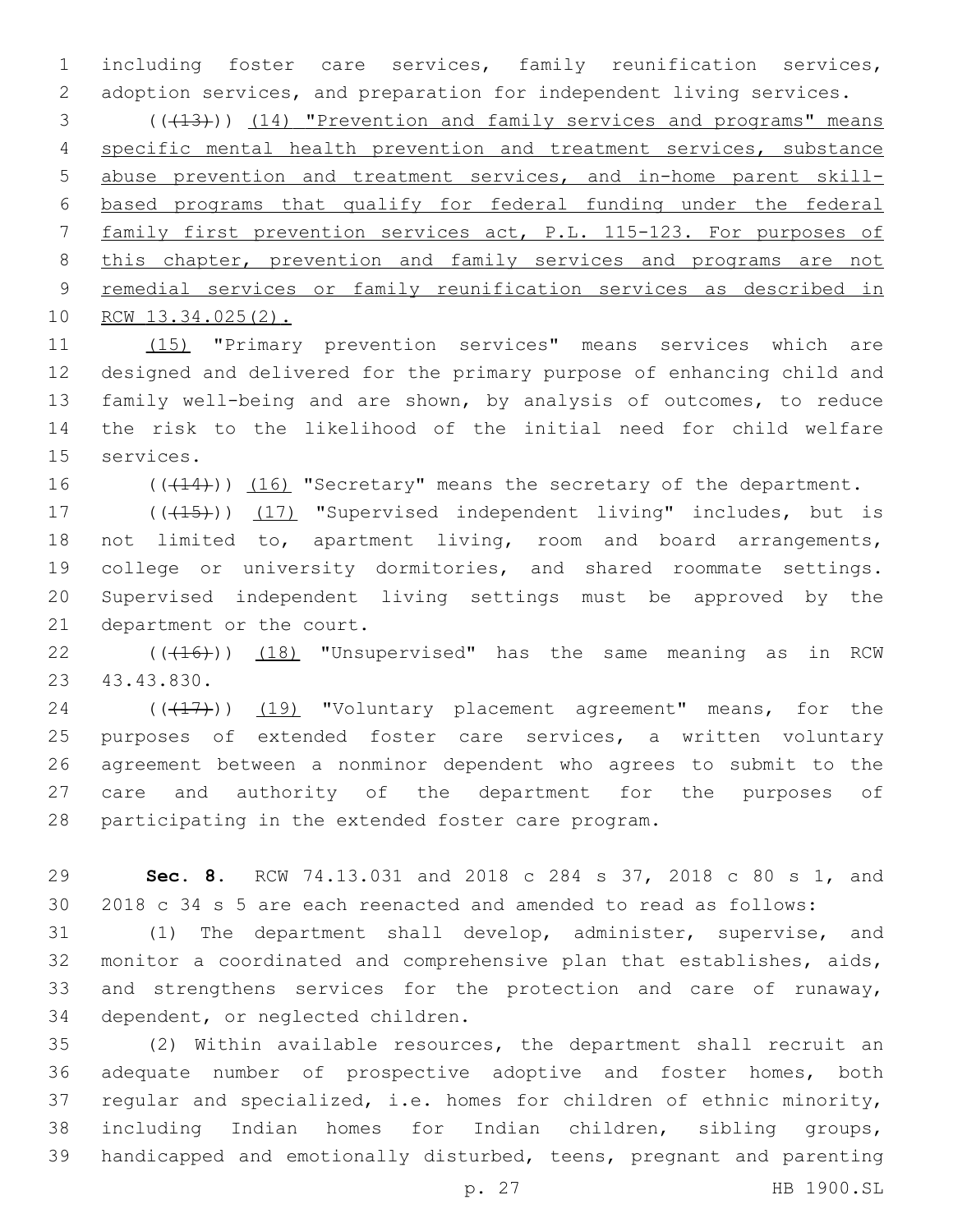teens, and the department shall annually report to the governor and the legislature concerning the department's success in: (a) Meeting the need for adoptive and foster home placements; (b) reducing the foster parent turnover rate; (c) completing home studies for legally free children; and (d) implementing and operating the passport program required by RCW 74.13.285. The report shall include a section entitled "Foster Home Turn-Over, Causes and Recommendations."

 (3) The department shall investigate complaints of any recent act or failure to act on the part of a parent or caretaker that results in death, serious physical or emotional harm, or sexual abuse or exploitation, or that presents an imminent risk of serious harm, and on the basis of the findings of such investigation, offer child welfare services in relation to the problem to such parents, legal custodians, or persons serving in loco parentis, and/or bring the 15 situation to the attention of an appropriate court, or another community agency. An investigation is not required of nonaccidental injuries which are clearly not the result of a lack of care or supervision by the child's parents, legal custodians, or persons serving in loco parentis. If the investigation reveals that a crime against a child may have been committed, the department shall notify 21 the appropriate law enforcement agency.

 (4) As provided in RCW 26.44.030(11), the department may respond to a report of child abuse or neglect by using the family assessment 24 response.

 (5) The department shall offer, on a voluntary basis, family reconciliation services to families who are in conflict.

 (6) The department shall monitor placements of children in out-28 of-home care and in-home dependencies to assure the safety, well- being, and quality of care being provided is within the scope of the intent of the legislature as defined in RCW 74.13.010 and 74.15.010. Under this section children in out-of-home care and in-home dependencies and their caregivers shall receive a private and individual face-to-face visit each month. The department shall randomly select no less than ten percent of the caregivers currently providing care to receive one unannounced face-to-face visit in the caregiver's home per year. No caregiver will receive an unannounced visit through the random selection process for two consecutive years. If the caseworker makes a good faith effort to conduct the unannounced visit to a caregiver and is unable to do so, that month's visit to that caregiver need not be unannounced. The department is

p. 28 HB 1900.SL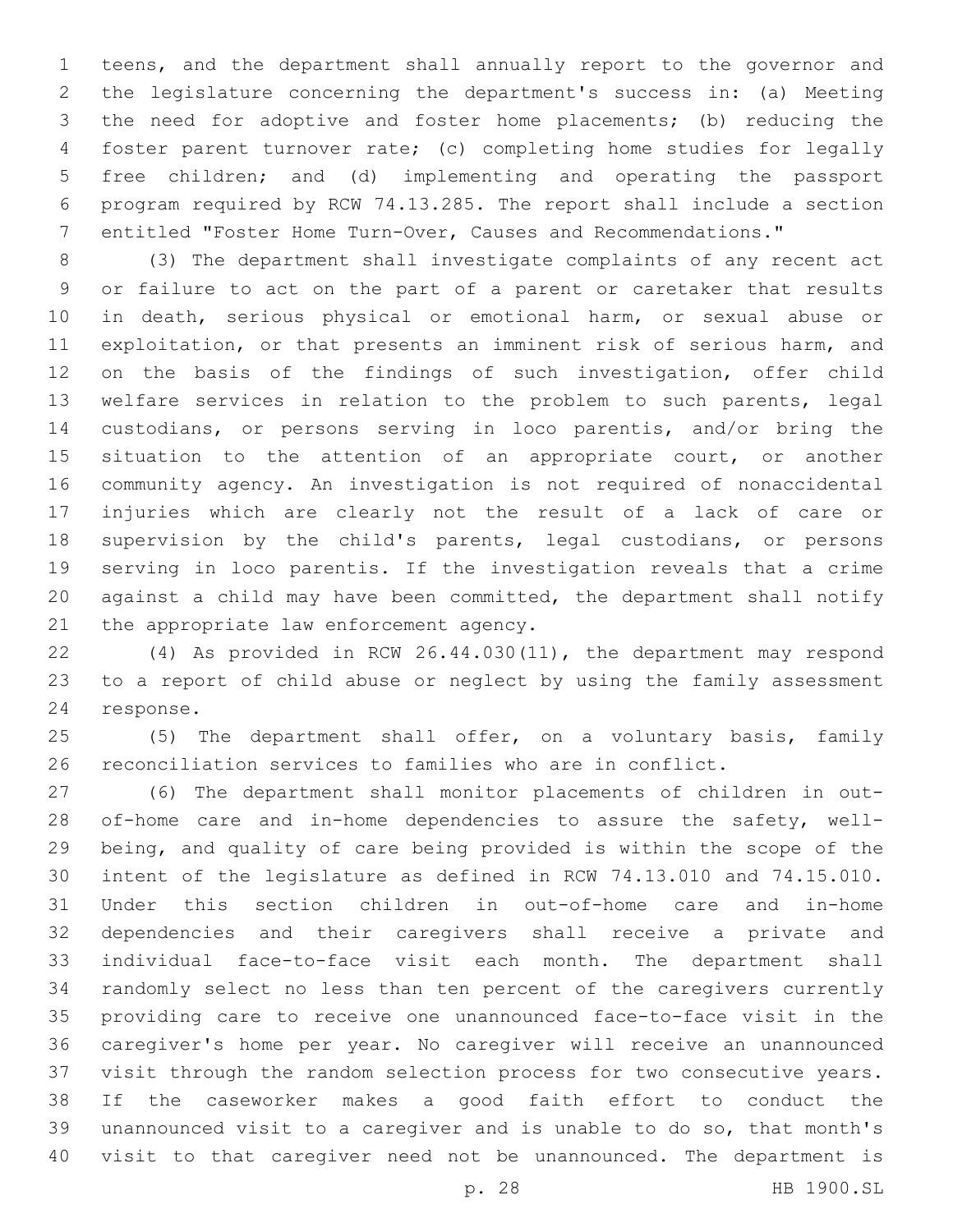encouraged to group monthly visits to caregivers by geographic area so that in the event an unannounced visit cannot be completed, the caseworker may complete other required monthly visits. The department shall use a method of random selection that does not cause a fiscal 5 impact to the department.

 The department shall conduct the monthly visits with children and caregivers to whom it is providing child welfare services.

 (7) The department shall have authority to accept custody of children from parents and to accept custody of children from juvenile courts, where authorized to do so under law, to provide child welfare services including placement for adoption, to provide for the routine and necessary medical, dental, and mental health care, or necessary emergency care of the children, and to provide for the physical care of such children and make payment of maintenance costs if needed. Except where required by Public Law 95-608 (25 U.S.C. Sec. 1915), no private adoption agency which receives children for adoption from the department shall discriminate on the basis of race, creed, or color when considering applications in their placement for adoption.

 (8) The department shall have authority to provide temporary shelter to children who have run away from home and who are admitted 21 to crisis residential centers.

 (9) The department shall have authority to purchase care for 23 children.

 (10) The department shall establish a children's services advisory committee which shall assist the secretary in the development of a partnership plan for utilizing resources of the public and private sectors, and advise on all matters pertaining to child welfare, licensing of child care agencies, adoption, and services related thereto. At least one member shall represent the 30 adoption community.

 (11)(a) The department shall provide continued extended foster 32 care services to nonminor dependents who are:

 (i) Enrolled in a secondary education program or a secondary 34 education equivalency program;

 (ii) Enrolled and participating in a postsecondary academic or 36 postsecondary vocational education program;

 (iii) Participating in a program or activity designed to promote 38 employment or remove barriers to employment;

(iv) Engaged in employment for eighty hours or more per month; or

p. 29 HB 1900.SL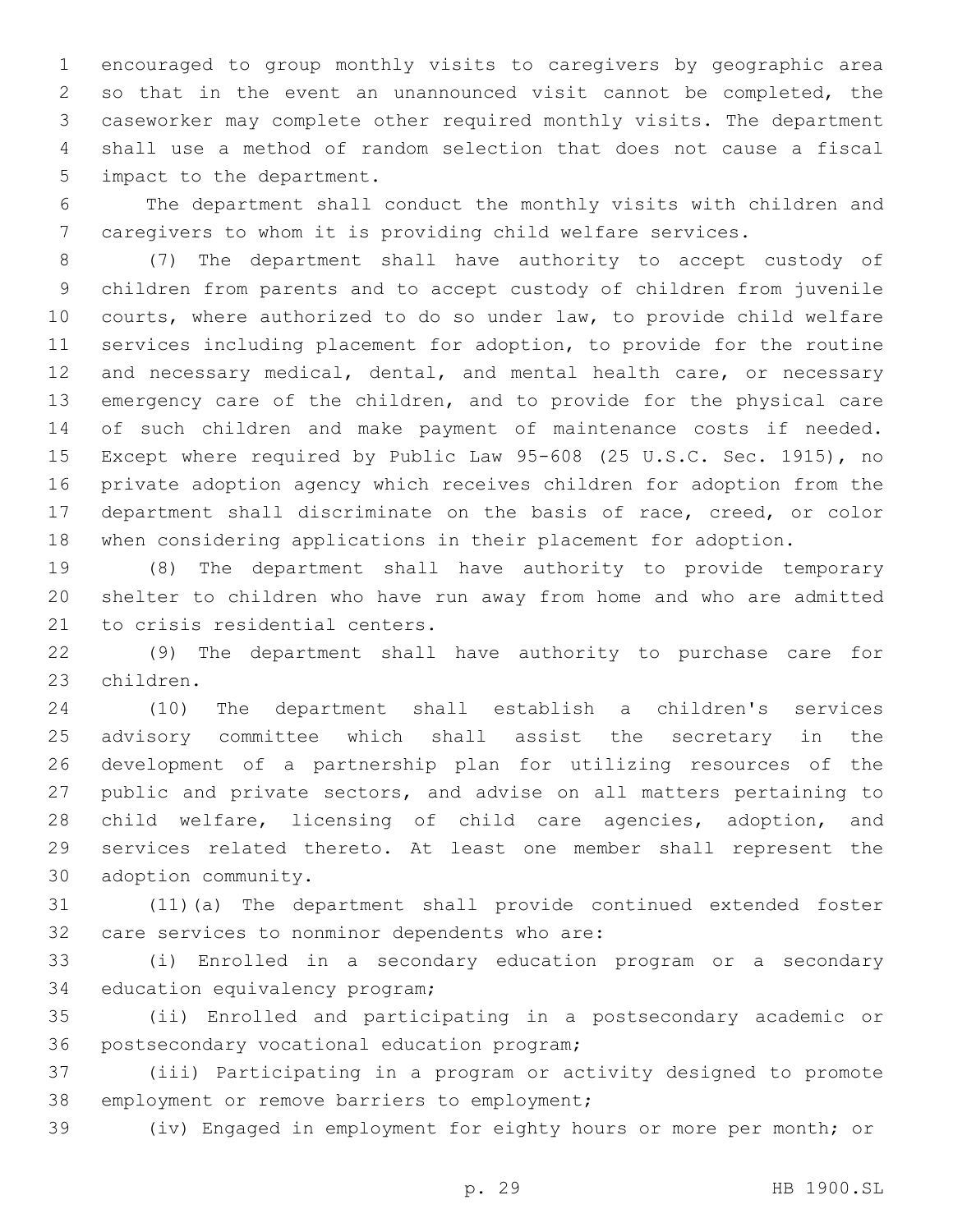(v) Not able to engage in any of the activities described in (a)(i) through (iv) of this subsection due to a documented medical condition.3

 (b) To be eligible for extended foster care services, the nonminor dependent must have been dependent at the time that he or she reached age eighteen years. If the dependency case of the nonminor dependent was dismissed pursuant to RCW 13.34.267, he or she may receive extended foster care services pursuant to a voluntary placement agreement under RCW 74.13.336 or pursuant to an order of dependency issued by the court under RCW 13.34.268. A nonminor dependent whose dependency case was dismissed by the court may request extended foster care services before reaching age twenty-one years. Eligible nonminor dependents may unenroll and reenroll in extended foster care through a voluntary placement agreement an unlimited number of times between ages eighteen and twenty-one.

 (c) The department shall develop and implement rules regarding 17 youth eligibility requirements.

 (d) The department shall make efforts to ensure that extended foster care services maximize medicaid reimbursements. This must include the department ensuring that health and mental health extended foster care providers participate in medicaid, unless the condition of the extended foster care youth requires specialty care that is not available among participating medicaid providers or there are no participating medicaid providers in the area. The department shall coordinate other services to maximize federal resources and the most cost-efficient delivery of services to extended foster care 27 youth.

 (e) The department shall allow a youth who has received extended foster care services, but lost his or her eligibility, to reenter the extended foster care program an unlimited number of times through a voluntary placement agreement when he or she meets the eligibility 32 criteria again.

 (12) The department shall have authority to provide adoption support benefits, or relative guardianship subsidies on behalf of youth ages eighteen to twenty-one years who achieved permanency through adoption or a relative guardianship at age sixteen or older and who meet the criteria described in subsection (11) of this 38 section.

 (13) The department shall refer cases to the division of child support whenever state or federal funds are expended for the care and

p. 30 HB 1900.SL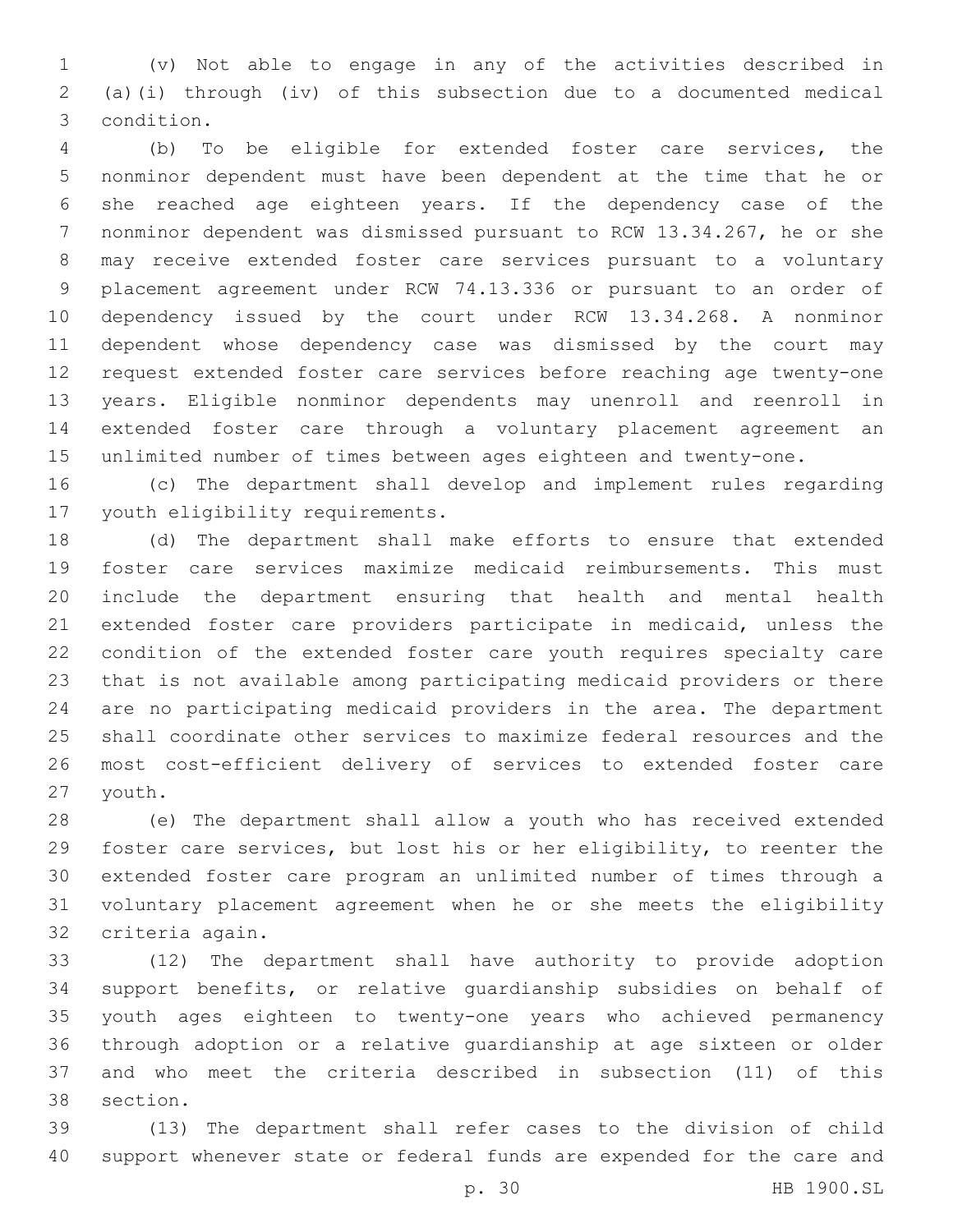maintenance of a child, including a child with a developmental disability who is placed as a result of an action under chapter 13.34 RCW, unless the department finds that there is good cause not to pursue collection of child support against the parent or parents of the child. Cases involving individuals age eighteen through twenty shall not be referred to the division of child support unless 7 required by federal law.

 (14) The department shall have authority within funds appropriated for foster care services to purchase care for Indian children who are in the custody of a federally recognized Indian tribe or tribally licensed child-placing agency pursuant to parental consent, tribal court order, or state juvenile court order. The purchase of such care is exempt from the requirements of chapter 74.13B RCW and may be purchased from the federally recognized Indian tribe or tribally licensed child-placing agency, and shall be subject to the same eligibility standards and rates of support applicable to other children for whom the department purchases care.

 Notwithstanding any other provision of RCW 13.32A.170 through 13.32A.200, 43.185C.295, 74.13.035, and 74.13.036, or of this section 20 all services to be provided by the department under subsections (4), (7), and (8) of this section, subject to the limitations of these subsections, may be provided by any program offering such services funded pursuant to Titles II and III of the federal juvenile justice 24 and delinquency prevention act of 1974.

 (15) Within amounts appropriated for this specific purpose, the department shall provide preventive services to families with children that prevent or shorten the duration of an out-of-home 28 placement.

 (16) The department shall have authority to provide independent living services to youths, including individuals who have attained 31 eighteen years of age, and have not attained ((twenty-one)) twenty-32 three years of age, who are or have been in  $(foster)$  the 33 department's care and custody, or who are or were nonminor 34 dependents.

 (17) The department shall consult at least quarterly with foster parents, including members of the foster parent association of Washington state, for the purpose of receiving information and comment regarding how the department is performing the duties and meeting the obligations specified in this section and RCW 74.13.250 40 regarding the recruitment of foster homes, reducing foster parent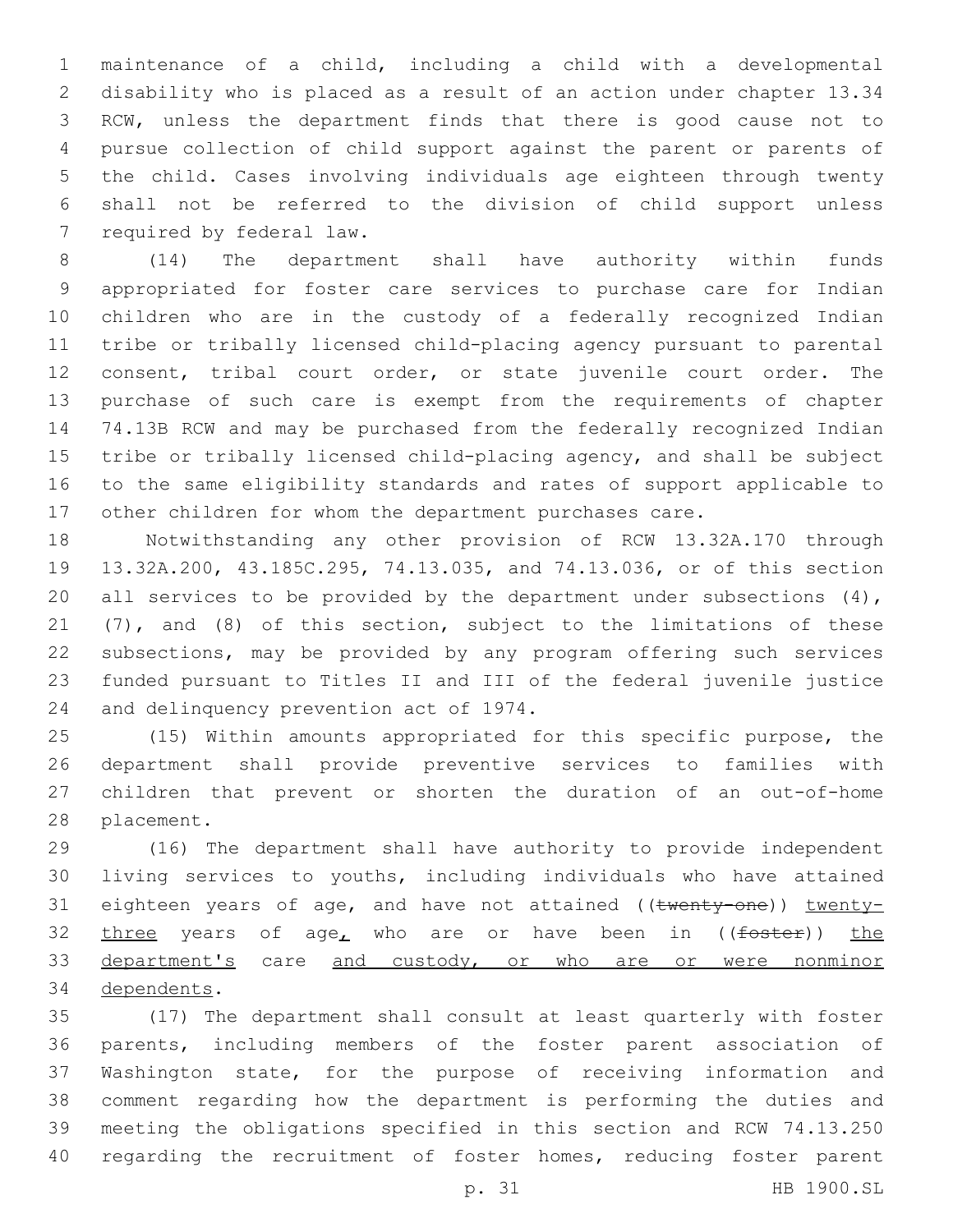turnover rates, providing effective training for foster parents, and administering a coordinated and comprehensive plan that strengthens services for the protection of children. Consultation shall occur at 4 the regional and statewide levels.

 (18)(a) The department shall, within current funding levels, place on its public web site a document listing the duties and responsibilities the department has to a child subject to a dependency petition including, but not limited to, the following:

 (i) Reasonable efforts, including the provision of services, 10 toward reunification of the child with his or her family;

 (ii) Sibling visits subject to the restrictions in RCW 12  $13.34.136(2)(b)(ii);$ 

13 (iii) Parent-child visits;

 (iv) Statutory preference for placement with a relative or other 15 suitable person, if appropriate; and

 (v) Statutory preference for an out-of-home placement that allows the child to remain in the same school or school district, if 18 practical and in the child's best interests.

 (b) The document must be prepared in conjunction with a community-based organization and must be updated as needed.

 (19)(a) The department shall have the authority to purchase legal representation for parents or kinship caregivers, or both, of children who are at risk of being dependent, or who are dependent, to establish or modify a parenting plan under RCW 13.34.155 or chapter 26.09 or 26.26 RCW or secure orders establishing other relevant civil legal relationships authorized by law, when it is necessary for the child's safety, permanence, or well-being. The department's purchase of legal representation for kinship caregivers must be within the department's appropriations. This subsection does not create an entitlement to legal representation purchased by the department and does not create judicial authority to order the department to purchase legal representation for a parent or kinship caregiver. Such determinations are solely within the department's discretion. The term "kinship caregiver" as used in this section means a caregiver who meets the definition of "kin" in RCW 74.13.600(1), unless the child is an Indian child as defined in RCW 13.38.040 and 25 U.S.C. Sec. 1903. For an Indian child as defined in RCW 13.38.040 and 25 U.S.C. Sec. 1903, the term "kinship caregiver" as used in this section means a caregiver who is an "extended family member" as 40 defined in RCW 13.38.040(8).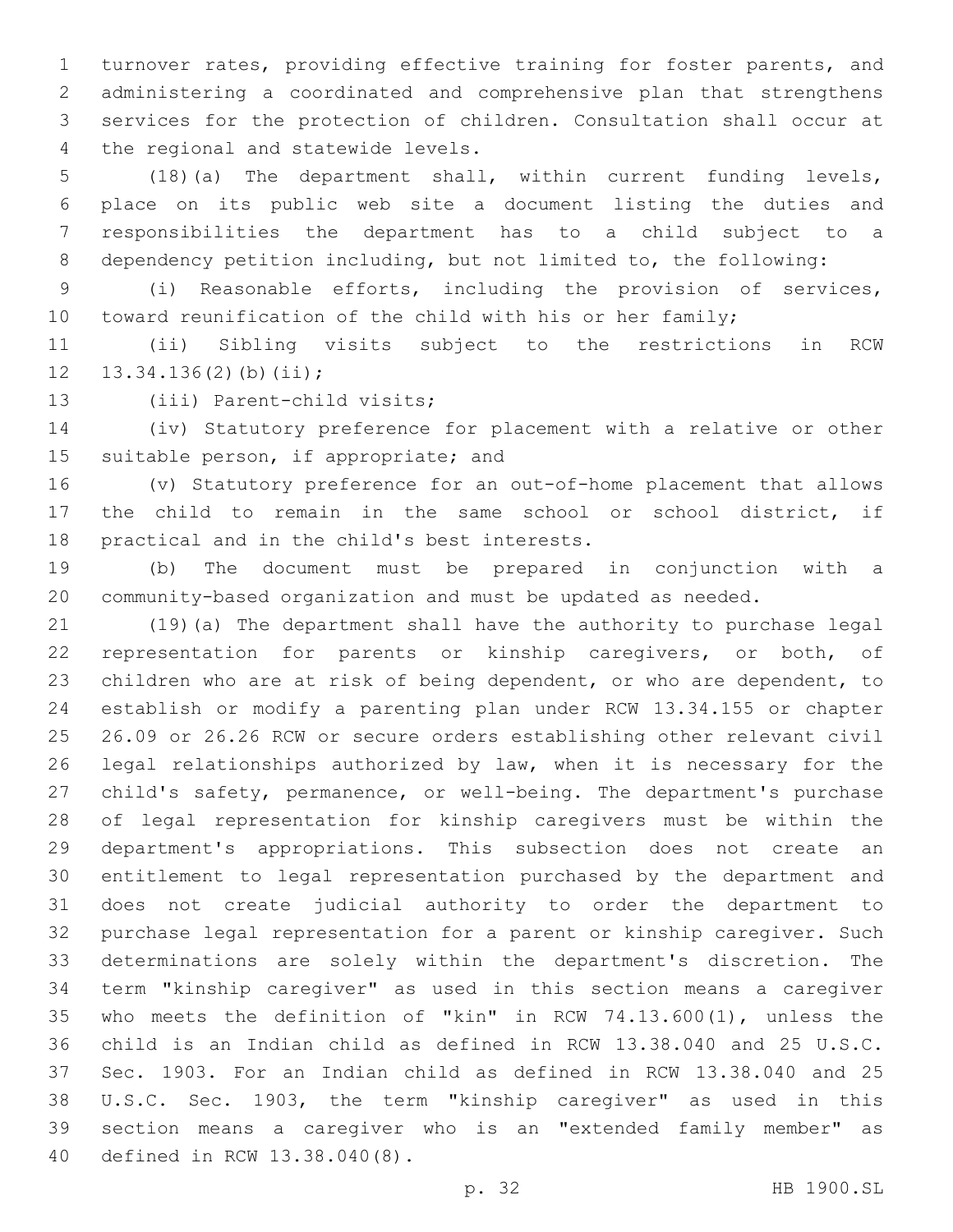(b) The department is encouraged to work with the office of public defense parent representation program and the office of civil legal aid to develop a cost-effective system for providing effective civil legal representation for parents and kinship caregivers if it 5 exercises its authority under this subsection.

 **Sec. 9.** RCW 74.14C.020 and 1996 c 240 s 3 are each amended to 7 read as follows:

 (1) Intensive family preservation services shall have all of the 9 following characteristics:

 (a) Services are provided by specially trained service providers who have received at least forty hours of training from recognized intensive in-home services experts. Service providers deliver the services in the family's home, and other environments of the family, 14 such as their neighborhood or schools;

 (b) Caseload size averages two families per service provider unless paraprofessional services are utilized, in which case a provider may, but is not required to, handle an average caseload of 18 five families;

 (c) The services to the family are provided by a single service provider who may be assisted by paraprofessional workers, with backup providers identified to provide assistance as necessary;

 (d) Services are available to the family within twenty-four hours following receipt of a referral to the program; and

 (e) Except as provided in subsection (4) of this section, duration of service is limited to a maximum of forty days, unless paraprofessional workers are used, in which case the duration of services is limited to a maximum of ninety days. The department may authorize an additional provision of service through an exception to policy when the department and provider agree that additional 30 services are needed.

 (2) Family preservation services shall have all of the following 32 characteristics:

 (a) Services are delivered primarily in the family home or 34 community;

 (b) Services are committed to reinforcing the strengths of the family and its members and empowering the family to solve problems 37 and become self-sufficient;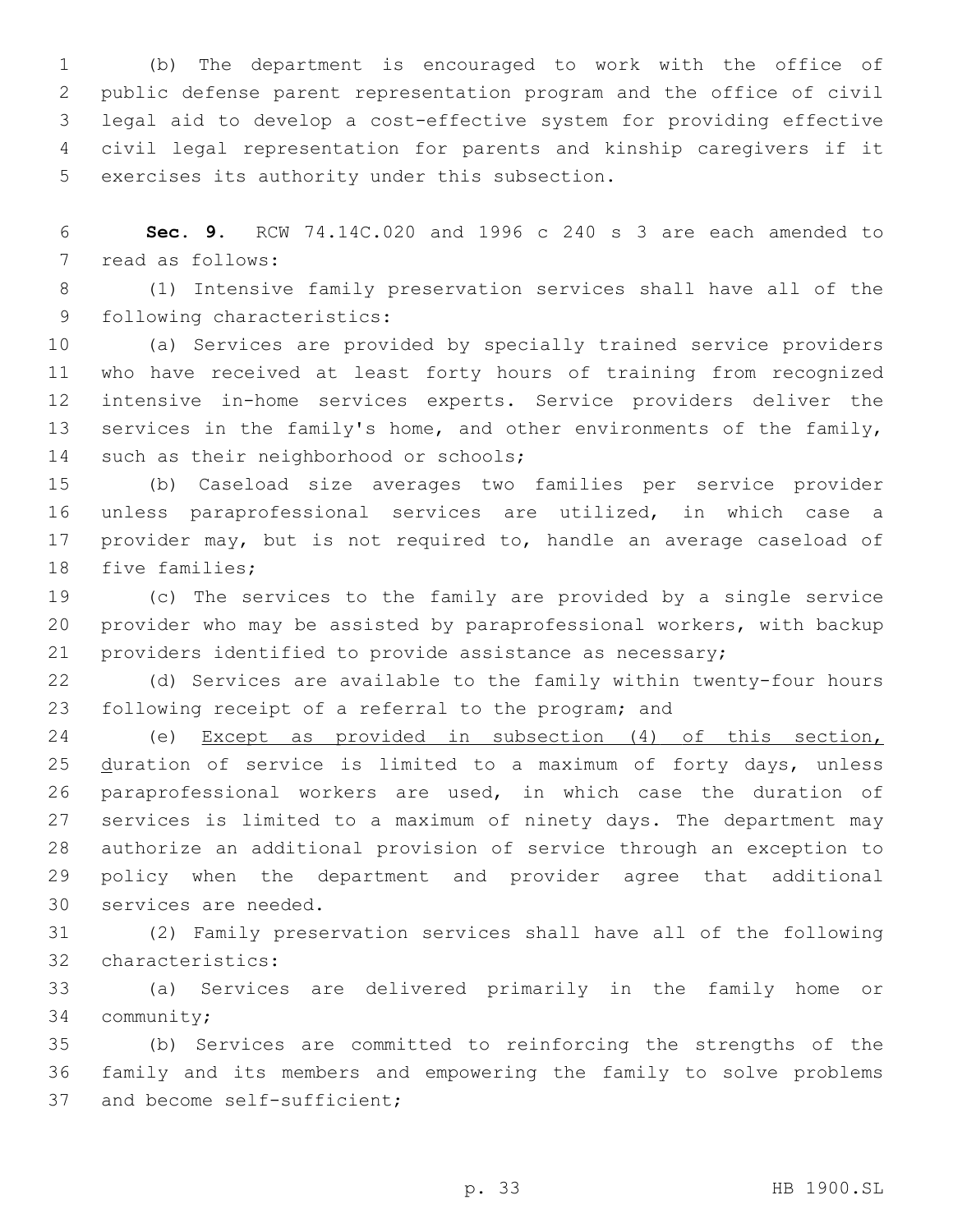(c) Services are committed to providing support to families through community organizations including but not limited to school, church, cultural, ethnic, neighborhood, and business;

 (d) Services are available to the family within forty-eight hours of referral unless an exception is noted in the file;

 (e) Except as provided in subsection (4) of this section, duration of service is limited to a maximum of six months, unless the department requires additional follow-up on an individual case basis; ((and))

 (f) Caseload size no more than ten families per service provider, which can be adjusted when paraprofessional workers are used or 12 required by the department; and

13 (g) Support and retain foster families so they can provide 14 quality family based settings for children in foster care.

 (3) Preservation services shall include the following 16 characteristics:

(a) Services protect the child and strengthen the family;

 (b) Service providers have the authority and discretion to spend funds, up to a maximum amount specified by the department, to help families obtain necessary food, shelter, or clothing, or to purchase other goods or services that will enhance the effectiveness of 22 intervention:

 (c) Services are available to the family twenty-four hours a day 24 and seven days a week;

 (d) Services enhance parenting skills, family and personal self- sufficiency, functioning of the family, and reduce stress on 27 families; and

 (e) Services help families locate and use additional assistance including, but not limited to, the development and maintenance of community support systems, counseling and treatment services, housing, child care, education, job training, emergency cash grants, state and federally funded public assistance, and other basic support 33 services.

 (4) The department may offer or provide family preservation services or preservation services to families as remedial services pursuant to proceedings brought under chapter 13.34 RCW. If the department elects to do so, these services are not considered 38 remedial services as defined in chapter 13.34 RCW, and the department may extend the duration of such services for a period of up to fifteen months following the return home of a child under chapter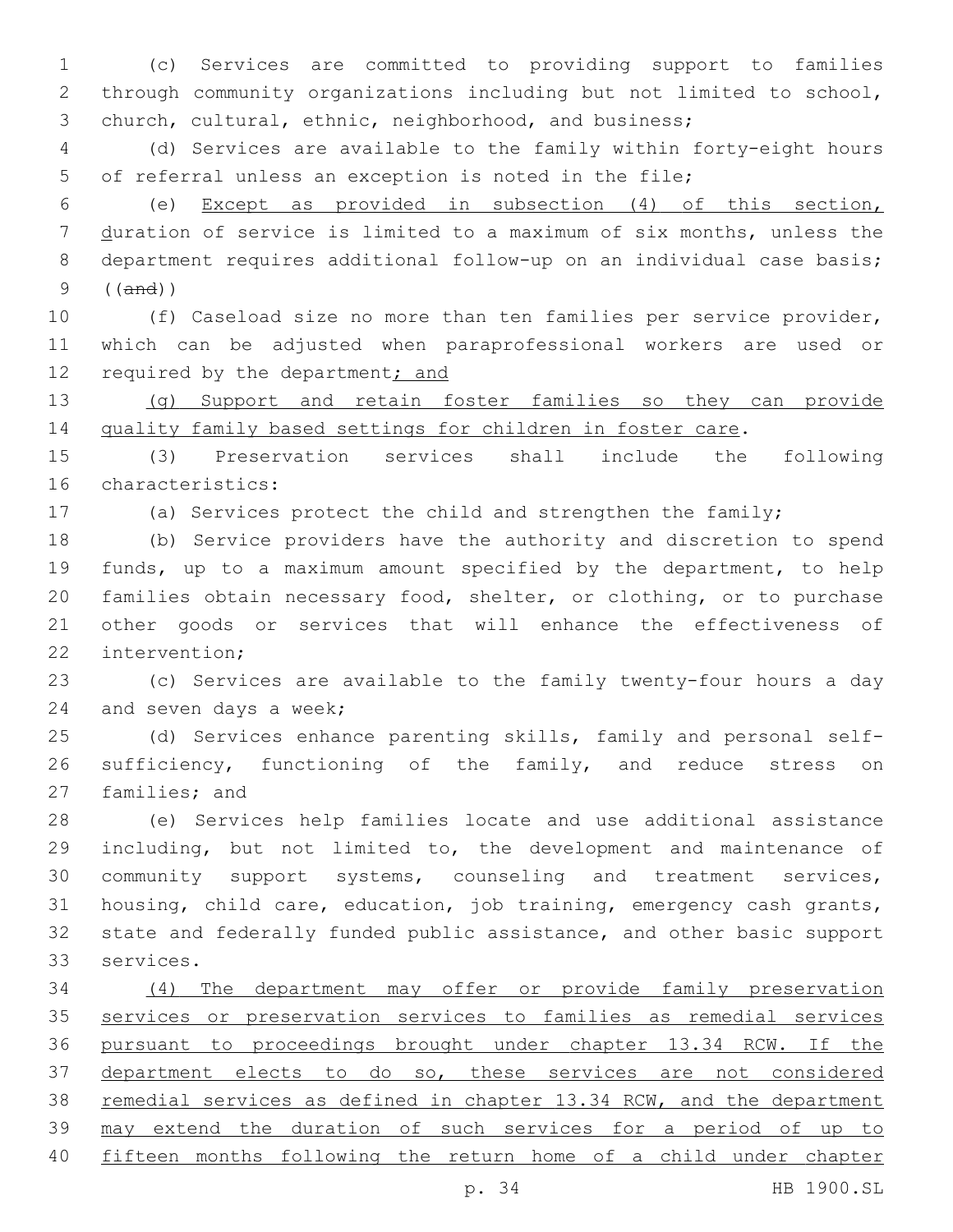|                  |  |  | 1 13.34 RCW. The purpose for extending the duration of these services   |  |  |  |  |
|------------------|--|--|-------------------------------------------------------------------------|--|--|--|--|
|                  |  |  | 2 is to, whenever possible, facilitate safe and timely reunification of |  |  |  |  |
|                  |  |  | 3 the family and to ensure the strength and stability of the            |  |  |  |  |
| 4 reunification. |  |  |                                                                         |  |  |  |  |

 **Sec. 10.** RCW 74.15.020 and 2018 c 284 s 67 are each amended to read as follows:6

 The definitions in this section apply throughout this chapter and 8 RCW 74.13.031 unless the context clearly requires otherwise.

 (1) "Agency" means any person, firm, partnership, association, corporation, or facility which receives children, expectant mothers, or persons with developmental disabilities for control, care, or 12 maintenance outside their own homes, or which places, arranges the 13 placement of, or assists in the placement of children, expectant mothers, or persons with developmental disabilities for foster care or placement of children for adoption, and shall include the following irrespective of whether there is compensation to the agency 17 or to the children, expectant mothers, or persons with developmental 18 disabilities for services rendered:

 (a) "Child-placing agency" means an agency which places a child 20 or children for temporary care, continued care, or for adoption;

 (b) "Community facility" means a group care facility operated for the care of juveniles committed to the department under RCW 13.40.185. A county detention facility that houses juveniles committed to the department under RCW 13.40.185 pursuant to a 25 contract with the department is not a community facility;

 (c) "Crisis residential center" means an agency which is a temporary protective residential facility operated to perform the duties specified in chapter 13.32A RCW, in the manner provided in RCW 29 43.185C.295 through 43.185C.310;

 (d) "Emergency respite center" is an agency that may be commonly known as a crisis nursery, that provides emergency and crisis care for up to seventy-two hours to children who have been admitted by their parents or guardians to prevent abuse or neglect. Emergency respite centers may operate for up to twenty-four hours a day, and for up to seven days a week. Emergency respite centers may provide care for children ages birth through seventeen, and for persons eighteen through twenty with developmental disabilities who are admitted with a sibling or siblings through age seventeen. Emergency respite centers may not substitute for crisis residential centers or

p. 35 HB 1900.SL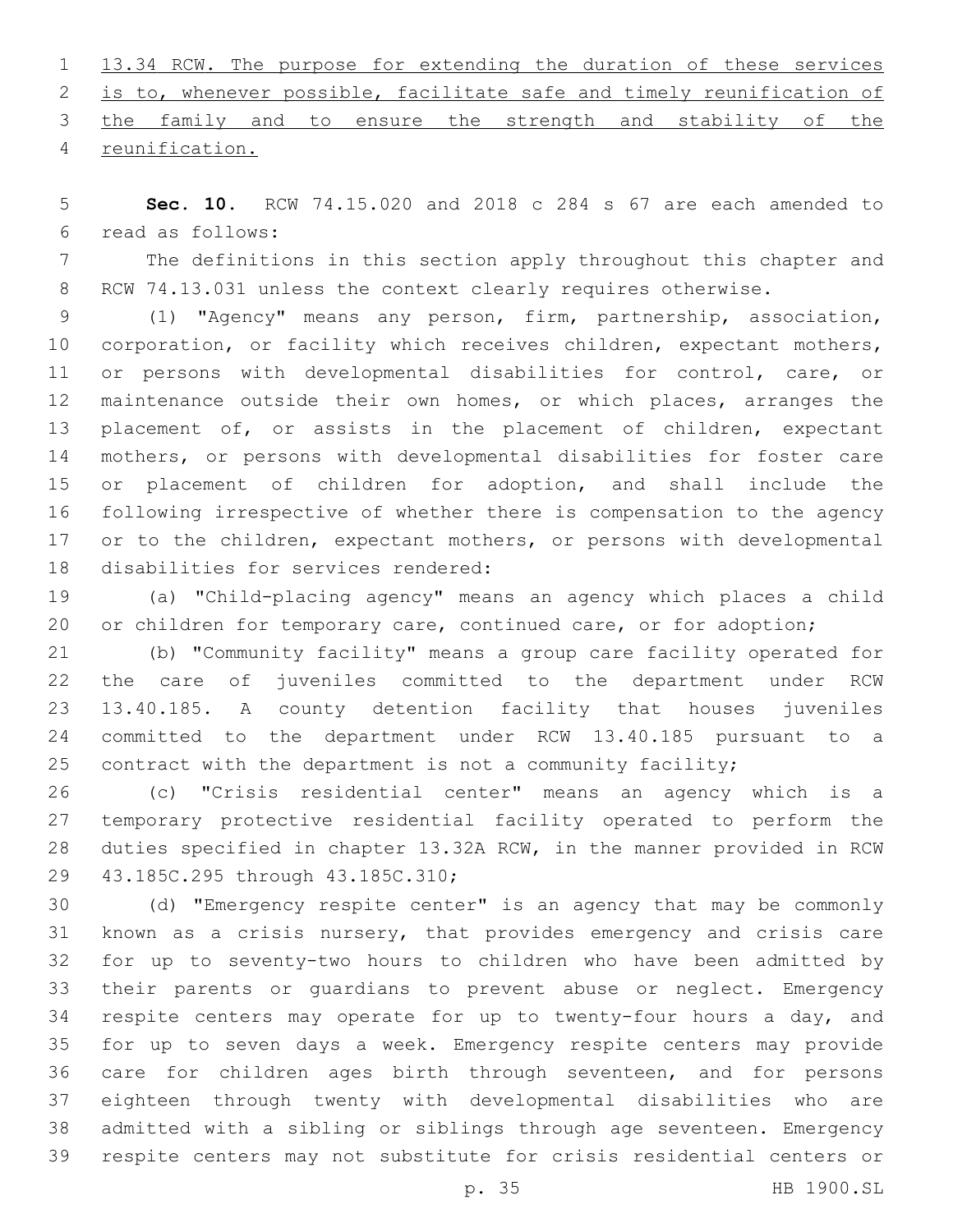HOPE centers, or any other services defined under this section, and may not substitute for services which are required under chapter 3 13.32A or 13.34 RCW;

 (e) "Foster-family home" means an agency which regularly provides care on a twenty-four hour basis to one or more children, expectant mothers, or persons with developmental disabilities in the family abode of the person or persons under whose direct care and supervision the child, expectant mother, or person with a 9 developmental disability is placed;

 (f) "Group-care facility" means an agency, other than a foster- family home, which is maintained and operated for the care of a group 12 of children on a twenty-four hour basis. "Group care facility" includes but is not limited to:

 (i) Qualified residential treatment programs as defined in RCW 13.34.030;

 (ii) Facilities specializing in providing prenatal, post-partum, 17 or parenting supports for youth; and

 (iii) Facilities providing high-quality residential care and supportive services to children who are, or who are at risk of 20 becoming, victims of sex trafficking;

 (g) "HOPE center" means an agency licensed by the secretary to provide temporary residential placement and other services to street youth. A street youth may remain in a HOPE center for thirty days while services are arranged and permanent placement is coordinated. No street youth may stay longer than thirty days unless approved by the department and any additional days approved by the department must be based on the unavailability of a long-term placement option. A street youth whose parent wants him or her returned to home may remain in a HOPE center until his or her parent arranges return of the youth, not longer. All other street youth must have court approval under chapter 13.34 or 13.32A RCW to remain in a HOPE center 32 up to thirty days;

 (h) "Maternity service" means an agency which provides or arranges for care or services to expectant mothers, before or during confinement, or which provides care as needed to mothers and their 36 infants after confinement;

 (i) "Resource and assessment center" means an agency that provides short-term emergency and crisis care for a period up to seventy-two hours, excluding Saturdays, Sundays, and holidays to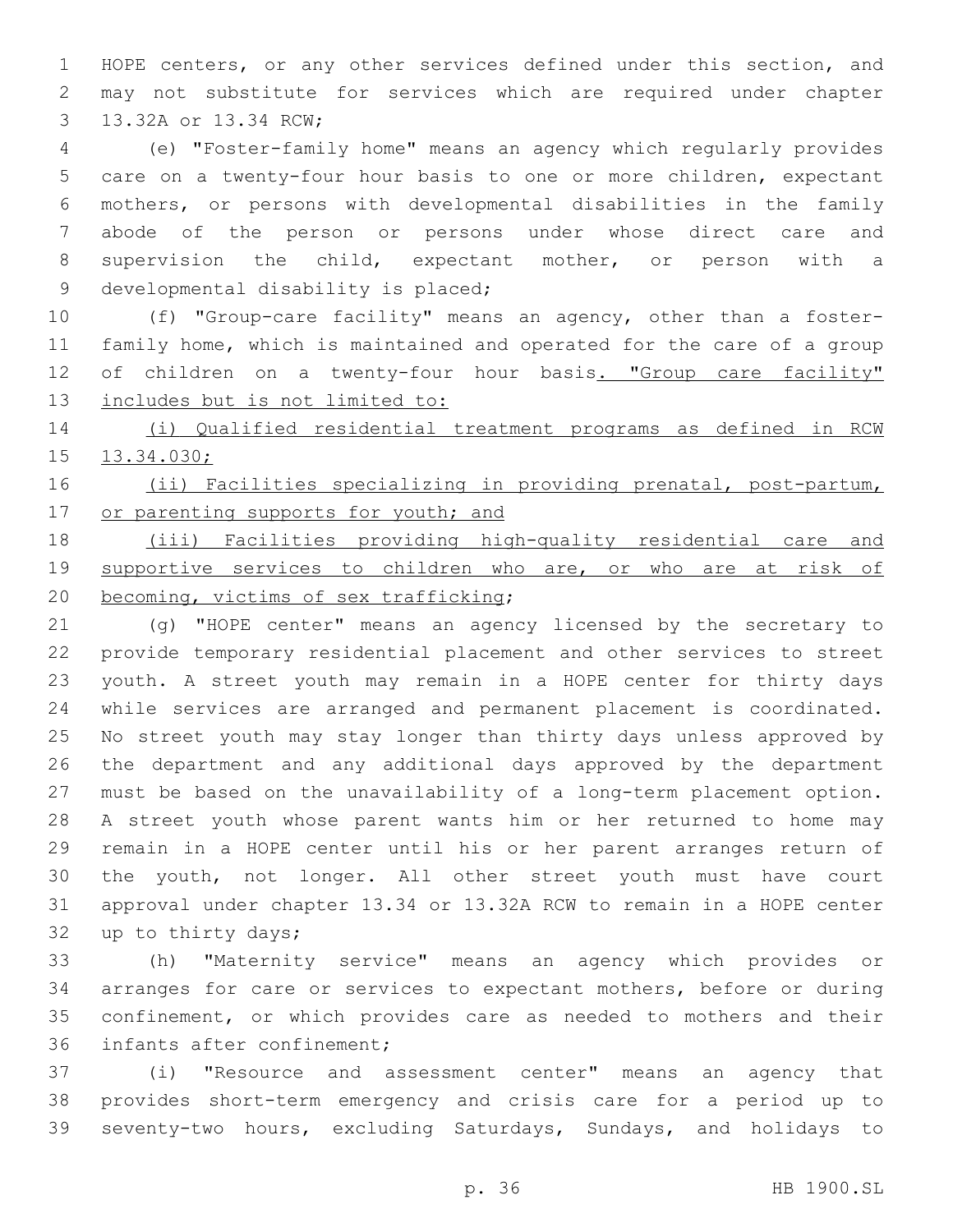children who have been removed from their parent's or guardian's care 2 by child protective services or law enforcement;

 (j) "Responsible living skills program" means an agency licensed by the secretary that provides residential and transitional living services to persons ages sixteen to eighteen who are dependent under chapter 13.34 RCW and who have been unable to live in his or her legally authorized residence and, as a result, the minor lived outdoors or in another unsafe location not intended for occupancy by the minor. Dependent minors ages fourteen and fifteen may be eligible if no other placement alternative is available and the department 11 approves the placement;

 (k) "Service provider" means the entity that operates a community 13 facility.

(2) "Agency" shall not include the following:14

 (a) Persons related to the child, expectant mother, or person with developmental disability in the following ways:

 (i) Any blood relative, including those of half-blood, and including first cousins, second cousins, nephews or nieces, and persons of preceding generations as denoted by prefixes of grand, 20 great, or great-great;

(ii) Stepfather, stepmother, stepbrother, and stepsister;

 (iii) A person who legally adopts a child or the child's parent as well as the natural and other legally adopted children of such persons, and other relatives of the adoptive parents in accordance 25 with state law;

 (iv) Spouses of any persons named in (a)(i), (ii), or (iii) of this subsection (2), even after the marriage is terminated;

 (v) Relatives, as named in (a)(i), (ii), (iii), or (iv) of this subsection (2), of any half sibling of the child; or

 (vi) Extended family members, as defined by the law or custom of the Indian child's tribe or, in the absence of such law or custom, a person who has reached the age of eighteen and who is the Indian child's grandparent, aunt or uncle, brother or sister, brother-in-law or sister-in-law, niece or nephew, first or second cousin, or stepparent who provides care in the family abode on a twenty-four-hour basis to an Indian child as defined in 25 U.S.C. Sec. 1903(4);

 (b) Persons who are legal guardians of the child, expectant mother, or persons with developmental disabilities;

 (c) Persons who care for a neighbor's or friend's child or children, with or without compensation, where the parent and person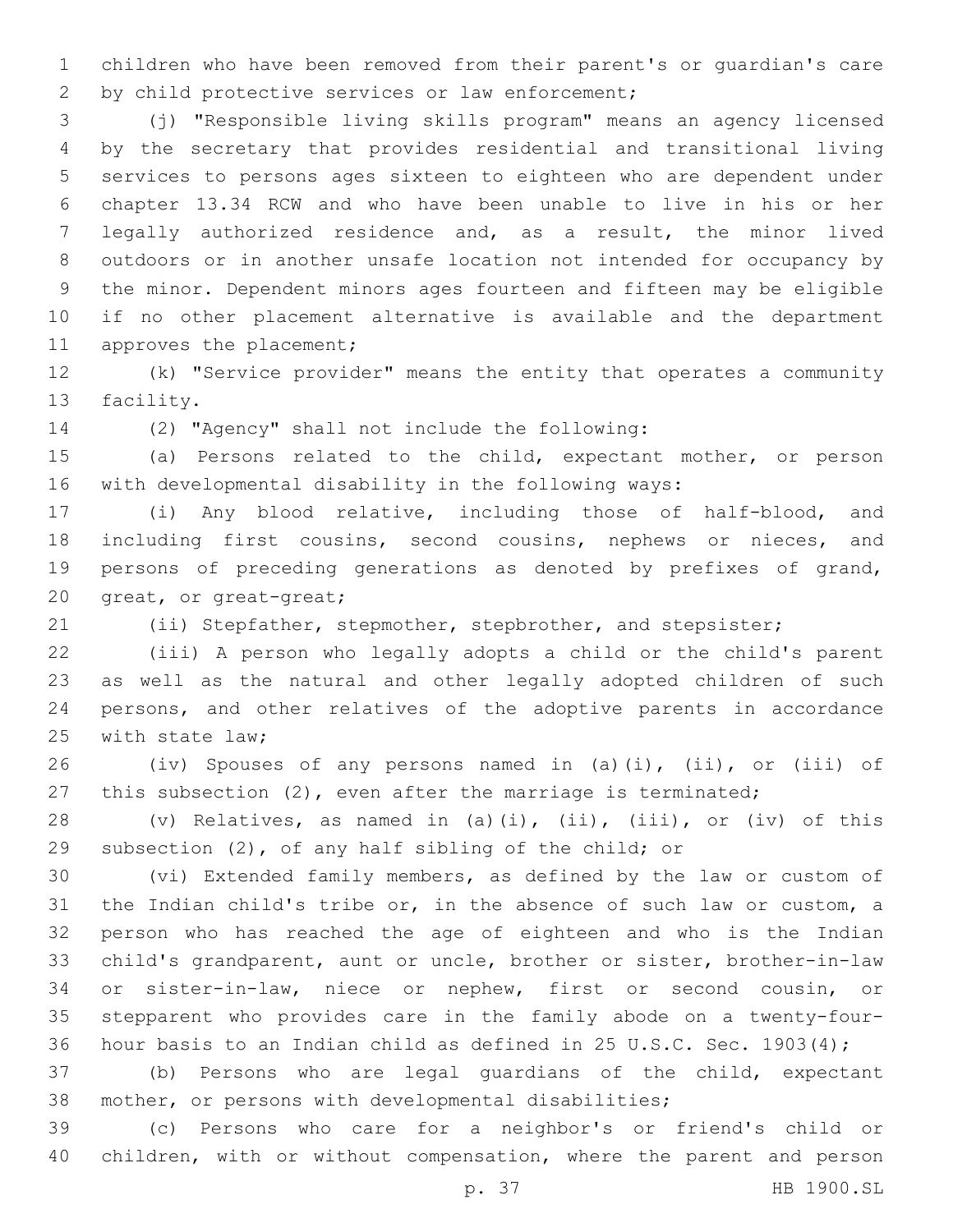providing care on a twenty-four-hour basis have agreed to the placement in writing and the state is not providing any payment for 3 the care;

 (d) A person, partnership, corporation, or other entity that provides placement or similar services to exchange students or international student exchange visitors or persons who have the care 7 of an exchange student in their home;

 (e) A person, partnership, corporation, or other entity that provides placement or similar services to international children who have entered the country by obtaining visas that meet the criteria for medical care as established by the United States citizenship and immigration services, or persons who have the care of such an 13 international child in their home;

 (f) Schools, including boarding schools, which are engaged primarily in education, operate on a definite school year schedule, follow a stated academic curriculum, accept only school-age children 17 and do not accept custody of children;

 (g) Hospitals licensed pursuant to chapter 70.41 RCW when performing functions defined in chapter 70.41 RCW, nursing homes licensed under chapter 18.51 RCW and assisted living facilities 21 licensed under chapter 18.20 RCW;

22 (h) Licensed physicians or lawyers;

(i) Facilities approved and certified under chapter 71A.22 RCW;

 (j) Any agency having been in operation in this state ten years prior to June 8, 1967, and not seeking or accepting moneys or assistance from any state or federal agency, and is supported in part 27 by an endowment or trust fund;

 (k) Persons who have a child in their home for purposes of adoption, if the child was placed in such home by a licensed child- placing agency, an authorized public or tribal agency or court or if a replacement report has been filed under chapter 26.33 RCW and the 32 placement has been approved by the court;

 (l) An agency operated by any unit of local, state, or federal government or an agency licensed by an Indian tribe pursuant to RCW 35 74.15.190;

 (m) A maximum or medium security program for juvenile offenders operated by or under contract with the department;

 (n) An agency located on a federal military reservation, except where the military authorities request that such agency be subject to 40 the licensing requirements of this chapter;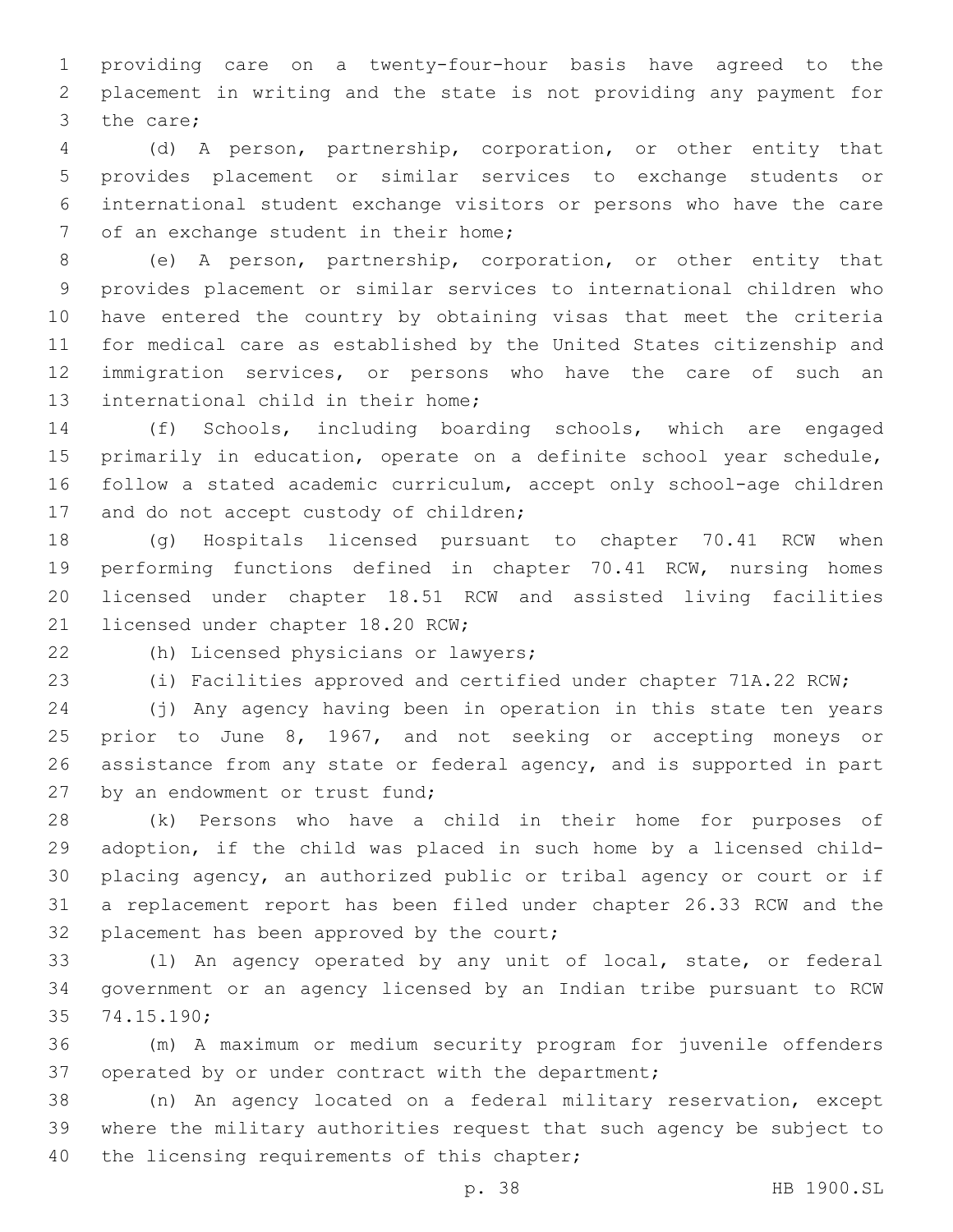(o) A host home program, and host home, operated by a tax exempt organization for youth not in the care of or receiving services from the department, if that program: (i) Recruits and screens potential homes in the program, including performing background checks on individuals over the age of eighteen residing in the home through the Washington state patrol or equivalent law enforcement agency and performing physical inspections of the home; (ii) screens and provides case management services to youth in the program; (iii) obtains a notarized permission slip or limited power of attorney from the parent or legal guardian of the youth authorizing the youth to participate in the program and the authorization is updated every six 12 months when a youth remains in a host home longer than six months; (iv) obtains insurance for the program through an insurance provider authorized under Title 48 RCW; (v) provides mandatory reporter and confidentiality training; and (vi) registers with the secretary of state as provided in RCW 24.03.550. A host home is a private home that volunteers to host youth in need of temporary placement that is associated with a host home program. Any host home program that receives local, state, or government funding shall report the following information to the office of homeless youth prevention and protection programs annually by December 1st of each year: The number of children the program served, why the child was placed with a host home, and where the child went after leaving the host home, including but not limited to returning to the parents, running away, reaching the age of majority, or becoming a dependent of the state. A host home program shall not receive more than one hundred thousand dollars per year of public funding, including local, state, and federal funding. A host home shall not receive any local, state, or 29 government funding.

 (3) "Department" means the department of children, youth, and 31 families.

 (4) "Juvenile" means a person under the age of twenty-one who has been sentenced to a term of confinement under the supervision of the 34 department under RCW 13.40.185.

 (5) "Performance-based contracts" or "contracting" means the structuring of all aspects of the procurement of services around the purpose of the work to be performed and the desired results with the contract requirements set forth in clear, specific, and objective terms with measurable outcomes. Contracts may also include provisions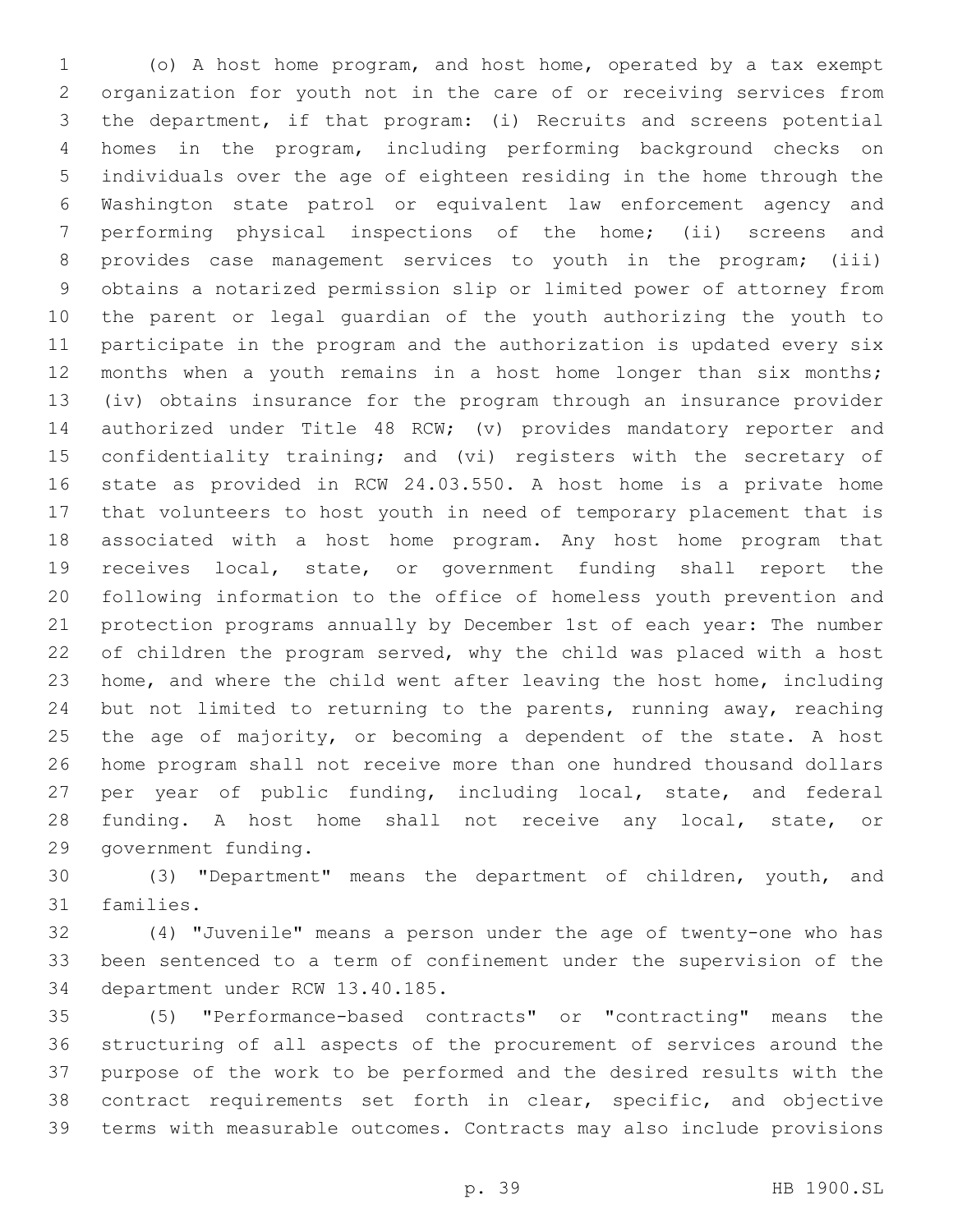that link the performance of the contractor to the level and timing 2 of the reimbursement.

 (6) "Probationary license" means a license issued as a disciplinary measure to an agency that has previously been issued a full license but is out of compliance with licensing standards.

 (7) "Requirement" means any rule, regulation, or standard of care 7 to be maintained by an agency.

(8) "Secretary" means the secretary of the department.

 (9) "Street youth" means a person under the age of eighteen who lives outdoors or in another unsafe location not intended for occupancy by the minor and who is not residing with his or her parent 12 or at his or her legally authorized residence.

 (10) "Transitional living services" means at a minimum, to the 14 extent funds are available, the following:

 (a) Educational services, including basic literacy and computational skills training, either in local alternative or public high schools or in a high school equivalency program that leads to 18 obtaining a high school equivalency degree;

 (b) Assistance and counseling related to obtaining vocational training or higher education, job readiness, job search assistance, 21 and placement programs;

 (c) Counseling and instruction in life skills such as money management, home management, consumer skills, parenting, health care, access to community resources, and transportation and housing 25 options;

26 (d) Individual and group counseling; and

 (e) Establishing networks with federal agencies and state and local organizations such as the United States department of labor, employment and training administration programs including the workforce innovation and opportunity act which administers private industry councils and the job corps; vocational rehabilitation; and 32 volunteer programs.

 **Sec. 11.** RCW 13.34.065 and 2018 c 284 s 4 are each amended to 34 read as follows:

 (1)(a) When a child is taken into custody, the court shall hold a shelter care hearing within seventy-two hours, excluding Saturdays, Sundays, and holidays. The primary purpose of the shelter care hearing is to determine whether the child can be immediately and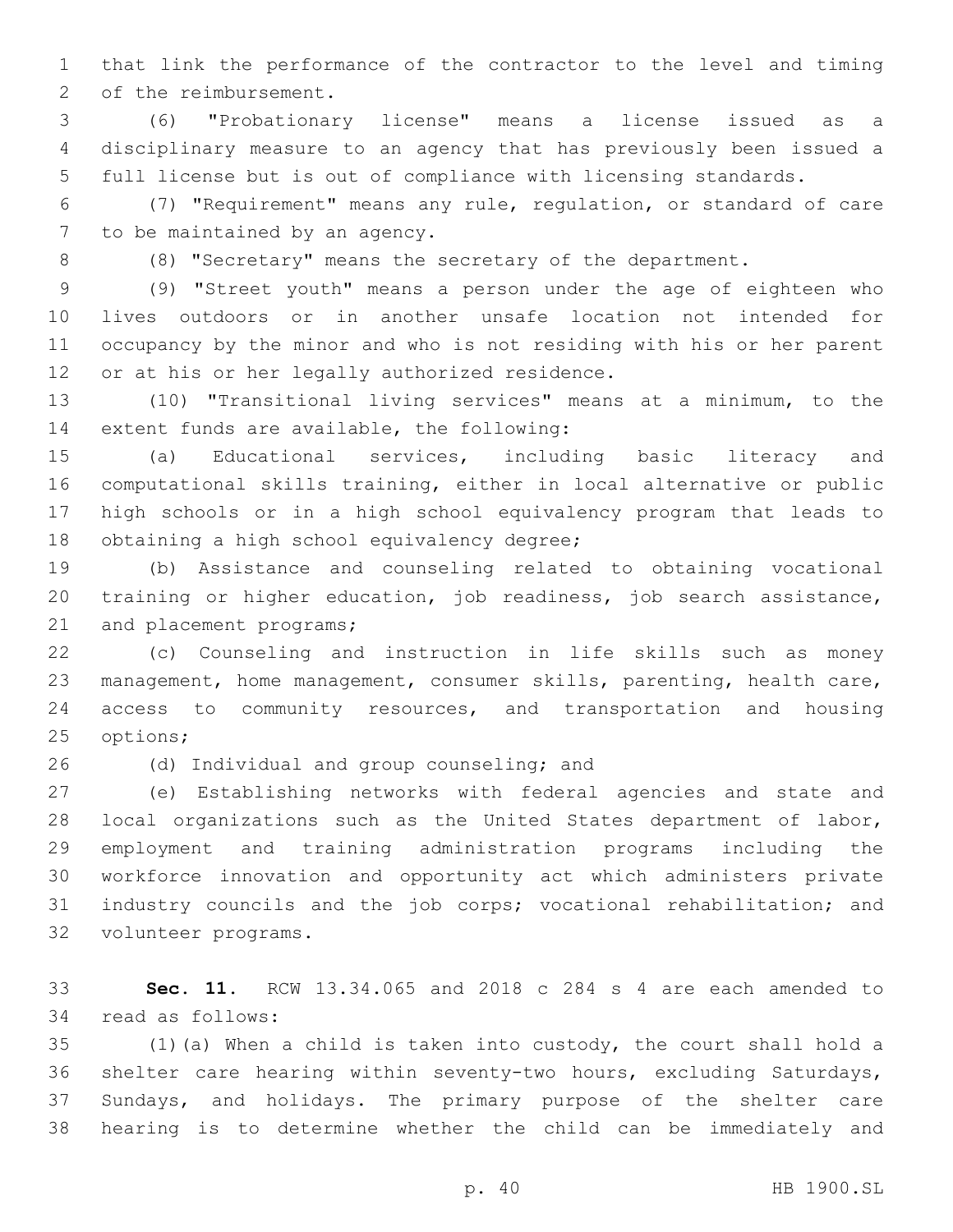safely returned home while the adjudication of the dependency is 2 pending.

 (b) Any parent, guardian, or legal custodian who for good cause is unable to attend the shelter care hearing may request that a subsequent shelter care hearing be scheduled. The request shall be made to the clerk of the court where the petition is filed prior to the initial shelter care hearing. Upon the request of the parent, the court shall schedule the hearing within seventy-two hours of the request, excluding Saturdays, Sundays, and holidays. The clerk shall notify all other parties of the hearing by any reasonable means.

 (2)(a) If it is likely that the child will remain in shelter care longer than seventy-two hours, the department shall submit a recommendation to the court as to the further need for shelter care in all cases in which the child will remain in shelter care longer than the seventy-two hour period. In all other cases, the recommendation shall be submitted by the juvenile court probation 17 counselor.

 (b) All parties have the right to present testimony to the court regarding the need or lack of need for shelter care.

 (c) Hearsay evidence before the court regarding the need or lack 21 of need for shelter care must be supported by sworn testimony, affidavit, or declaration of the person offering such evidence.

 (3)(a) At the commencement of the hearing, the court shall notify the parent, guardian, or custodian of the following:

 (i) The parent, guardian, or custodian has the right to a shelter 26 care hearing;

 (ii) The nature of the shelter care hearing, the rights of the parents, and the proceedings that will follow; and

 (iii) If the parent, guardian, or custodian is not represented by counsel, the right to be represented. If the parent, guardian, or custodian is indigent, the court shall appoint counsel as provided in 32 RCW 13.34.090; and

 (b) If a parent, guardian, or legal custodian desires to waive the shelter care hearing, the court shall determine, on the record and with the parties present, whether such waiver is knowing and voluntary. A parent may not waive his or her right to the shelter care hearing unless he or she appears in court and the court determines that the waiver is knowing and voluntary. Regardless of whether the court accepts the parental waiver of the shelter care hearing, the court must provide notice to the parents of their rights

p. 41 HB 1900.SL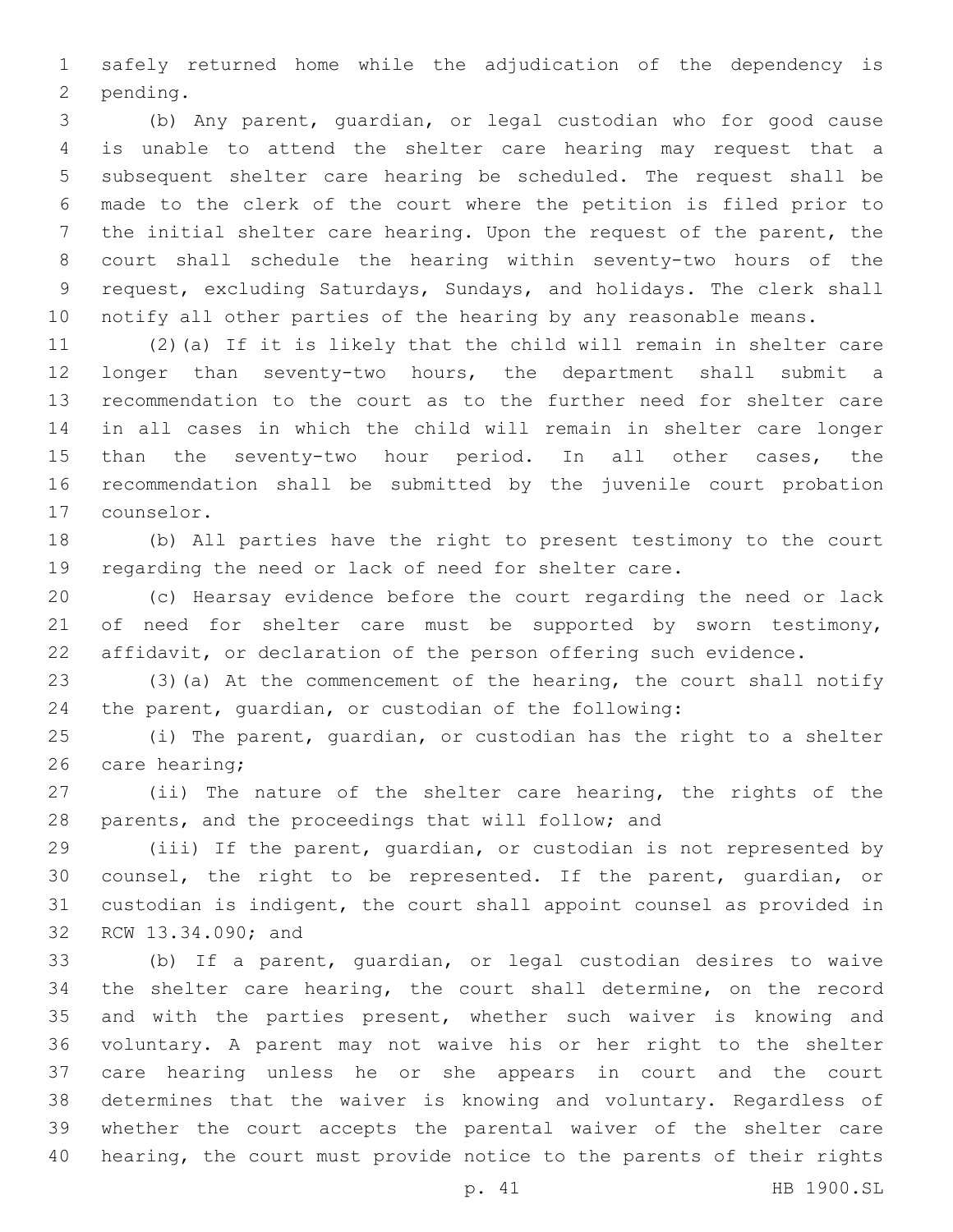required under (a) of this subsection and make the finding required 2 under subsection (4) of this section.

 (4) At the shelter care hearing the court shall examine the need for shelter care and inquire into the status of the case. The paramount consideration for the court shall be the health, welfare, and safety of the child. At a minimum, the court shall inquire into 7 the following:

 (a) Whether the notice required under RCW 13.34.062 was given to all known parents, guardians, or legal custodians of the child. The court shall make an express finding as to whether the notice required under RCW 13.34.062 was given to the parent, guardian, or legal custodian. If actual notice was not given to the parent, guardian, or legal custodian and the whereabouts of such person is known or can be ascertained, the court shall order the department to make reasonable efforts to advise the parent, guardian, or legal custodian of the 16 status of the case, including the date and time of any subsequent 17 hearings, and their rights under RCW 13.34.090;

 (b) Whether the child can be safely returned home while the 19 adjudication of the dependency is pending;

 (c) What efforts have been made to place the child with a relative. The court shall ask the parents whether the department discussed with them the placement of the child with a relative or other suitable person described in RCW 13.34.130(1)(b) and shall 24 determine what efforts have been made toward such a placement;

 (d) What services were provided to the family to prevent or eliminate the need for removal of the child from the child's home. If the dependency petition or other information before the court alleges that homelessness or the lack of suitable housing was a significant factor contributing to the removal of the child, the court shall inquire as to whether housing assistance was provided to the family to prevent or eliminate the need for removal of the child or 32 children;

 (e) Is the placement proposed by the department the least disruptive and most family-like setting that meets the needs of the 35 child;

 (f) Whether it is in the best interest of the child to remain enrolled in the school, developmental program, or child care the child was in prior to placement and what efforts have been made to maintain the child in the school, program, or child care if it would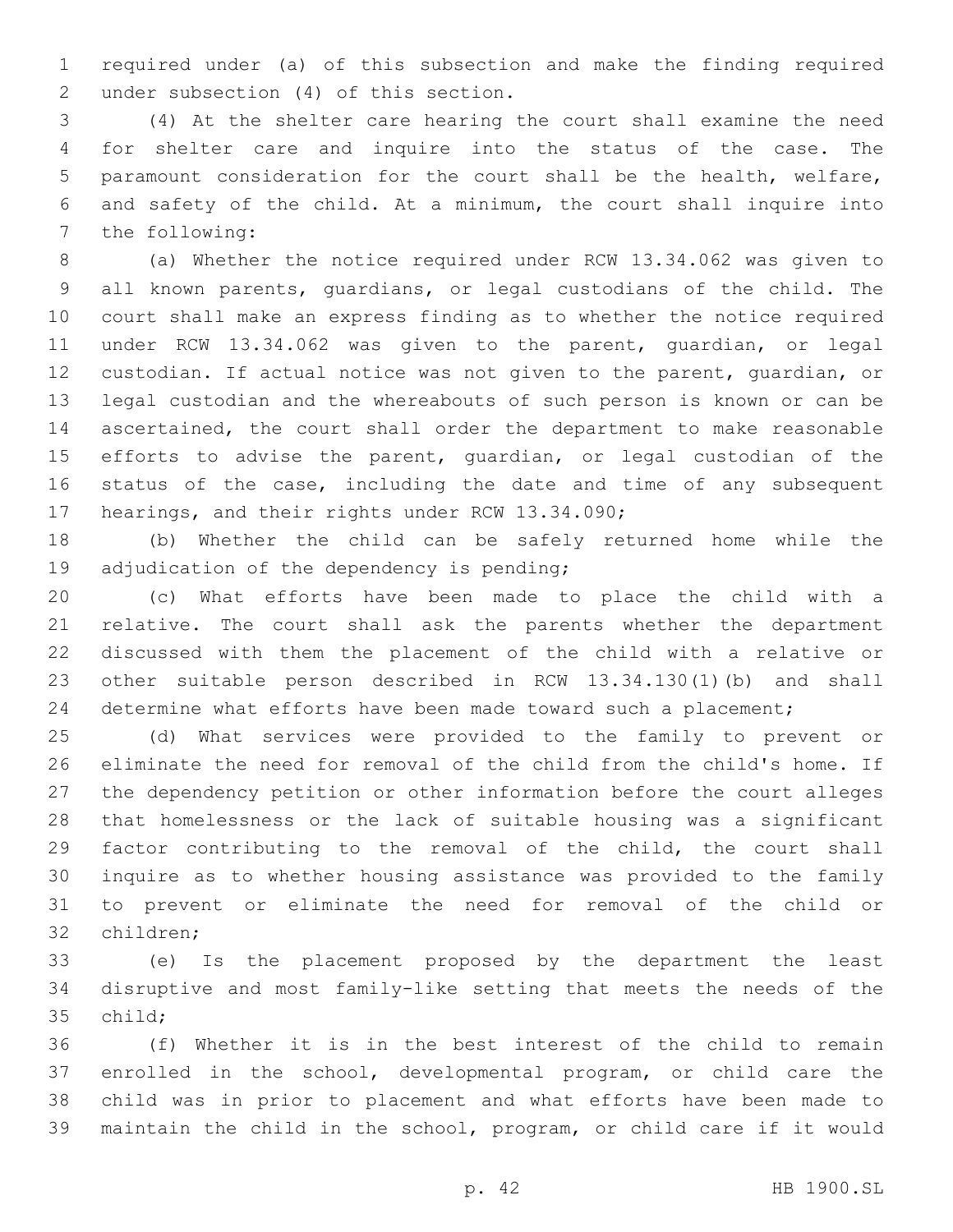be in the best interest of the child to remain in the same school, 2 program, or child care;

(g) Appointment of a guardian ad litem or attorney;

 (h) Whether the child is or may be an Indian child as defined in RCW 13.38.040, whether the provisions of the federal Indian child welfare act or chapter 13.38 RCW apply, and whether there is compliance with the federal Indian child welfare act and chapter 8 13.38 RCW, including notice to the child's tribe;

 (i) Whether, as provided in RCW 26.44.063, restraining orders, or orders expelling an allegedly abusive household member from the home of a nonabusive parent, guardian, or legal custodian, will allow the 12 child to safely remain in the home;

 (j) Whether any orders for examinations, evaluations, or immediate services are needed. The court may not order a parent to undergo examinations, evaluation, or services at the shelter care hearing unless the parent agrees to the examination, evaluation, or 17 service;

 (k) The terms and conditions for parental, sibling, and family 19 visitation.

 (5)(a) The court shall release a child alleged to be dependent to 21 the care, custody, and control of the child's parent, quardian, or legal custodian unless the court finds there is reasonable cause to 23 believe that:

 (i) After consideration of the specific services that have been provided, reasonable efforts have been made to prevent or eliminate the need for removal of the child from the child's home and to make 27 it possible for the child to return home; and

 (ii)(A) The child has no parent, guardian, or legal custodian to 29 provide supervision and care for such child; or

 (B) The release of such child would present a serious threat of substantial harm to such child, notwithstanding an order entered 32 pursuant to RCW 26.44.063; or

 (C) The parent, guardian, or custodian to whom the child could be released has been charged with violating RCW 9A.40.060 or 9A.40.070.

 (b) If the court does not release the child to his or her parent, guardian, or legal custodian, the court shall order placement with a relative or other suitable person as described in RCW 13.34.130(1)(b), unless there is reasonable cause to believe the health, safety, or welfare of the child would be jeopardized or that the efforts to reunite the parent and child will be hindered. If such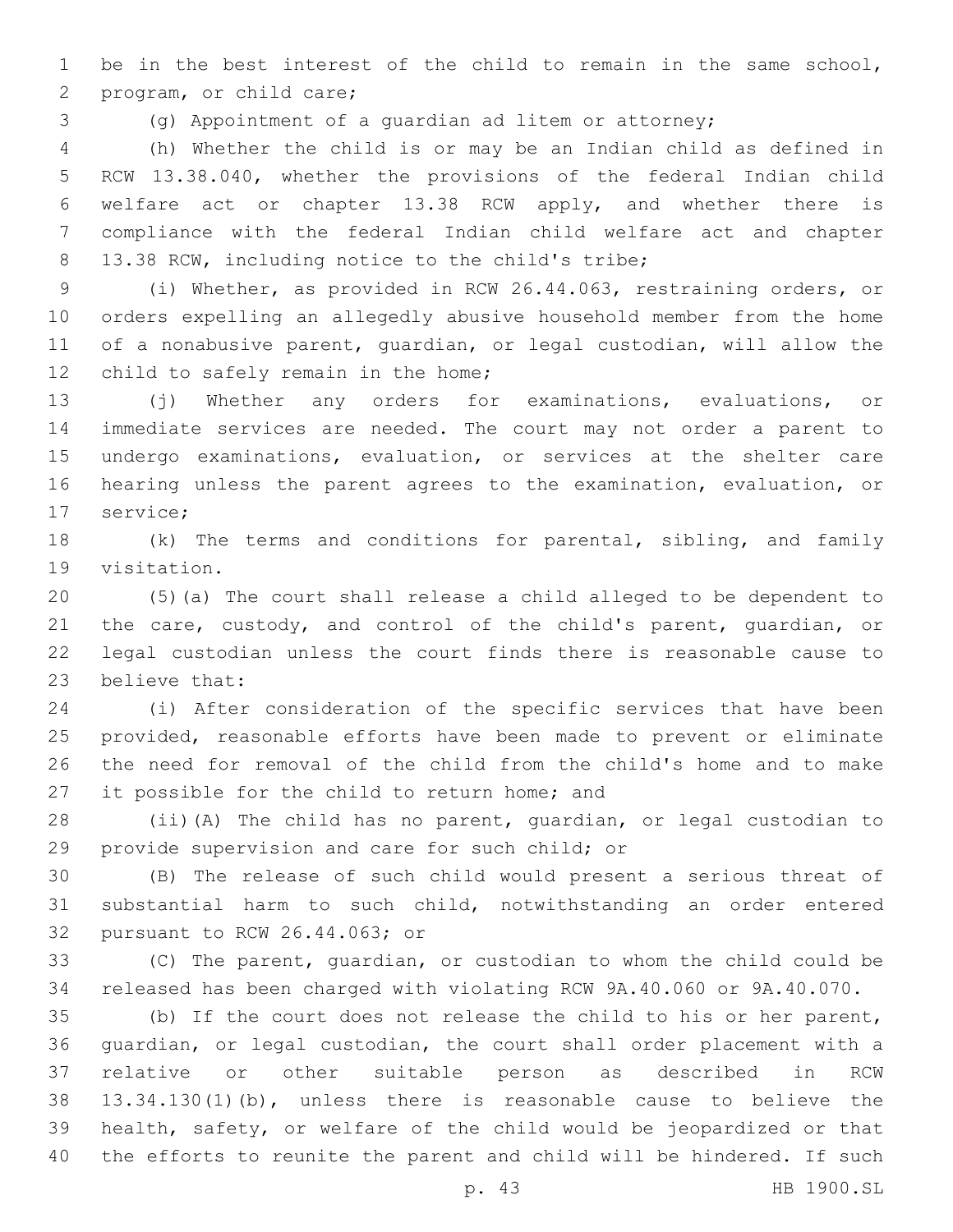relative or other suitable person appears otherwise suitable and competent to provide care and treatment, the fingerprint-based background check need not be completed before placement, but as soon as possible after placement. The court must also determine whether placement with the relative or other suitable person is in the child's best interests. The relative or other suitable person must be 7 willing and available to:

 (i) Care for the child and be able to meet any special needs of 9 the child:

 (ii) Facilitate the child's visitation with siblings, if such visitation is part of the department's plan or is ordered by the 12 court; and

 (iii) Cooperate with the department in providing necessary 14 background checks and home studies.

 (c) If the child was not initially placed with a relative or other suitable person, and the court does not release the child to his or her parent, guardian, or legal custodian, the department shall make reasonable efforts to locate a relative or other suitable person pursuant to RCW 13.34.060(1). In determining placement, the court shall weigh the child's length of stay and attachment to the current provider in determining what is in the best interest of the child.

 (d) If a relative or other suitable person is not available, the court shall order continued shelter care and shall set forth its reasons for the order. If the court orders placement of the child with a person not related to the child and not licensed to provide foster care, the placement is subject to all terms and conditions of 27 this section that apply to relative placements.

 (e) Any placement with a relative, or other suitable person approved by the court pursuant to this section, shall be contingent upon cooperation with the department's or agency's case plan and compliance with court orders related to the care and supervision of the child including, but not limited to, court orders regarding parent-child contacts, sibling contacts, and any other conditions imposed by the court. Noncompliance with the case plan or court order is grounds for removal of the child from the home of the relative or other suitable person, subject to review by the court.

 (f) If the child is placed in a qualified residential treatment 38 program as defined in this chapter, the court shall, within sixty days of placement, hold a hearing to: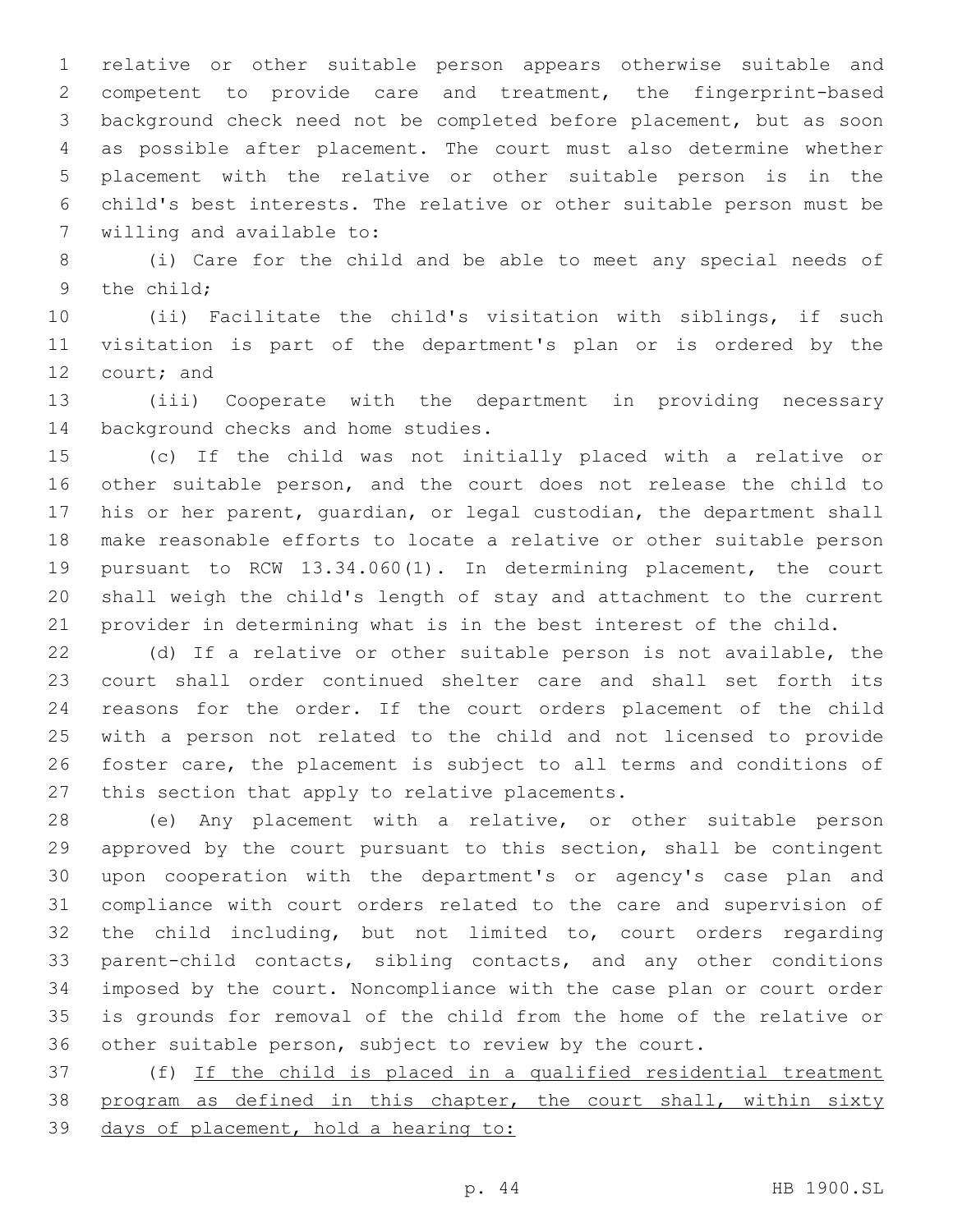(i) Consider the assessment required under section 3 of this act 2 and submitted as part of the department's social study, and any 3 related documentation;

 (ii) Determine whether placement in foster care can meet the child's needs or if placement in another available placement setting best meets the child's needs in the least restrictive environment; and

 (iii) Approve or disapprove the child's placement in the qualified residential treatment program.

 (g) Uncertainty by a parent, guardian, legal custodian, relative, or other suitable person that the alleged abuser has in fact abused the child shall not, alone, be the basis upon which a child is removed from the care of a parent, guardian, or legal custodian under (a) of this subsection, nor shall it be a basis, alone, to preclude placement with a relative or other suitable person under (b) of this 16 subsection.

 (6)(a) A shelter care order issued pursuant to this section shall include the requirement for a case conference as provided in RCW 13.34.067. However, if the parent is not present at the shelter care hearing, or does not agree to the case conference, the court shall not include the requirement for the case conference in the shelter 22 care order.

 (b) If the court orders a case conference, the shelter care order shall include notice to all parties and establish the date, time, and location of the case conference which shall be no later than thirty 26 days before the fact-finding hearing.

 (c) The court may order another conference, case staffing, or hearing as an alternative to the case conference required under RCW 13.34.067 so long as the conference, case staffing, or hearing ordered by the court meets all requirements under RCW 13.34.067, including the requirement of a written agreement specifying the 32 services to be provided to the parent.

 (7)(a) A shelter care order issued pursuant to this section may be amended at any time with notice and hearing thereon. The shelter care decision of placement shall be modified only upon a showing of change in circumstances. No child may be placed in shelter care for longer than thirty days without an order, signed by the judge, 38 authorizing continued shelter care.

 (b)(i) An order releasing the child on any conditions specified 40 in this section may at any time be amended, with notice and hearing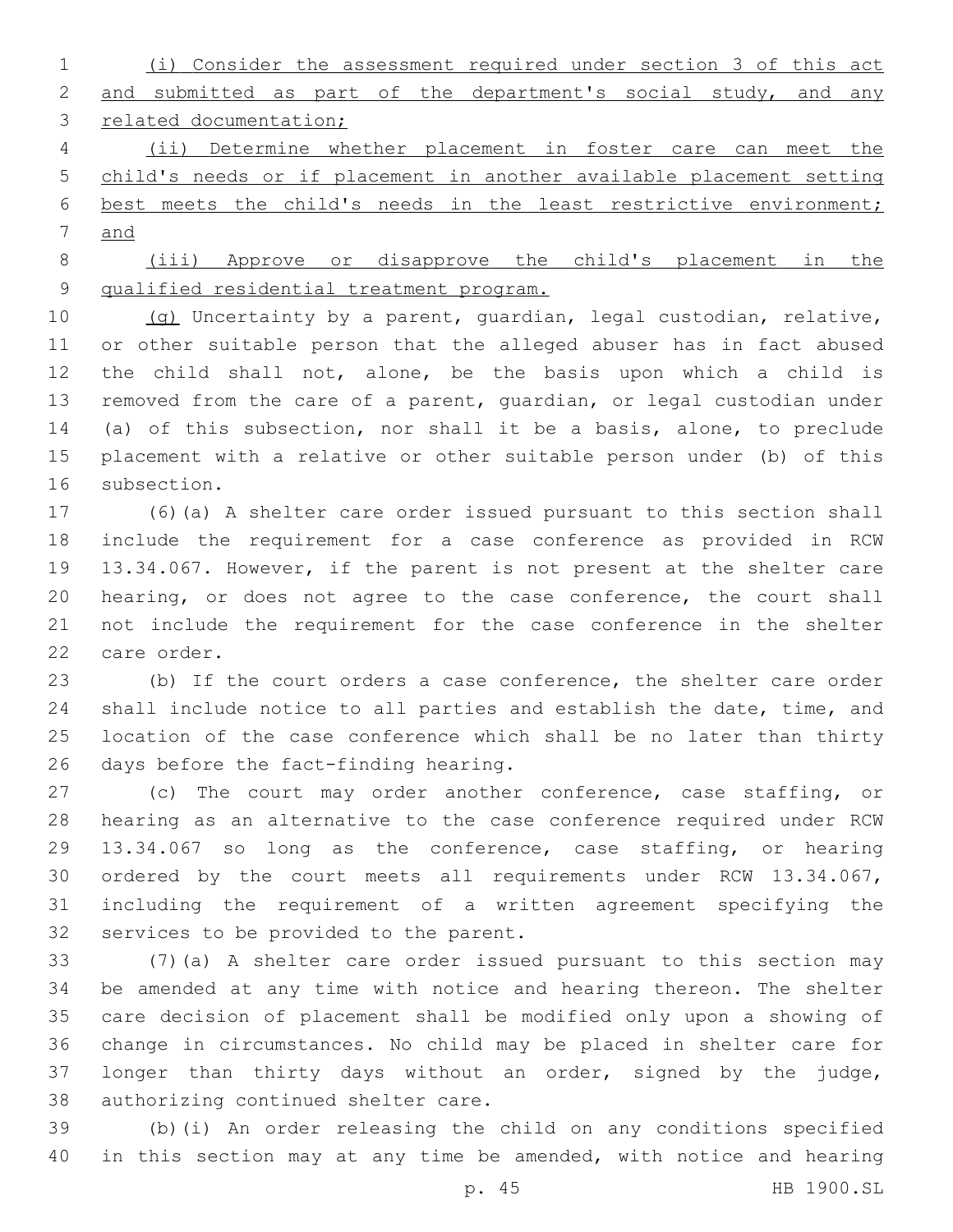thereon, so as to return the child to shelter care for failure of the parties to conform to the conditions originally imposed.

 (ii) The court shall consider whether nonconformance with any conditions resulted from circumstances beyond the control of the parent, guardian, or legal custodian and give weight to that fact before ordering return of the child to shelter care.

 (8)(a) If a child is returned home from shelter care a second time in the case, or if the supervisor of the caseworker deems it necessary, the multidisciplinary team may be reconvened.

 (b) If a child is returned home from shelter care a second time in the case a law enforcement officer must be present and file a 12 report to the department.

 **Sec. 12.** RCW 13.34.130 and 2018 c 284 s 10 are each amended to read as follows:14

 If, after a fact-finding hearing pursuant to RCW 13.34.110, it has been proven by a preponderance of the evidence that the child is dependent within the meaning of RCW 13.34.030 after consideration of the social study prepared pursuant to RCW 13.34.110 and after a disposition hearing has been held pursuant to RCW 13.34.110, the court shall enter an order of disposition pursuant to this section.

 (1) The court shall order one of the following dispositions of 22 the case:

 (a) Order a disposition that maintains the child in his or her home, which shall provide a program designed to alleviate the immediate danger to the child, to mitigate or cure any damage the child has already suffered, and to aid the parents so that the child 27 will not be endangered in the future. In determining the disposition, the court should choose services to assist the parents in maintaining the child in the home, including housing assistance, if appropriate, that least interfere with family autonomy and are adequate to protect 31 the child.

 (b)(i) Order the child to be removed from his or her home and into the custody, control, and care of a relative or other suitable person, the department, or agency responsible for supervision of the child's placement. If the court orders that the child be placed with a caregiver over the objections of the parent or the department, the court shall articulate, on the record, his or her reasons for ordering the placement. The court may not order an Indian child, as defined in RCW 13.38.040, to be removed from his or her home unless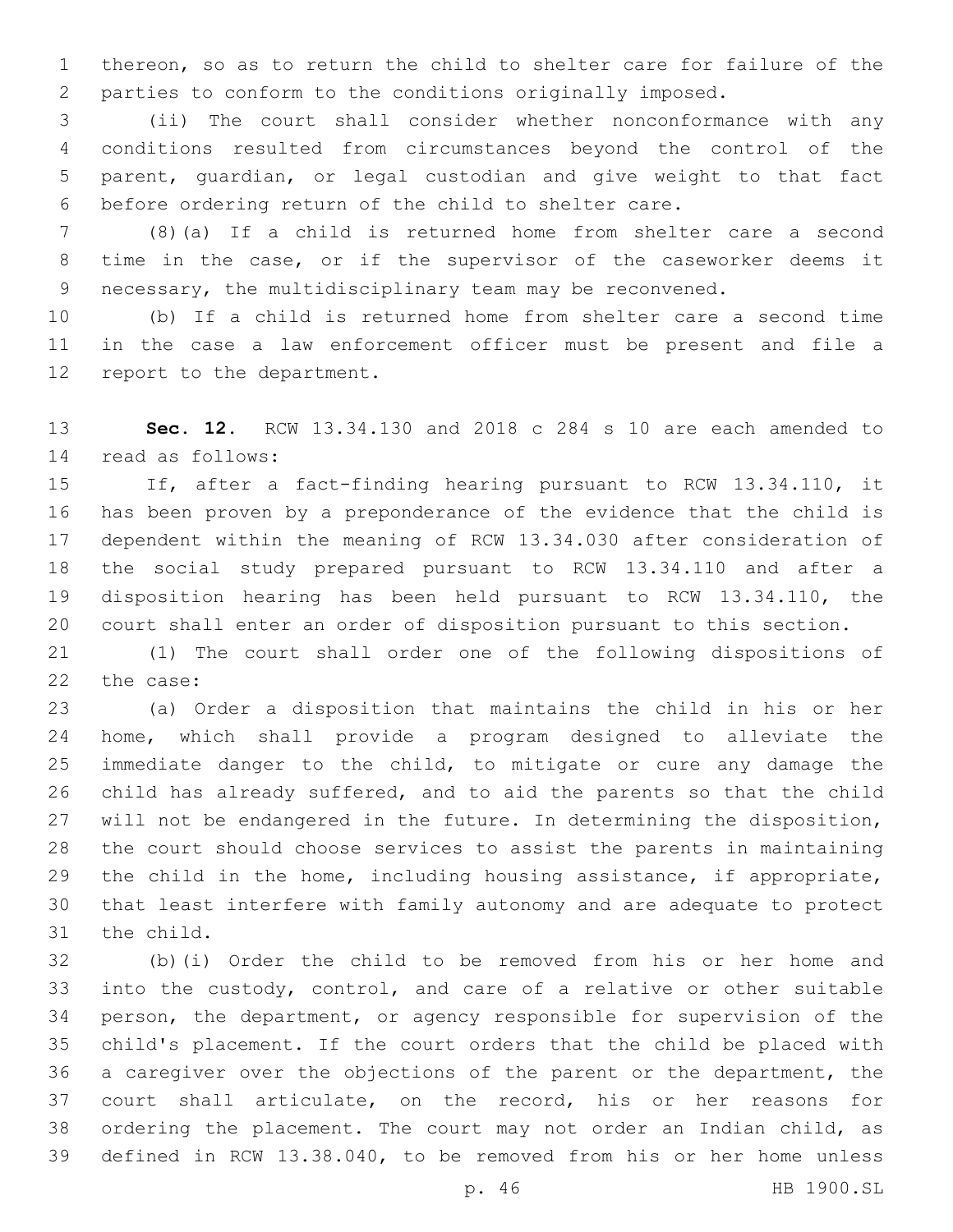the court finds, by clear and convincing evidence including testimony of qualified expert witnesses, that the continued custody of the child by the parent or Indian custodian is likely to result in serious emotional or physical damage to the child.4

 (ii) The department has the authority to place the child, subject to review and approval by the court (A) with a relative as defined in RCW 74.15.020(2)(a), (B) in the home of another suitable person if the child or family has a preexisting relationship with that person, and the person has completed all required criminal history background checks and otherwise appears to the department to be suitable and 11 competent to provide care for the child, or (C) in a foster family home or group care facility licensed pursuant to chapter 74.15 RCW.

 (iii) The department may also consider placing the child, subject to review and approval by the court, with a person with whom the child's sibling or half-sibling is residing or a person who has adopted the sibling or half-sibling of the child being placed as long as the person has completed all required criminal history background checks and otherwise appears to the department to be competent to 19 provide care for the child.

 (2) Absent good cause, the department shall follow the wishes of the natural parent regarding the placement of the child in accordance 22 with RCW 13.34.260.

 (3) The department may only place a child with a person not related to the child as defined in RCW 74.15.020(2)(a), including a placement provided for in subsection (1)(b)(iii) of this section, when the court finds that such placement is in the best interest of the child. Unless there is reasonable cause to believe that the health, safety, or welfare of the child would be jeopardized or that efforts to reunite the parent and child will be hindered, the child shall be placed with a person who is willing, appropriate, and available to care for the child, and who is: (I) Related to the child as defined in RCW 74.15.020(2)(a) with whom the child has a relationship and is comfortable; or (II) a suitable person as described in subsection (1)(b) of this section. The court shall consider the child's existing relationships and attachments when 36 determining placement.

 (4) If the child is placed in a qualified residential treatment 38 program as defined in this chapter, the court shall, within sixty days of placement, hold a hearing to: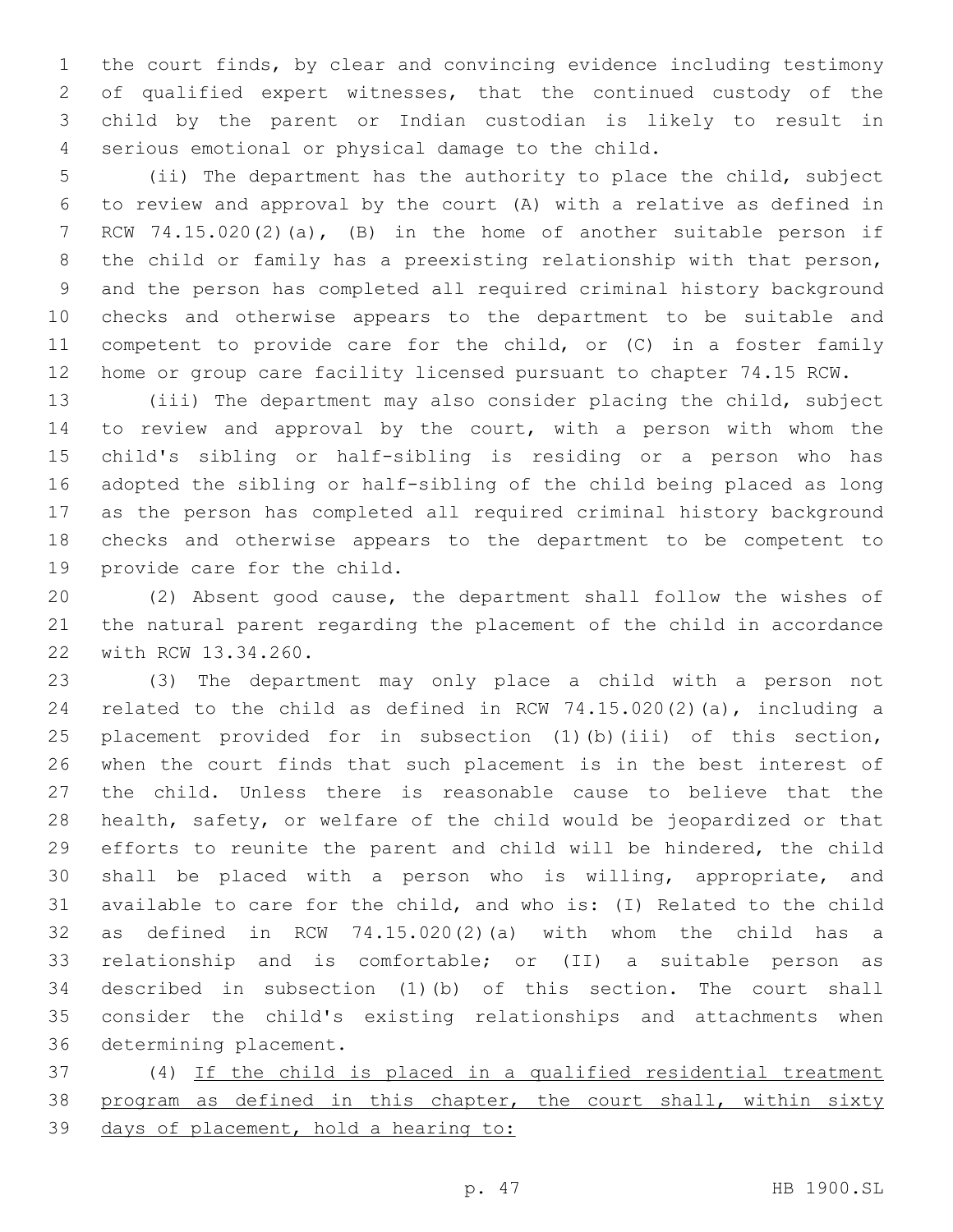(i) Consider the assessment required under section 3 of this act 2 and submitted as part of the department's social study, and any 3 related documentation;

 (ii) Determine whether placement in foster care can meet the child's needs or if placement in another available placement setting best meets the child's needs in the least restrictive environment; and

 (iii) Approve or disapprove the child's placement in the qualified residential treatment program.

 (5) When placing an Indian child in out-of-home care, the department shall follow the placement preference characteristics in 12 RCW 13.38.180.

 $((+5+))$  (6) Placement of the child with a relative or other suitable person as described in subsection (1)(b) of this section shall be given preference by the court. An order for out-of-home placement may be made only if the court finds that reasonable efforts have been made to prevent or eliminate the need for removal of the child from the child's home and to make it possible for the child to return home, specifying the services, including housing assistance, that have been provided to the child and the child's parent, 21 guardian, or legal custodian, and that ((preventive)) prevention services have been offered or provided and have failed to prevent the 23 need for out-of-home placement, unless the health, safety, and welfare of the child cannot be protected adequately in the home, and 25 that:

 (a) There is no parent or guardian available to care for such 27 child:

 (b) The parent, guardian, or legal custodian is not willing to 29 take custody of the child; or

 (c) The court finds, by clear, cogent, and convincing evidence, a manifest danger exists that the child will suffer serious abuse or neglect if the child is not removed from the home and an order under RCW 26.44.063 would not protect the child from danger.

 (( $(46)$ )) (7) If the court has ordered a child removed from his or her home pursuant to subsection (1)(b) of this section, the court shall consider whether it is in a child's best interest to be placed with, have contact with, or have visits with siblings.

 (a) There shall be a presumption that such placement, contact, or visits are in the best interests of the child provided that: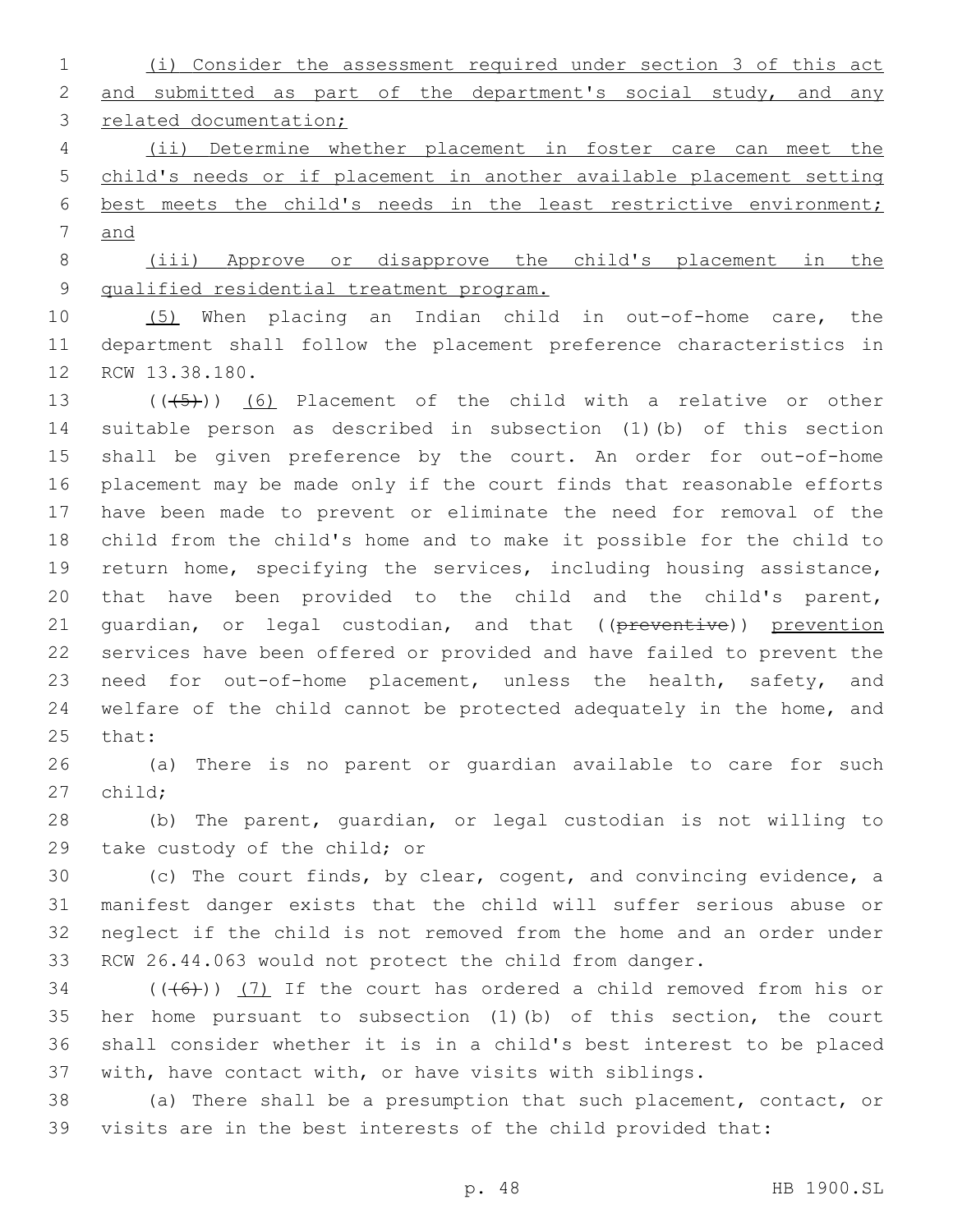(i) The court has jurisdiction over all siblings subject to the order of placement, contact, or visitation pursuant to petitions filed under this chapter or the parents of a child for whom there is 4 no jurisdiction are willing to agree; and

 (ii) There is no reasonable cause to believe that the health, safety, or welfare of any child subject to the order of placement, contact, or visitation would be jeopardized or that efforts to reunite the parent and child would be hindered by such placement, contact, or visitation. In no event shall parental visitation time be 10 reduced in order to provide sibling visitation.

 (b) The court may also order placement, contact, or visitation of a child with a stepbrother or stepsister provided that in addition to the factors in (a) of this subsection, the child has a relationship 14 and is comfortable with the stepsibling.

 $((+7+))$   $(8)$  If the court has ordered a child removed from his or her home pursuant to subsection (1)(b) of this section and placed into nonparental or nonrelative care, the court shall order a placement that allows the child to remain in the same school he or she attended prior to the initiation of the dependency proceeding when such a placement is practical and in the child's best interest.

 $(1)$  ( $(48)$ ))  $(9)$  If the court has ordered a child removed from his or her home pursuant to subsection (1)(b) of this section, the court may order that a petition seeking termination of the parent and child relationship be filed if the requirements of RCW 13.34.132 are met.

 $(1)(49)$ ) (10) If there is insufficient information at the time of the disposition hearing upon which to base a determination regarding the suitability of a proposed placement with a relative or other suitable person, the child shall remain in foster care and the court shall direct the department to conduct necessary background investigations as provided in chapter 74.15 RCW and report the results of such investigation to the court within thirty days. However, if such relative or other person appears otherwise suitable 33 and competent to provide care and treatment, the criminal history background check need not be completed before placement, but as soon as possible after placement. Any placements with relatives or other suitable persons, pursuant to this section, shall be contingent upon cooperation by the relative or other suitable person with the agency case plan and compliance with court orders related to the care and supervision of the child including, but not limited to, court orders regarding parent-child contacts, sibling contacts, and any other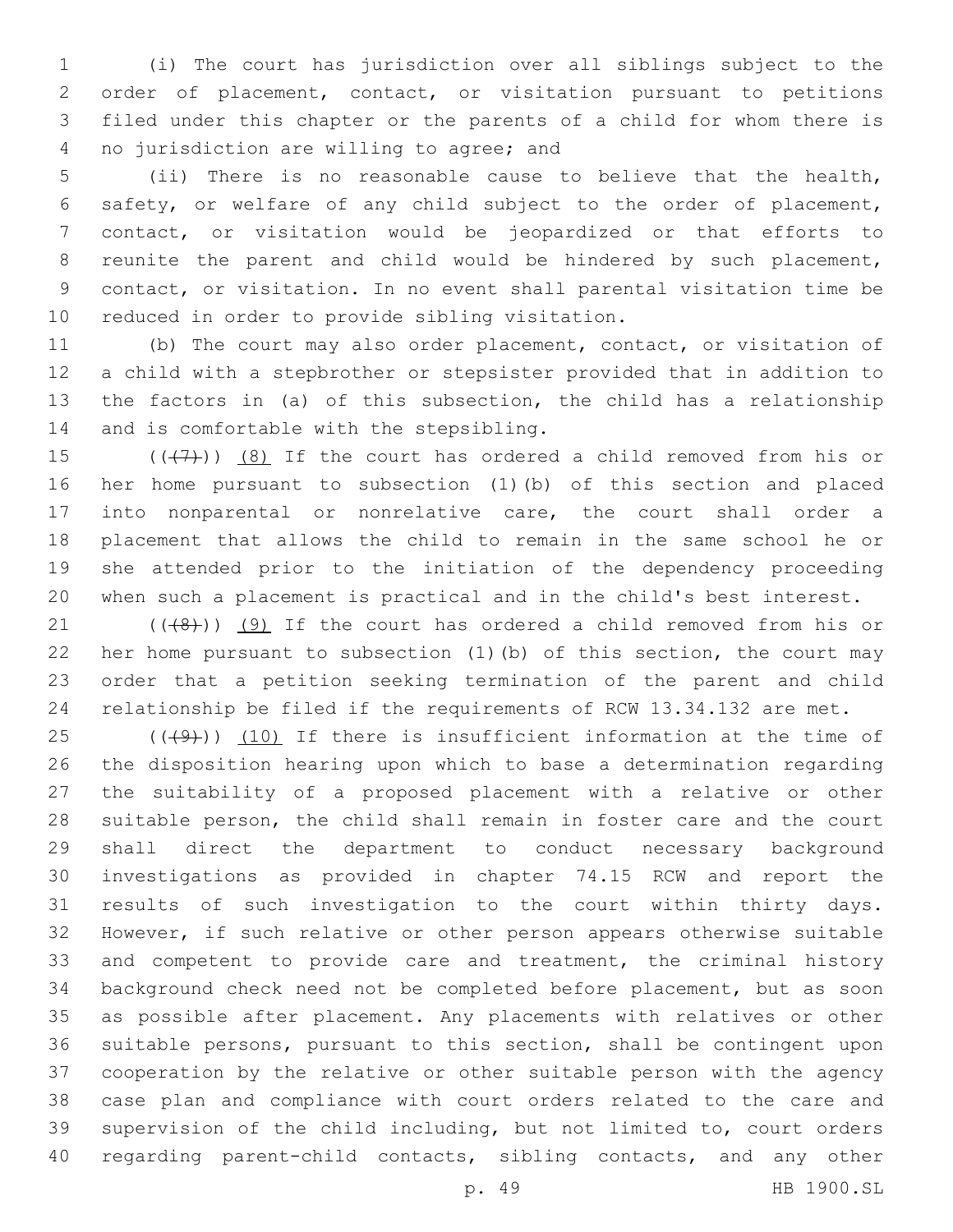conditions imposed by the court. Noncompliance with the case plan or court order shall be grounds for removal of the child from the relative's or other suitable person's home, subject to review by the 4 court.

 **Sec. 13.** RCW 13.34.138 and 2018 c 284 s 14 are each amended to read as follows:6

 (1) The status of all children found to be dependent shall be reviewed by the court at least every six months from the beginning date of the placement episode or the date dependency is established, whichever is first. The purpose of the hearing shall be to review the progress of the parties and determine whether court supervision 12 should continue.

 (a) The initial review hearing shall be an in-court review and shall be set six months from the beginning date of the placement episode or no more than ninety days from the entry of the disposition order, whichever comes first. The requirements for the initial review hearing, including the in-court review requirement, shall be 18 accomplished within existing resources.

 (b) The initial review hearing may be a permanency planning hearing when necessary to meet the time frames set forth in RCW 21 13.34.145(1)(a) or 13.34.134.

 (2)(a) A child shall not be returned home at the review hearing unless the court finds that a reason for removal as set forth in RCW 13.34.130 no longer exists. The parents, guardian, or legal custodian shall report to the court the efforts they have made to correct the conditions which led to removal. If a child is returned, casework supervision by the department shall continue for a period of six months, at which time there shall be a hearing on the need for 29 continued intervention.

 (b) Prior to the child returning home, the department must 31 complete the following:

 (i) Identify all adults residing in the home and conduct 33 background checks on those persons;

 (ii) Identify any persons who may act as a caregiver for the child in addition to the parent with whom the child is being placed and determine whether such persons are in need of any services in 37 order to ensure the safety of the child, regardless of whether such persons are a party to the dependency. The department may recommend to the court and the court may order that placement of the child in

p. 50 HB 1900.SL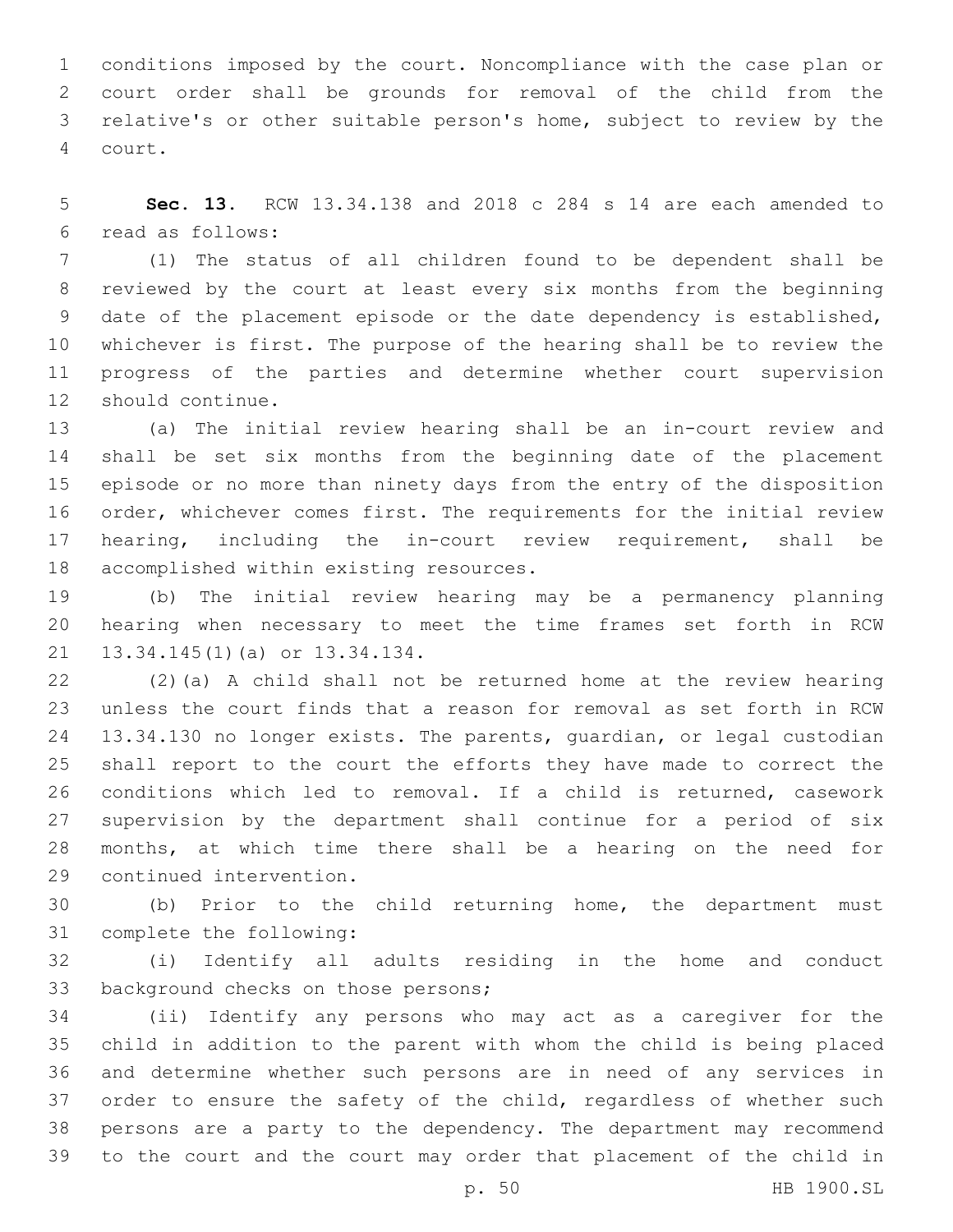the parent's home be contingent on or delayed based on the need for such persons to engage in or complete services to ensure the safety of the child prior to placement. If services are recommended for the caregiver, and the caregiver fails to engage in or follow through with the recommended services, the department must promptly notify 6 the court; and

 (iii) Notify the parent with whom the child is being placed that he or she has an ongoing duty to notify the department of all persons who reside in the home or who may act as a caregiver for the child both prior to the placement of the child in the home and subsequent to the placement of the child in the home as long as the court retains jurisdiction of the dependency proceeding or the department is providing or monitoring either remedial services to the parent or services to ensure the safety of the child to any caregivers.

 Caregivers may be required to engage in services under this subsection solely for the purpose of ensuring the present and future safety of a child who is a ward of the court. This subsection does not grant party status to any individual not already a party to the dependency proceeding, create an entitlement to services or a duty on the part of the department to provide services, or create judicial authority to order the provision of services to any person other than for the express purposes of this section or RCW 13.34.025 or if the services are unavailable or unsuitable or the person is not eligible 24 for such services.

 (c) If the child is not returned home, the court shall establish 26 in writing:

 (i) Whether the department is making reasonable efforts to provide services to the family and eliminate the need for placement of the child. If additional services, including housing assistance, are needed to facilitate the return of the child to the child's parents, the court shall order that reasonable services be offered 32 specifying such services;

 (ii) Whether there has been compliance with the case plan by the child, the child's parents, and the agency supervising the placement; (iii) Whether progress has been made toward correcting the problems that necessitated the child's placement in out-of-home care; (iv) Whether the services set forth in the case plan and the responsibilities of the parties need to be clarified or modified due to the availability of additional information or changed 40 circumstances;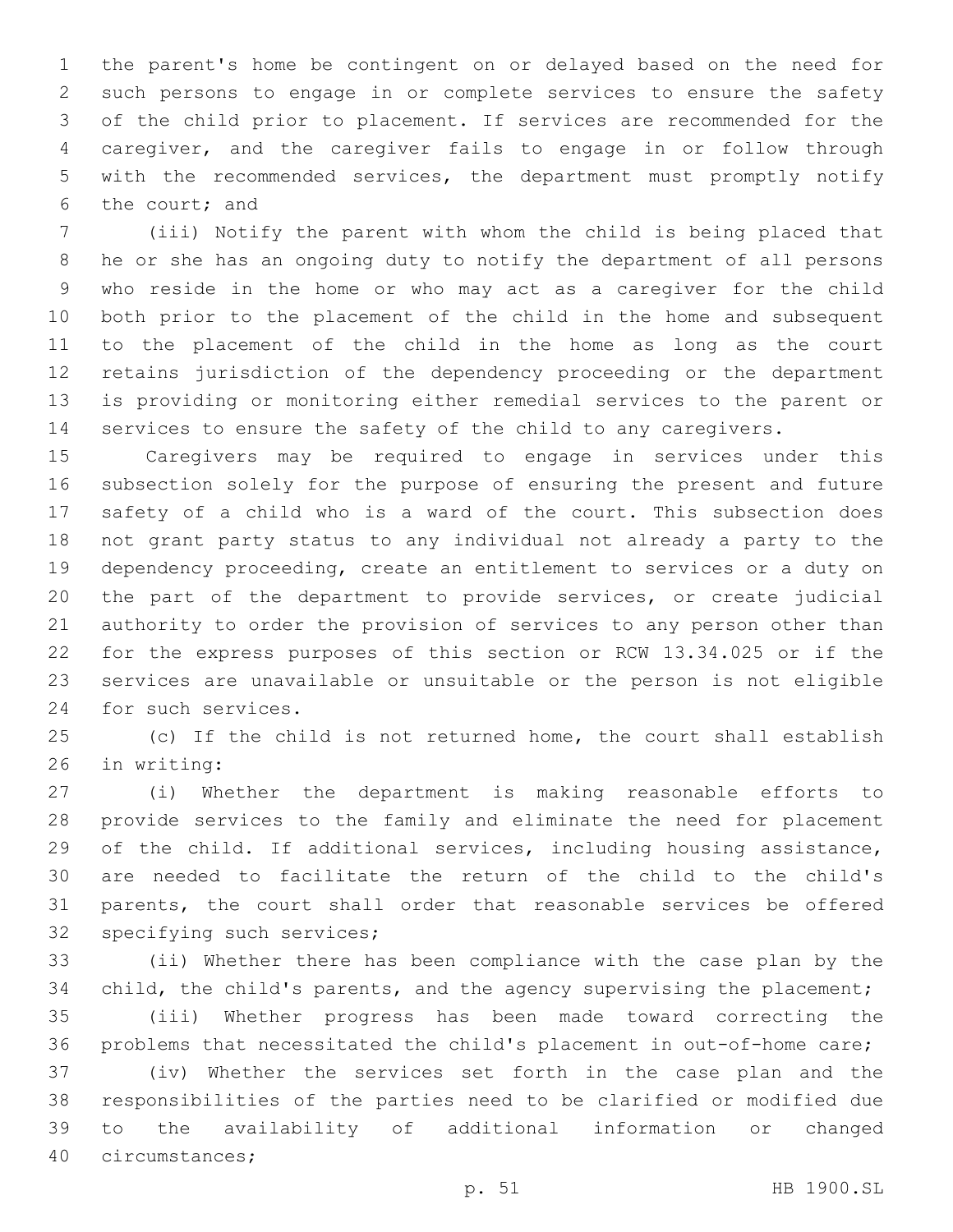| $\mathbf{1}$ | (v) Whether there is a continuing need for placement;                             |  |  |  |  |  |  |  |
|--------------|-----------------------------------------------------------------------------------|--|--|--|--|--|--|--|
| $\mathbf{2}$ | (vi) Within sixty days of the placement of a child in a qualified                 |  |  |  |  |  |  |  |
| 3            | residential treatment program as defined in this chapter, and at each             |  |  |  |  |  |  |  |
| 4            | review hearing thereafter if the child remains in such a program, the             |  |  |  |  |  |  |  |
| 5            | following:                                                                        |  |  |  |  |  |  |  |
| 6            | (A) Whether ongoing assessment of the child's strengths and needs                 |  |  |  |  |  |  |  |
| 7            | continues to support the determination that the child's needs cannot              |  |  |  |  |  |  |  |
| 8            | be met through placement in a foster family home;                                 |  |  |  |  |  |  |  |
| $\mathsf 9$  | (B) Whether the child's placement provides the most effective and                 |  |  |  |  |  |  |  |
| 10           | appropriate level of care in the least restrictive environment;                   |  |  |  |  |  |  |  |
| 11           | Whether the placement is consistent with the child's<br>(C)                       |  |  |  |  |  |  |  |
| 12           | permanency plan;                                                                  |  |  |  |  |  |  |  |
| 13           | What specific treatment or service needs will be met in the<br>(D)                |  |  |  |  |  |  |  |
| 14           | placement, and how long the child is expected to need the treatment               |  |  |  |  |  |  |  |
| 15           | or services; and                                                                  |  |  |  |  |  |  |  |
| 16           | (E) What efforts the department has made to prepare the child to                  |  |  |  |  |  |  |  |
| 17           | return home or be placed with a fit and willing relative as defined               |  |  |  |  |  |  |  |
| 18           | in RCW 13.34.030, a Title 13 RCW legal quardian, an adoptive parent,              |  |  |  |  |  |  |  |
| 19           | or in a foster family home.                                                       |  |  |  |  |  |  |  |
| 20           | (vii) Whether a parent's homelessness or lack of suitable housing                 |  |  |  |  |  |  |  |
| 21           | a significant factor delaying permanency for the child by<br>is                   |  |  |  |  |  |  |  |
| 22           | preventing the return of the child to the home of the child's parent              |  |  |  |  |  |  |  |
| 23           | and whether housing assistance should be provided by the department;              |  |  |  |  |  |  |  |
| 24           | $((+v\pm\pm))$ (viii) Whether the child is in an appropriate placement            |  |  |  |  |  |  |  |
| 25           | which adequately meets all physical, emotional, and educational                   |  |  |  |  |  |  |  |
| 26           | needs;                                                                            |  |  |  |  |  |  |  |
| 27           | $((\overline{v\pm i\pm i}))$ (ix) Whether preference has been given to placement  |  |  |  |  |  |  |  |
| 28           | with the child's relatives if such placement is in the child's best               |  |  |  |  |  |  |  |
| 29           | interests;                                                                        |  |  |  |  |  |  |  |
| 30           | $((+ix))$ (x) Whether both in-state and, where appropriate, out-                  |  |  |  |  |  |  |  |
| 31           | of-state placements have been considered;                                         |  |  |  |  |  |  |  |
| 32           | $((+x))$ (xi) Whether the parents have visited the child and any                  |  |  |  |  |  |  |  |
| 33           | reasons why visitation has not occurred or has been infrequent;                   |  |  |  |  |  |  |  |
| 34           | $((+x\text{+}))$ (xii) Whether terms of visitation need to be modified;           |  |  |  |  |  |  |  |
| 35           | $((+x\pm i))$ (xiii) Whether the court-approved long-term permanent               |  |  |  |  |  |  |  |
| 36           | plan for the child remains the best plan for the child;                           |  |  |  |  |  |  |  |
| 37           | $((+x\text{init}))$ $(x\text{iv})$ Whether any additional court orders need to be |  |  |  |  |  |  |  |
| 38           | made to move the case toward permanency; and                                      |  |  |  |  |  |  |  |
| 39           | $((+x+y))$ $(xy)$ The projected date by which the child will be                   |  |  |  |  |  |  |  |
| 40           | returned home or other permanent plan of care will be implemented.                |  |  |  |  |  |  |  |
|              | HB 1900.SL<br>p. 52                                                               |  |  |  |  |  |  |  |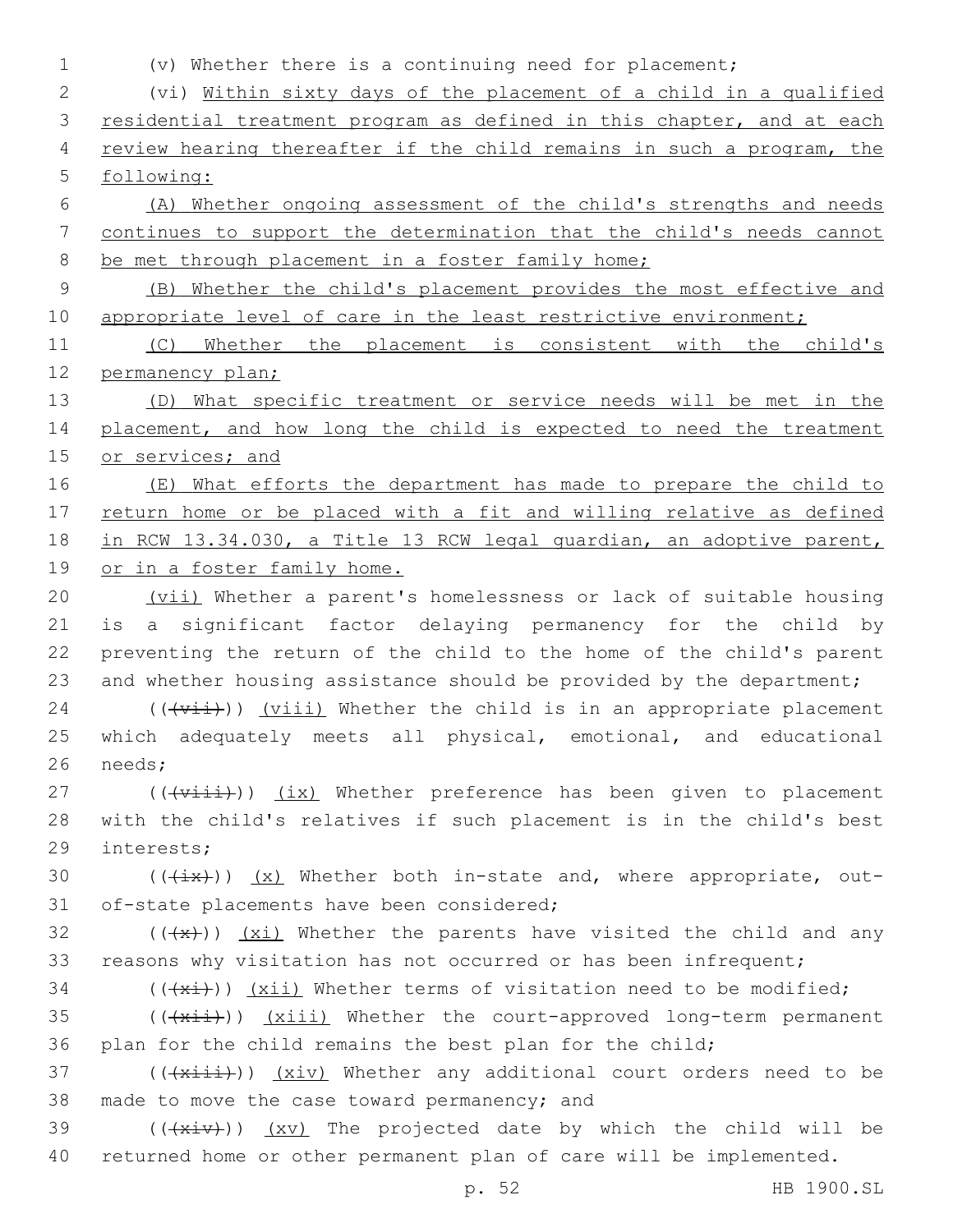(d) The court at the review hearing may order that a petition seeking termination of the parent and child relationship be filed.

 (3)(a) In any case in which the court orders that a dependent child may be returned to or remain in the child's home, the in-home 5 placement shall be contingent upon the following:

 (i) The compliance of the parents with court orders related to the care and supervision of the child, including compliance with the 8 department's case plan; and

 (ii) The continued participation of the parents, if applicable, in available substance abuse or mental health treatment if substance abuse or mental illness was a contributing factor to the removal of 12 the child.

 (b) The following may be grounds for removal of the child from 14 the home, subject to review by the court:

 (i) Noncompliance by the parents with the department's case plan 16 or court order;

 (ii) The parent's inability, unwillingness, or failure to participate in available services or treatment for themselves or the child, including substance abuse treatment if a parent's substance abuse was a contributing factor to the abuse or neglect; or

 (iii) The failure of the parents to successfully and substantially complete available services or treatment for themselves or the child, including substance abuse treatment if a parent's substance abuse was a contributing factor to the abuse or neglect.

 (c) In a pending dependency case in which the court orders that a dependent child may be returned home and that child is later removed from the home, the court shall hold a review hearing within thirty days from the date of removal to determine whether the permanency plan should be changed, a termination petition should be filed, or other action is warranted. The best interests of the child shall be the court's primary consideration in the review hearing.

 (4) The court's authority to order housing assistance under this chapter is: (a) Limited to cases in which a parent's homelessness or lack of suitable housing is a significant factor delaying permanency for the child and housing assistance would aid the parent in providing an appropriate home for the child; and (b) subject to the availability of funds appropriated for this specific purpose. Nothing in this chapter shall be construed to create an entitlement to housing assistance nor to create judicial authority to order the provision of such assistance to any person or family if the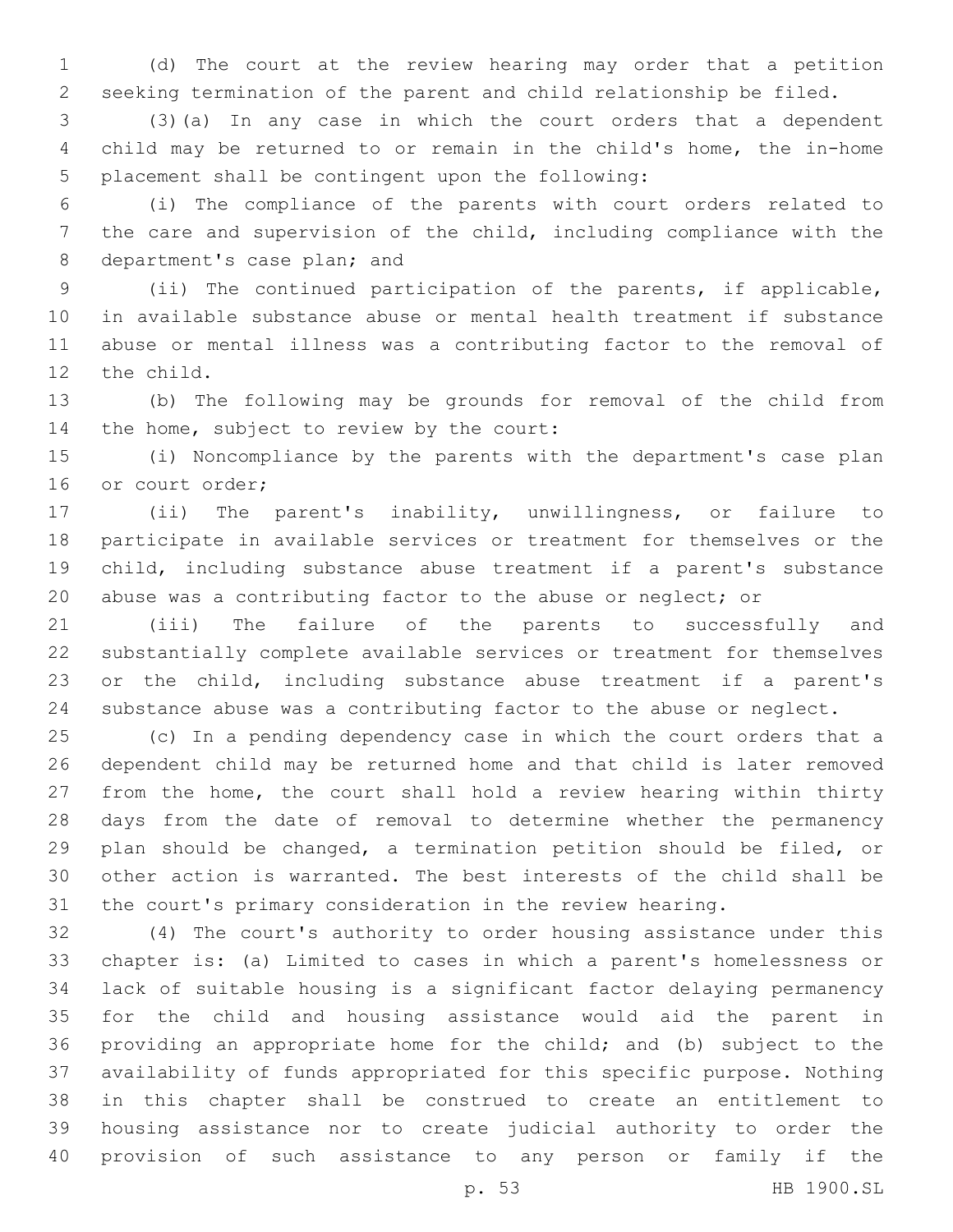assistance or funding are unavailable or the child or family are not 2 eligible for such assistance.

 (5) The court shall consider the child's relationship with 4 siblings in accordance with RCW 13.34.130(6).

 NEW SECTION. **Sec. 14.** A new section is added to chapter 13.34 6 RCW to read as follows:

 If a child is placed in a qualified residential treatment program as defined in this chapter, the court shall, within sixty days of 9 placement, hold a hearing to:

 (1) Consider the assessment required under section 3 of this act 11 and submitted as part of the department's social study, and any 12 related documentation;

 (2) Determine whether placement in foster care can meet the child's needs or if placement in another available placement setting best meets the child's needs in the least restrictive environment; 16 and

 (3) Approve or disapprove the child's placement in the qualified 18 residential treatment program.

 **Sec. 15.** RCW 13.34.145 and 2018 c 284 s 15 are each amended to read as follows:20

 (1) The purpose of a permanency planning hearing is to review the permanency plan for the child, inquire into the welfare of the child and progress of the case, and reach decisions regarding the permanent 24 placement of the child.

 (a) A permanency planning hearing shall be held in all cases where the child has remained in out-of-home care for at least nine months and an adoption decree, guardianship order, or permanent custody order has not previously been entered. The hearing shall take place no later than twelve months following commencement of the 30 current placement episode.

 (b) Whenever a child is removed from the home of a dependency guardian or long-term relative or foster care provider, and the child is not returned to the home of the parent, guardian, or legal custodian but is placed in out-of-home care, a permanency planning hearing shall take place no later than twelve months, as provided in this section, following the date of removal unless, prior to the hearing, the child returns to the home of the dependency guardian or long-term care provider, the child is placed in the home of the

p. 54 HB 1900.SL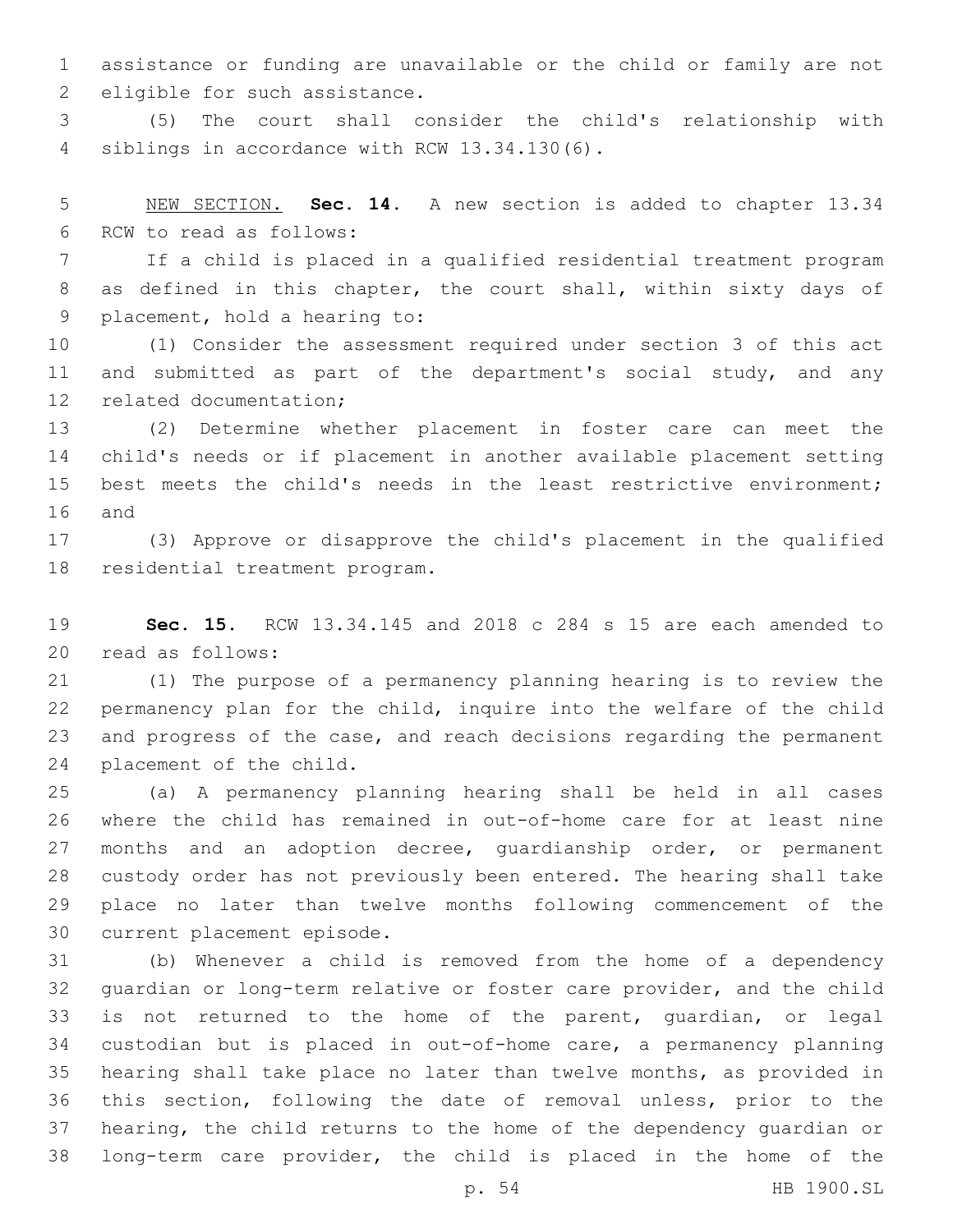parent, guardian, or legal custodian, an adoption decree, guardianship order, or a permanent custody order is entered, or the dependency is dismissed. Every effort shall be made to provide stability in long-term placement, and to avoid disruption of placement, unless the child is being returned home or it is in the 6 best interest of the child.

 (c) Permanency planning goals should be achieved at the earliest possible date, preferably before the child has been in out-of-home care for fifteen months. In cases where parental rights have been terminated, the child is legally free for adoption, and adoption has been identified as the primary permanency planning goal, it shall be a goal to complete the adoption within six months following entry of 13 the termination order.

 (2) No later than ten working days prior to the permanency planning hearing, the agency having custody of the child shall submit a written permanency plan to the court and shall mail a copy of the plan to all parties and their legal counsel, if any.

 (3) When the youth is at least age seventeen years but not older than seventeen years and six months, the department shall provide the youth with written documentation which explains the availability of extended foster care services and detailed instructions regarding how the youth may access such services after he or she reaches age 23 eighteen years.

 (4) At the permanency planning hearing, the court shall conduct 25 the following inquiry:

 (a) If a goal of long-term foster or relative care has been achieved prior to the permanency planning hearing, the court shall review the child's status to determine whether the placement and the plan for the child's care remain appropriate. The court shall find, as of the date of the hearing, that the child's placement and plan of care is the best permanency plan for the child and provide compelling reasons why it continues to not be in the child's best interest to (i) return home; (ii) be placed for adoption; (iii) be placed with a legal guardian; or (iv) be placed with a fit and willing relative. If the child is present at the hearing, the court should ask the child 36 about his or her desired permanency outcome.

 (b) In cases where the primary permanency planning goal has not been achieved, the court shall inquire regarding the reasons why the primary goal has not been achieved and determine what needs to be done to make it possible to achieve the primary goal. The court shall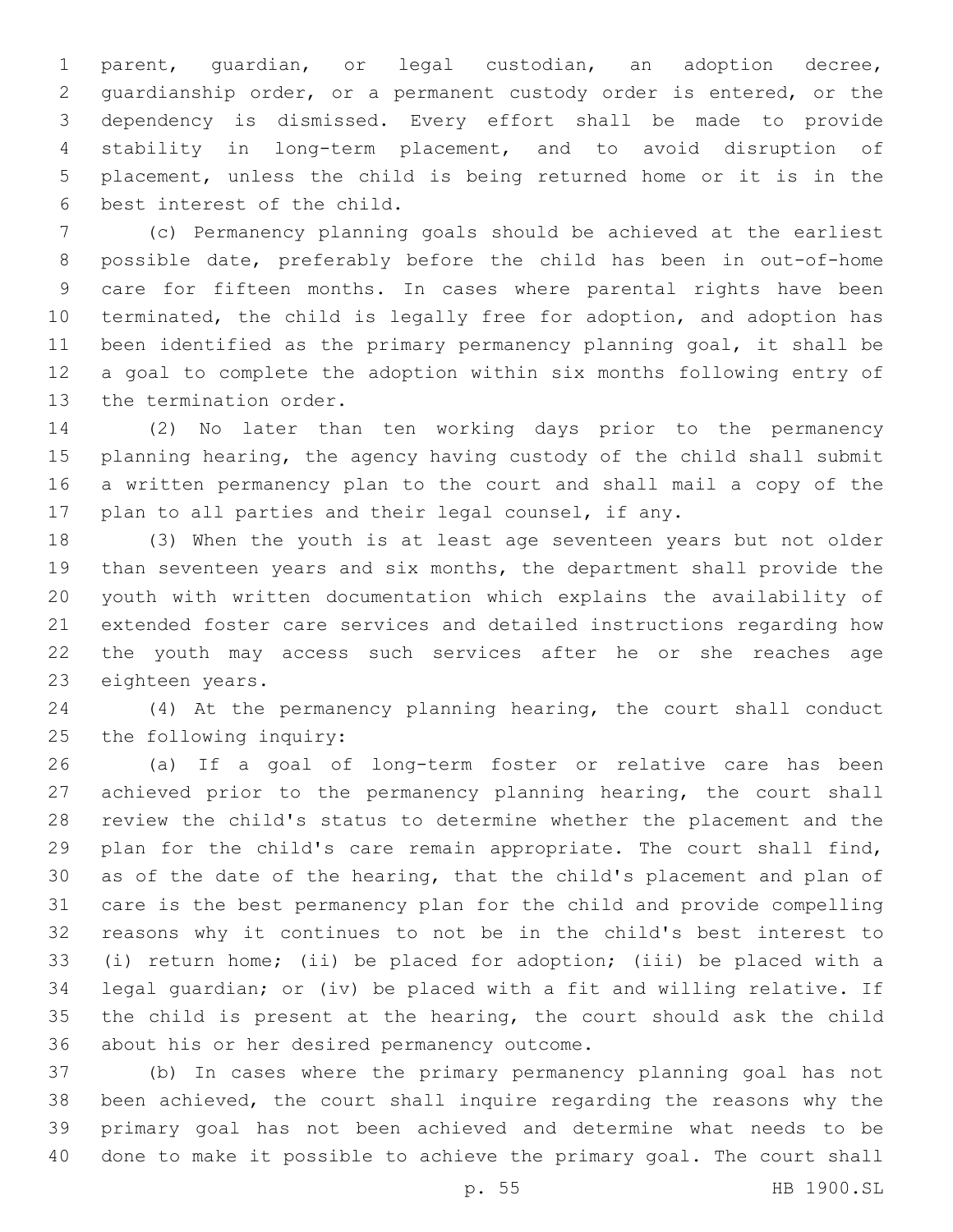review the permanency plan prepared by the agency and make explicit 2 findings regarding each of the following:

 (i) The continuing necessity for, and the safety and 4 appropriateness of, the placement;

 (ii) The extent of compliance with the permanency plan by the department and any other service providers, the child's parents, the 7 child, and the child's quardian, if any;

 (iii) The extent of any efforts to involve appropriate service providers in addition to department staff in planning to meet the special needs of the child and the child's parents;

 (iv) The progress toward eliminating the causes for the child's placement outside of his or her home and toward returning the child safely to his or her home or obtaining a permanent placement for the 14 child;

 (v) The date by which it is likely that the child will be returned to his or her home or placed for adoption, with a guardian 17 or in some other alternative permanent placement; and

 (vi) If the child has been placed outside of his or her home for fifteen of the most recent twenty-two months, not including any period during which the child was a runaway from the out-of-home placement or the first six months of any period during which the child was returned to his or her home for a trial home visit, the appropriateness of the permanency plan, whether reasonable efforts were made by the department to achieve the goal of the permanency plan, and the circumstances which prevent the child from any of the 26 following:

27 (A) Being returned safely to his or her home;

 (B) Having a petition for the involuntary termination of parental 29 rights filed on behalf of the child;

- 30 (C) Being placed for adoption;
- 

31 (D) Being placed with a quardian;

 (E) Being placed in the home of a fit and willing relative of the 33 child; or

 (F) Being placed in some other alternative permanent placement, including independent living or long-term foster care.

 (c) Regardless of whether the primary permanency planning goal has been achieved, for a child who remains placed in a qualified residential treatment program as defined in this chapter for at least 39 sixty days, and remains placed there at subsequent permanency planning hearings, the court shall establish in writing: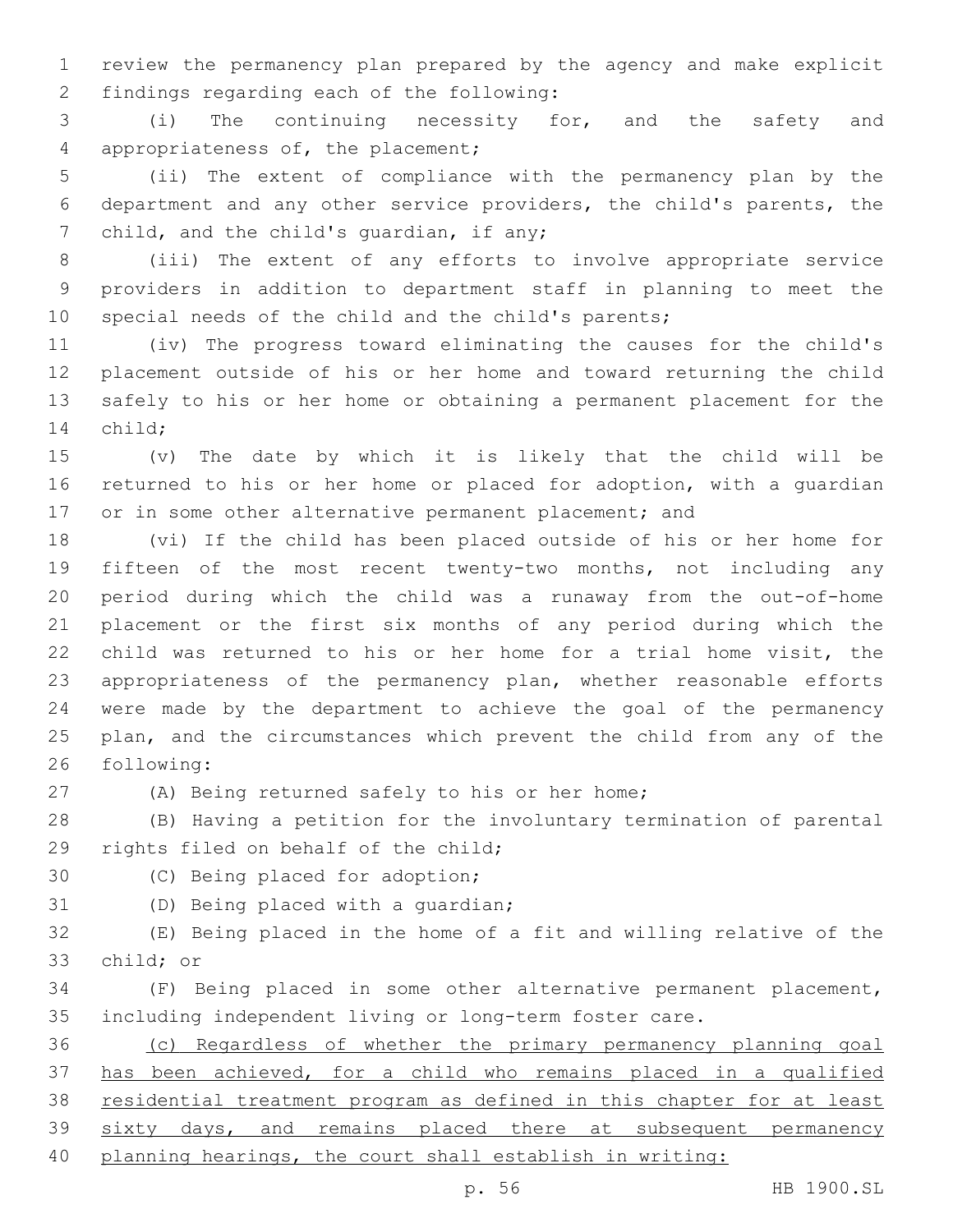(i) Whether ongoing assessment of the child's strengths and needs continues to support the determination that the child's needs cannot 3 be met through placement in a foster family home;

 (ii) Whether the child's placement provides the most effective 5 and appropriate level of care in the least restrictive environment;

 (iii) Whether the placement is consistent with the child's short 7 and long-term goals as stated in the child's permanency plan;

 (iv) What specific treatment or service needs will be met in the 9 placement, and how long the child is expected to need the treatment 10 or services; and

 (v) What efforts the department has made to prepare the child to 12 return home or be placed with a fit and willing relative as defined in RCW 13.34.030, a Title 13 RCW legal guardian, an adoptive parent, 14 or in a foster family home.

 (5) Following this inquiry, at the permanency planning hearing, the court shall order the department to file a petition seeking termination of parental rights if the child has been in out-of-home care for fifteen of the last twenty-two months since the date the dependency petition was filed unless the court makes a good cause exception as to why the filing of a termination of parental rights petition is not appropriate. Any good cause finding shall be reviewed at all subsequent hearings pertaining to the child.

 (a) For purposes of this subsection, "good cause exception" includes but is not limited to the following:24

(i) The child is being cared for by a relative;

 (ii) The department has not provided to the child's family such services as the court and the department have deemed necessary for 28 the child's safe return home;

 (iii) The department has documented in the case plan a compelling reason for determining that filing a petition to terminate parental rights would not be in the child's best interests;

 (iv) The parent is incarcerated, or the parent's prior incarceration is a significant factor in why the child has been in foster care for fifteen of the last twenty-two months, the parent maintains a meaningful role in the child's life, and the department has not documented another reason why it would be otherwise appropriate to file a petition pursuant to this section;

 (v) Where a parent has been accepted into a dependency treatment court program or long-term substance abuse or dual diagnoses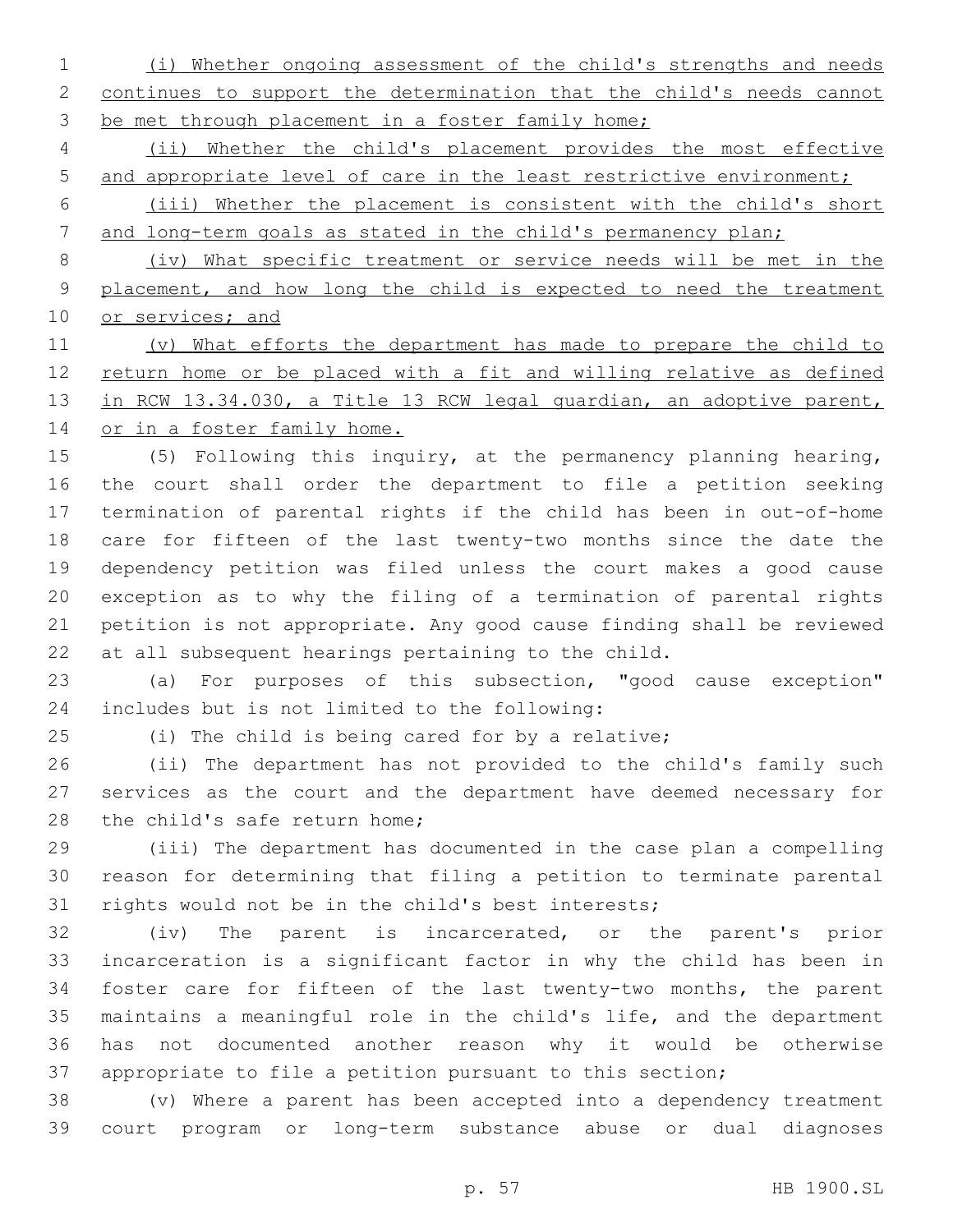treatment program and is demonstrating compliance with treatment 2 goals; or

 (vi) Where a parent who has been court ordered to complete services necessary for the child's safe return home files a declaration under penalty of perjury stating the parent's financial inability to pay for the same court-ordered services, and also declares the department was unwilling or unable to pay for the same services necessary for the child's safe return home.

 (b) The court's assessment of whether a parent who is incarcerated maintains a meaningful role in the child's life may 11 include consideration of the following:

 (i) The parent's expressions or acts of manifesting concern for 13 the child, such as letters, telephone calls, visits, and other forms 14 of communication with the child;

 (ii) The parent's efforts to communicate and work with the department or other individuals for the purpose of complying with the service plan and repairing, maintaining, or building the parent-child 18 relationship;

 (iii) A positive response by the parent to the reasonable efforts 20 of the department;

 (iv) Information provided by individuals or agencies in a reasonable position to assist the court in making this assessment, including but not limited to the parent's attorney, correctional and mental health personnel, or other individuals providing services to 25 the parent;

 (v) Limitations in the parent's access to family support programs, therapeutic services, and visiting opportunities, restrictions to telephone and mail services, inability to participate in foster care planning meetings, and difficulty accessing lawyers and participating meaningfully in court proceedings; and

 (vi) Whether the continued involvement of the parent in the 32 child's life is in the child's best interest.

 (c) The constraints of a parent's current or prior incarceration and associated delays or barriers to accessing court-mandated services may be considered in rebuttal to a claim of aggravated circumstances under RCW 13.34.132(4)(h) for a parent's failure to 37 complete available treatment.

 (6)(a) If the permanency plan identifies independent living as a goal, the court at the permanency planning hearing shall make a finding that the provision of services to assist the child in making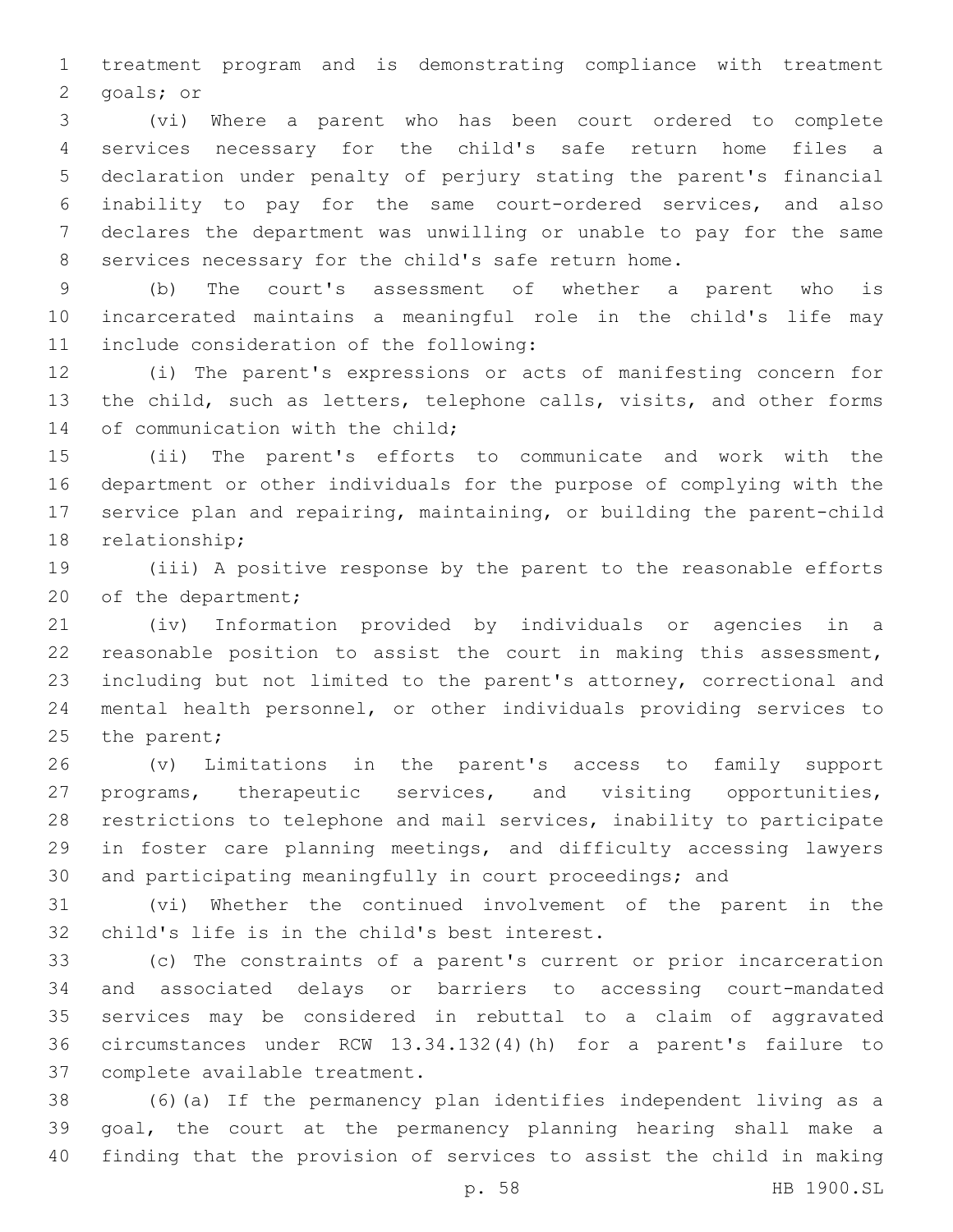a transition from foster care to independent living will allow the child to manage his or her financial, personal, social, educational, and nonfinancial affairs prior to approving independent living as a permanency plan of care. The court will inquire whether the child has been provided information about extended foster care services.

 (b) The permanency plan shall also specifically identify the services, including extended foster care services, where appropriate, that will be provided to assist the child to make a successful 9 transition from foster care to independent living.

 (c) The department shall not discharge a child to an independent living situation before the child is eighteen years of age unless the child becomes emancipated pursuant to chapter 13.64 RCW.

 (7) If the child has resided in the home of a foster parent or relative for more than six months prior to the permanency planning 15 hearing, the court shall:

 (a) Enter a finding regarding whether the foster parent or relative was informed of the hearing as required in RCW 74.13.280, 18 13.34.215(6), and 13.34.096; and

 (b) If the department is recommending a placement other than the child's current placement with a foster parent, relative, or other suitable person, enter a finding as to the reasons for the 22 recommendation for a change in placement.

 (8) In all cases, at the permanency planning hearing, the court 24 shall:

 (a)(i) Order the permanency plan prepared by the department to be 26 implemented; or

 (ii) Modify the permanency plan, and order implementation of the 28 modified plan; and

 (b)(i) Order the child returned home only if the court finds that a reason for removal as set forth in RCW 13.34.130 no longer exists; 31 or

 (ii) Order the child to remain in out-of-home care for a limited specified time period while efforts are made to implement the 34 permanency plan.

 (9) Following the first permanency planning hearing, the court shall hold a further permanency planning hearing in accordance with this section at least once every twelve months until a permanency planning goal is achieved or the dependency is dismissed, whichever 39 occurs first.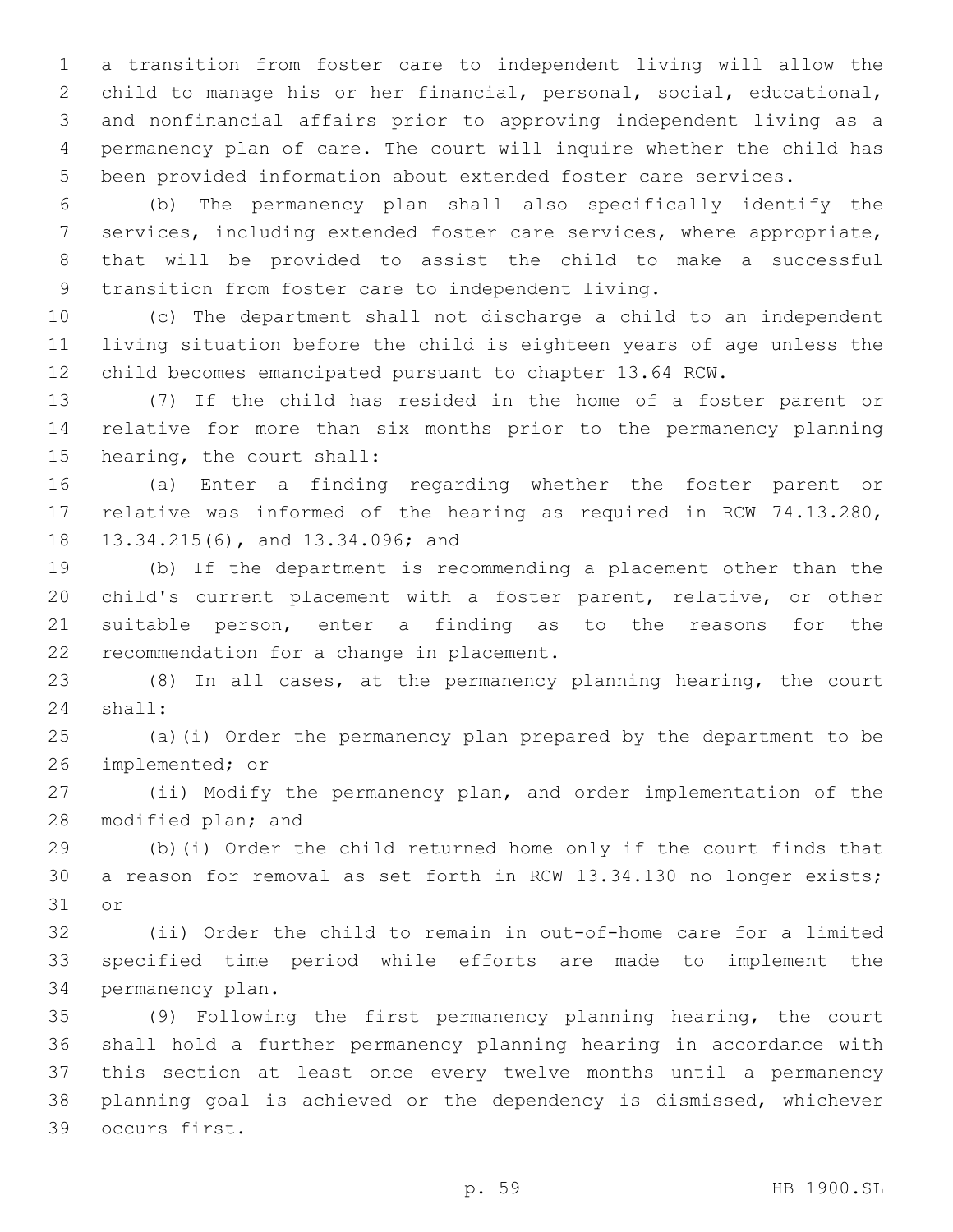(10) Prior to the second permanency planning hearing, the agency that has custody of the child shall consider whether to file a 3 petition for termination of parental rights.

 (11) If the court orders the child returned home, casework supervision by the department shall continue for at least six months, at which time a review hearing shall be held pursuant to RCW 13.34.138, and the court shall determine the need for continued 8 intervention.

 (12) The juvenile court may hear a petition for permanent legal custody when: (a) The court has ordered implementation of a permanency plan that includes permanent legal custody; and (b) the party pursuing the permanent legal custody is the party identified in the permanency plan as the prospective legal custodian. During the pendency of such proceeding, the court shall conduct review hearings and further permanency planning hearings as provided in this chapter. At the conclusion of the legal guardianship or permanent legal custody proceeding, a juvenile court hearing shall be held for the purpose of determining whether dependency should be dismissed. If a guardianship or permanent custody order has been entered, the 20 dependency shall be dismissed.

 (13) Continued juvenile court jurisdiction under this chapter shall not be a barrier to the entry of an order establishing a legal guardianship or permanent legal custody when the requirements of 24 subsection (12) of this section are met.

 (14) Nothing in this chapter may be construed to limit the ability of the agency that has custody of the child to file a petition for termination of parental rights or a guardianship petition at any time following the establishment of dependency. Upon the filing of such a petition, a fact-finding hearing shall be scheduled and held in accordance with this chapter unless the department requests dismissal of the petition prior to the hearing or unless the parties enter an agreed order terminating parental rights, establishing guardianship, or otherwise resolving the matter.

 (15) The approval of a permanency plan that does not contemplate return of the child to the parent does not relieve the department of its obligation to provide reasonable services, under this chapter, intended to effectuate the return of the child to the parent, including but not limited to, visitation rights. The court shall consider the child's relationships with siblings in accordance with 40 RCW 13.34.130.